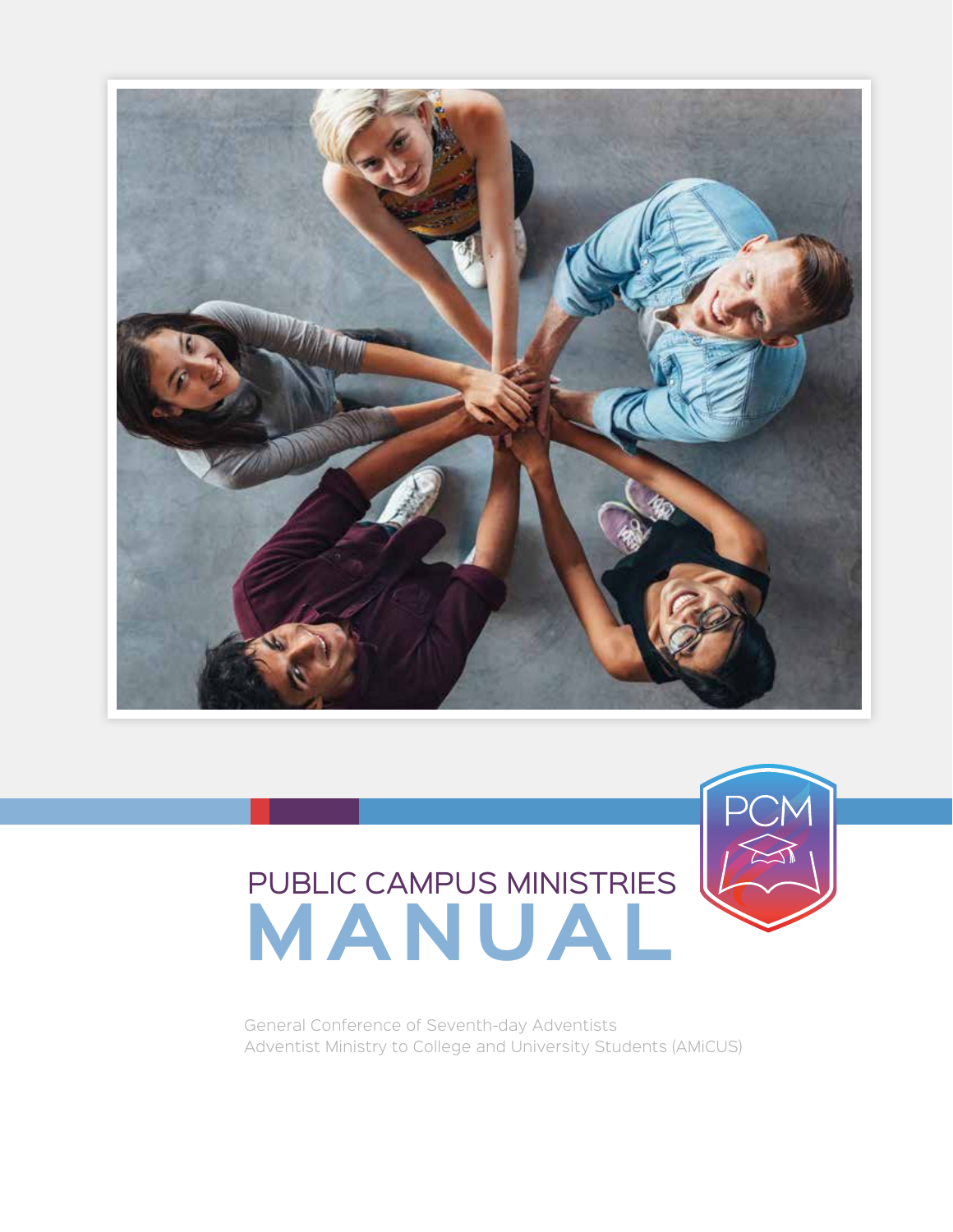Unless otherwise indicated, all Bible texts are from the New King James Version®. Copyright © 1982 by Thomas Nelson, Inc. Used by permission. All rights reserved.

Bible texts marked ESV are from The Holy Bible, English Standard Version. ESV® Permanent Text Edition® (2016). Copyright © 2001 by Crossway Bibles, a publishing ministry of Good News Publishers.

Scriptures credited to NASB are from the NEW AMERICAN STANDARD BIBLE®, Copyright © 1960, 1962, 1963, 1968, 1971, 1972, 1973, 1975, 1977, 1995 by The Lockman Foundation. Used by permission.

Bible texts marked NIV are from THE HOLY BIBLE, NEW INTERNATIONAL VERSION®, NIV® Copyright © 1973, 1978, 1984, 2011 by Biblica, Inc.® Used by permission. All rights reserved worldwide.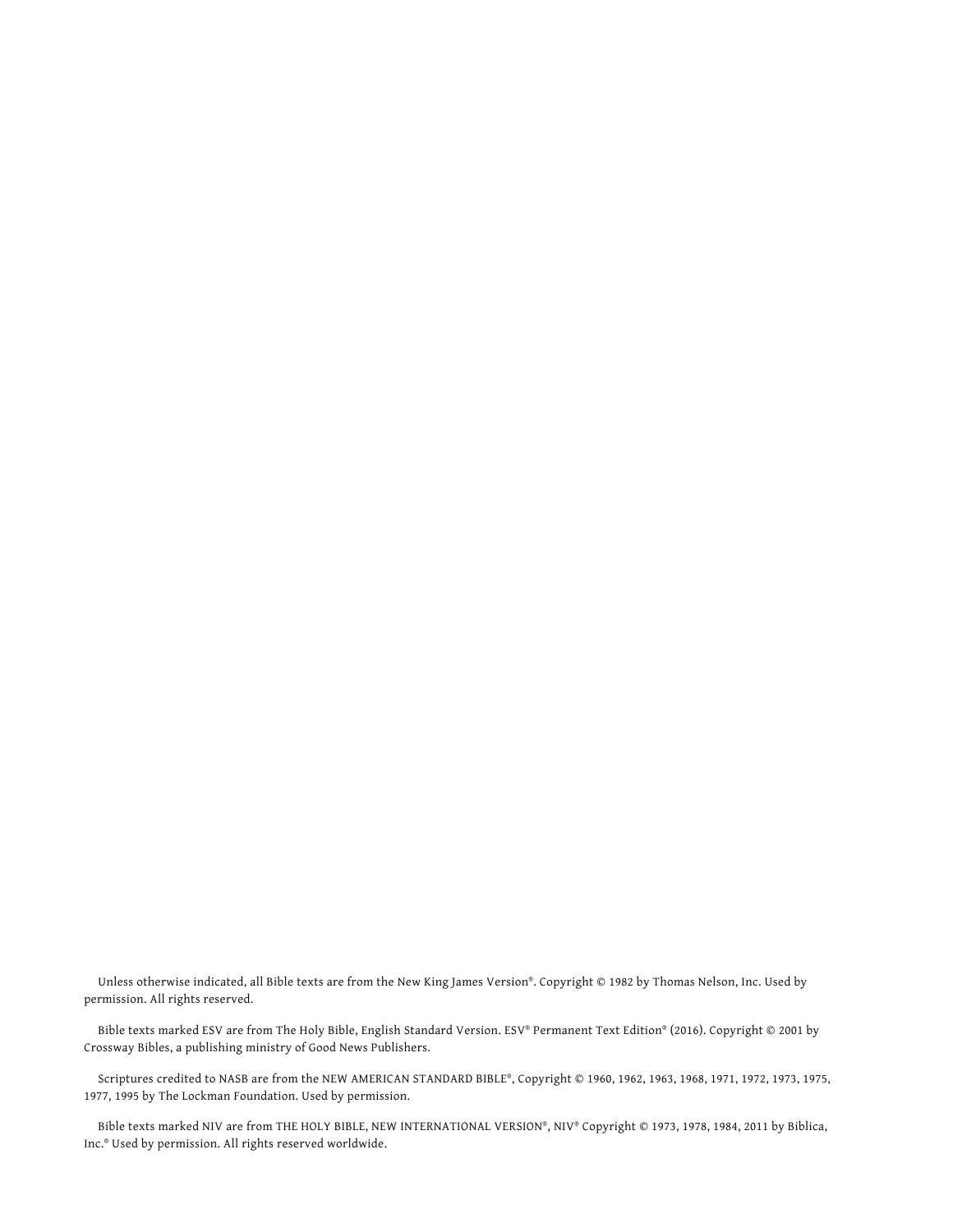## **FOREWORD**

The silent exodus of youth in our churches has become an increasing concern. This is augmented by the fact that more than half of Seventh-day Adventist youth leave the church before, and some during, their young adulthood. According to a report presented at the 2014 North American Division (NAD) Year-End Meeting, the ratio of Adventist young adults leaving the church in NAD is significantly higher. Some studies indicate that only 2.5 percent of the NAD membership is composed of young adults between the ages of 18 and 30. During their college/university years, young adults often choose to leave the church, becoming "backsliders." They become casualties of their identity crisis, baffled by not knowing why they believe what they believe.

As of December 31, 2014, there are 115 Adventist colleges and universities worldwide. Almost 150,000 tertiary students attend them.

More than 80 percent of college- and university-aged Adventist students enroll at non-Adventist colleges and universities. Some believe that this number could be 95 percent or higher.

Statistics show that the population of young adults (18 to 30) is decreasing noticeably in our churches. Most of these individuals are Millennials who were born between 1982 and 2001. They are often known as "Generation Y." We cannot afford to lose even one young adult.

How can we keep these young people in the church when they are continually immersed in a nonreligious world with secular worldviews, constantly being challenged to prove that their beliefs are "scientific" and "not mythical"?

The Bible is clear that we are created according to the image of God, yet this view is invariably challenged. It is unequivocal that God said, "Let Us make man in Our image, according

to Our likeness … So God created man in His *own*  image; in the image of God He created him; male and female He created them" (Genesis 1:26, 27).

Ellen White wrote: "True education embraces not merely a training of the intellect, but is a symmetrical development of all the powers physical, mental, and moral. It is the inculcation of those ideas which will impress the mind and heart with the knowledge of God the Creator and with Jesus Christ the Redeemer. It should ever be kept before the students in our schools that higher education is an experimental knowledge of the plan of salvation, and that that knowledge is secured by earnestly and diligently searching the Scriptures. Such an education will renew the mind and transform the character, restoring the image of God in the soul. This is the education which will strengthen and fortify the mind against the deceptive whisperings of the adversary of souls, and help us to understand the voice of God ... It will fit the learner to become a coworker with Jesus Christ, dispelling the moral darkness, and bringing light and knowledge into the world. It is the simplicity of godliness—our passport from the preparatory school of earth to the higher school above" (*Experiences in Australia,* p. 259).

The office of Public Campus Ministries (PCM) of the Seventh-day Adventist Church aims to inspire, educate, equip, and empower Seventh-day Adventists to be ambassadors and missionaries for Christ on campus, in the church, and in the community. The primary objectives of PCM are to restore the image and likeness of God in Adventist students who attend non-Adventist educational institutions, transform them to be disciples of Jesus, and empower them to share the everlasting gospel.

Jiwan S. Moon, D. Min., M.A. *Director, Public Campus Ministries General Conference of Seventh-day Adventists*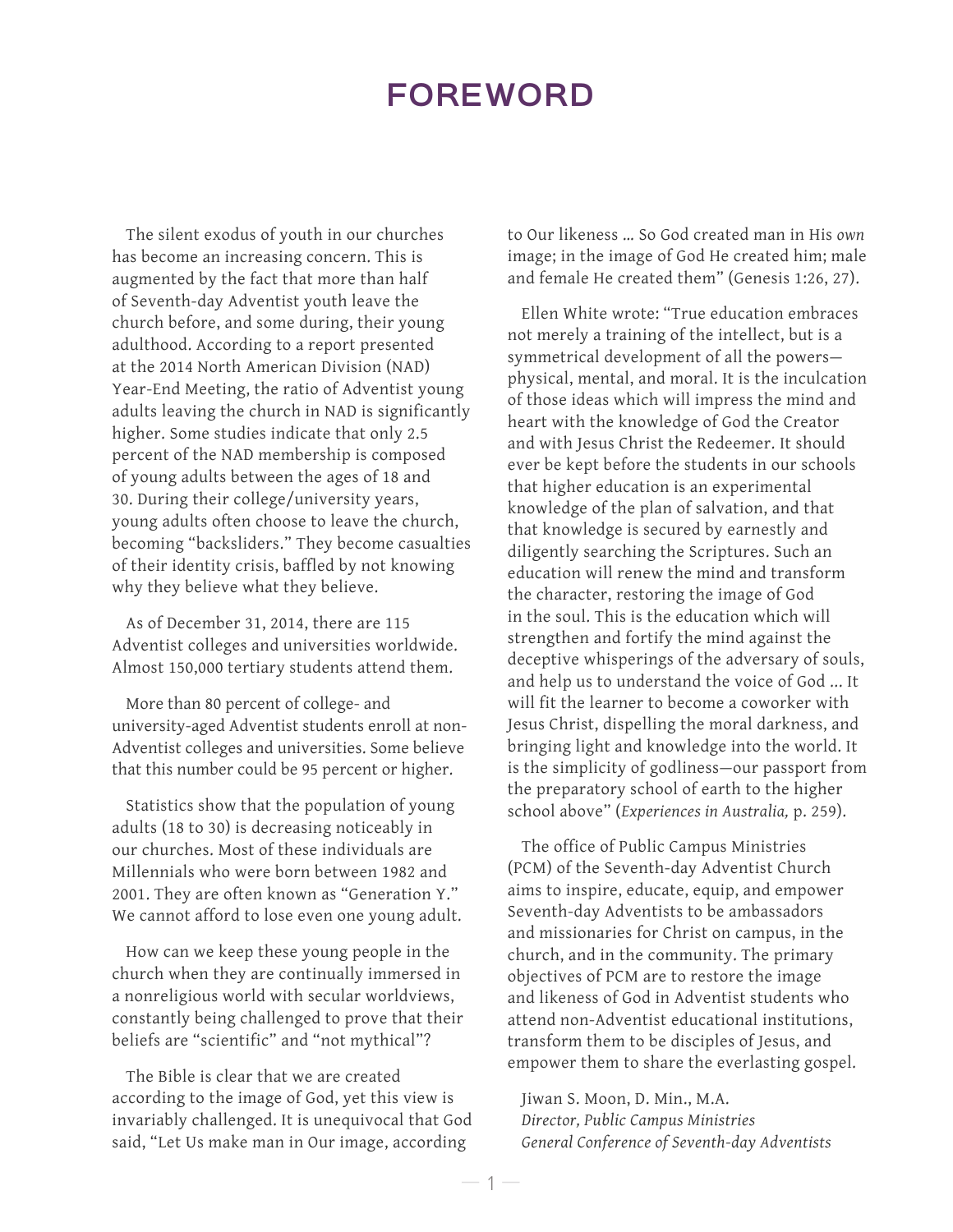PUBLIC CAMPUS MINISTRIES MANUAL

# **TABLE OF CONTENTS**

| $\left  \right $ | <b>Foreword</b>  |                                                                                                                                   |
|------------------|------------------|-----------------------------------------------------------------------------------------------------------------------------------|
| 3                | <b>Chapter 1</b> | The Theology and Philosophy of Public Campus Ministries                                                                           |
| 8                |                  | <b>Chapter 2</b> The Three C's of Campus Ministry                                                                                 |
| 10               | <b>Chapter 3</b> | A Rationale, Description, and History of<br><b>Public Campus Ministries</b>                                                       |
| 16               |                  | <b>Chapter 4</b> Public Campus Ministries Objectives, Operational Structure<br>and System, Vision, and Mission                    |
| 21               |                  | <b>Chapter 5</b> The Eight Building Blocks of Public Campus Ministries                                                            |
| 25               |                  | <b>Chapter 6</b> FOLLOW ME Principles of Campus Ministry                                                                          |
| 29               |                  | <b>Chapter 7</b> How to Start a Campus Ministry                                                                                   |
| 34               | <b>Chapter 8</b> | Managing Funds and an Annual Campus Ministry Calendar                                                                             |
| 35               | <b>Chapter 9</b> | Public Campus Ministries Guidelines for the General<br>Conference, Divisions, Unions, Conferences/Missions,<br>Churches/Districts |
| 48               |                  | <b>Chapter 10</b> Global Public Campus Ministries Special Mission<br>and Service Projects                                         |

52 **Appendices**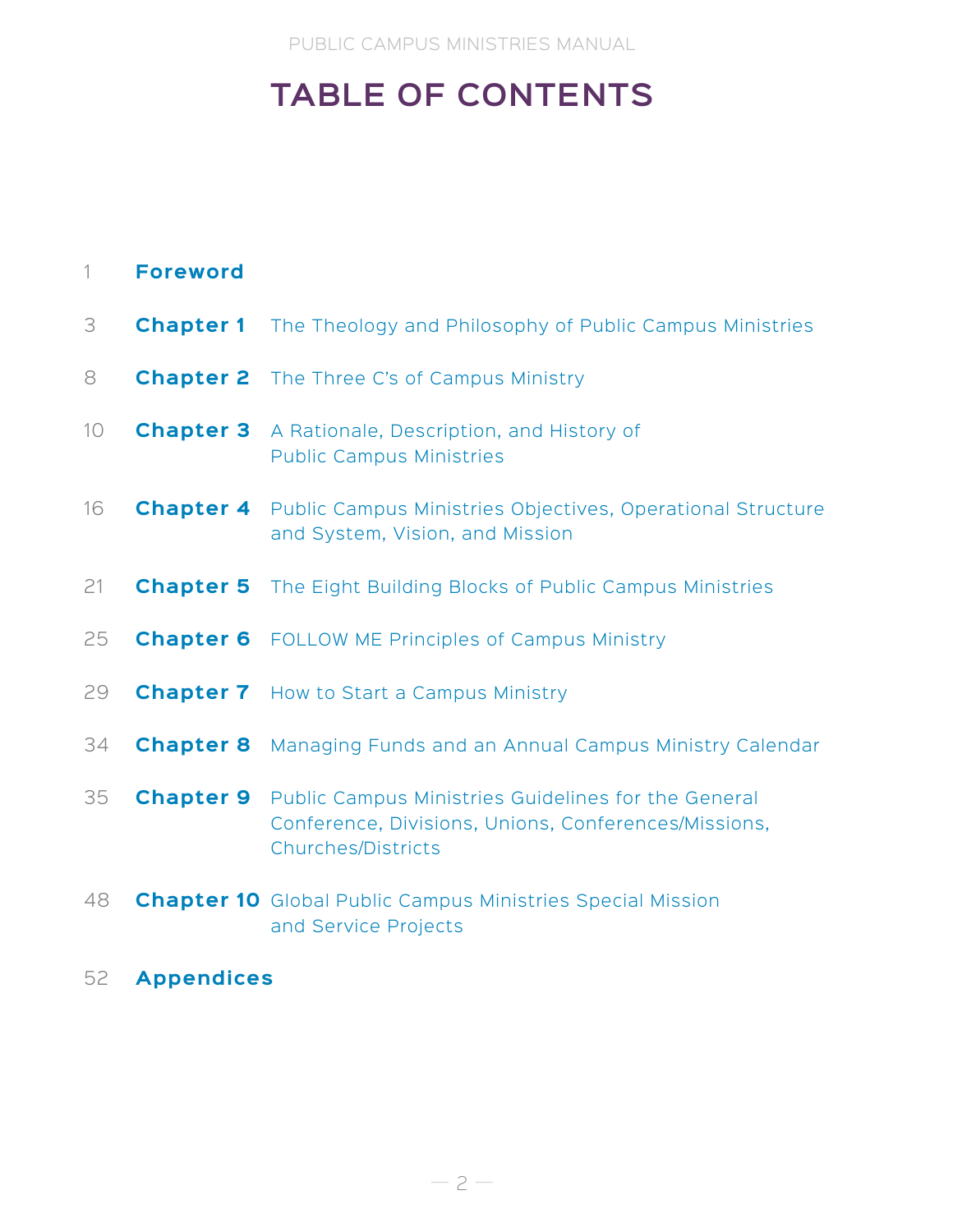# CHAPTER 1

## **THE THEOLOGY AND PHILOSOPHY OF PUBLIC CAMPUS MINISTRIES\***

Upon completion of secondary school, many young people leave home to pursue higher education. Some of these have difficulty finding and adjusting to a new church while their parents are miles away. The absence of parental presence and guidance, as well as the absence of mentorship from their faith communities, causes these adolescents to make more decisions on their own.

These youth are frequently influenced by their peers more than anyone else. When introduced to a new environment on campus which may have minimal, if any, religious influence—many college and university students find challenges in keeping their Christian identity and their religious lifestyle.

Sadly, many leave home as believers, but go through an identity crisis at school and return as unbelievers at the end of their university experience. A lack of ministry presence on campus makes it difficult for collegiate students to keep their faith and practice their religious beliefs.

A successful campus ministries program will break the cycle of faith crises and keep our university students in the church. Such a system will include the following three C's: campus, church, and community.

## ADOLESCENTS SEEKING THEIR TRUE IDENTITY

To find a solution to the spiritual dilemma that many tertiary students experience, and to transform them into ambassadors and missionaries for Christ in their educational institutions, we must first study the period of adolescence in its physical, emotional, intellectual, and spiritual components to better understand the experiences of these youth.

During adolescence, many young people experience numerous changes, challenges, periods of stress, and turmoil. Adolescents explore different identities in their search for "self" while experiencing many life changes. However, it can also be a time of maximal opportunity for positive influence.

At the onset of puberty, the adolescent experiences physical and hormonal changes. Most notably, it is during adolescence that the brain continues to develop and the frontal lobe (the part of the brain that is responsible for self-control, judgment, and moral reasoning) undergoes the most significant amount of change. Continued development in the frontal cortex enables adolescents to be able to think about the future and make rational judgments. The ongoing maturation of the frontal lobe during this adolescent period can potentially affect moral and spiritual outcomes.

Cognitive development is also significant during this stage because adolescents are now able to reflect, critically assess, and logically evaluate the ideas and beliefs of others, including those of parents and friends, in order to decide what they will accept for themselves and what they will not.

 $\beta$  —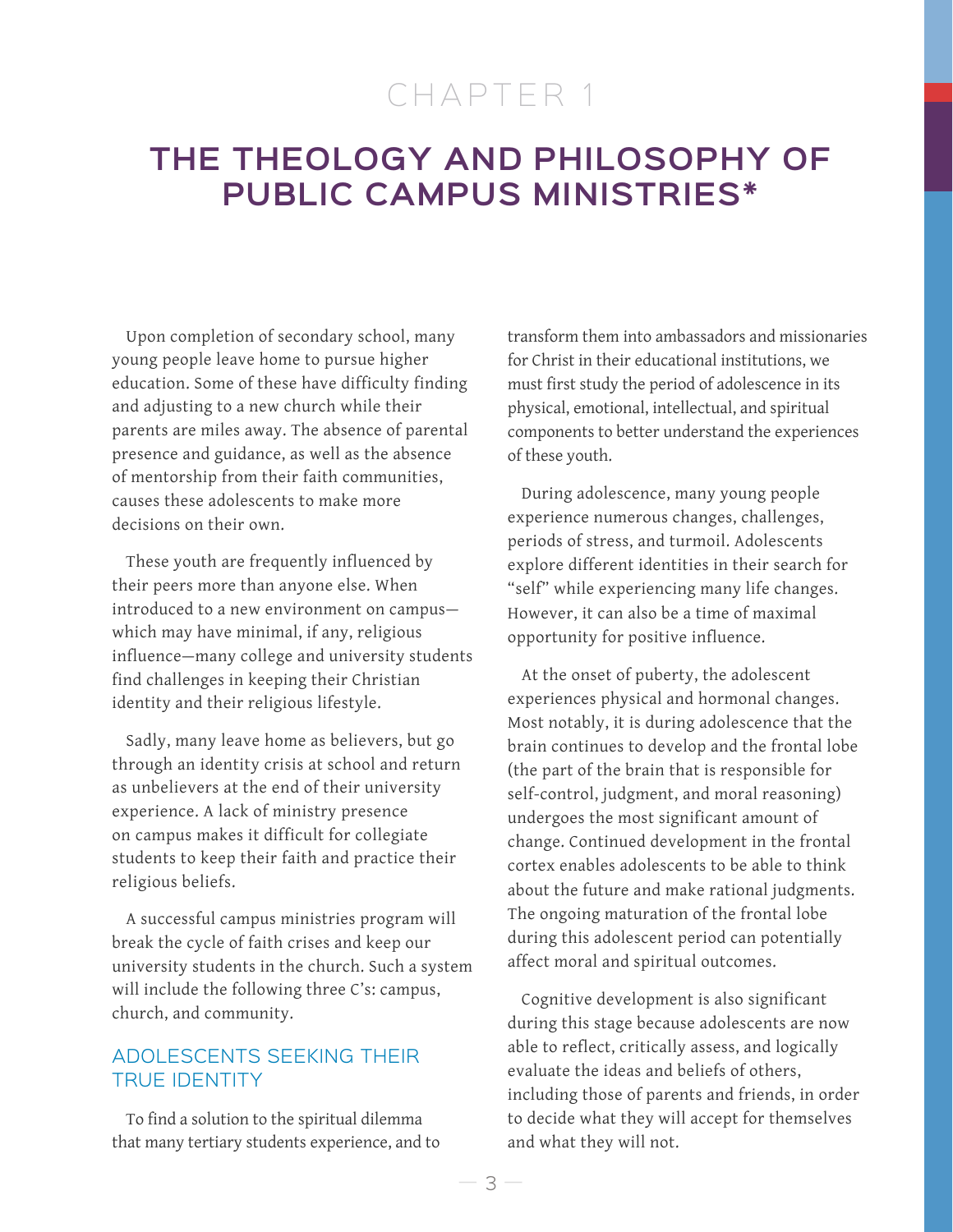PUBLIC CAMPUS MINISTRIES MANUAL

## FAITH DEVELOPMENTAL STAGES



Jiwan S. Moon, "Mentoring and Discipling the Early Adolescents of the Kitchener-Waterloo Seventhday Adventist Church" (2014). *Project Documents.* Paper 87, digitalcommons.andrews.edu/dmin/87

## FAITH DEVELOPMENTAL STAGES

This period of cognitive development in which adolescents begin to reflect and critically assess is of particular importance when studied within the five faith developmental stages model. Throughout adolescence, the young person's brain is continually developing, enabling them to think abstractly, question, reason, and make choices of their own. These five faith/spiritual developmental stages are:

- 1. Passive/inactive faith stage
- 2. Reactive faith stage
- 3. Reflective faith stage (or adolescent faith stage)
- 4. Active faith stage
- 5. Proactive faith stage

During the reactive faith stage, children simply do what their parents and church leaders tell them to do. This is when parents have the most influence over their children. During this stage children begin to display their simple faith; they are eager and willing to do what they

have previously been taught during the passive/ inactive stage.

In the reflective faith stage, the child moves into adolescence and begins to develop the ability to think abstractly and question what they have previously been taught by their parents and church leaders (pastors, Sabbath School teachers, etc.). If, after reflecting on and questioning these beliefs, the adolescent accepts them as their own identity, they begin to make positive choices that engage them in vibrant religious expression.

Through church involvement and service, these adolescents enter into a stage of active faith. As they are mentored and discipled, adolescents learn to live a life of service following Jesus' model of self-sacrifice and self-renouncing love. When they live this life of service, which is the true Christian identity, they then pass into the proactive stage of faith.

Adolescents must be mentored and discipled as they transition through these faith stages. As they experience many physical, emotional, and intellectual changes, they need mentors who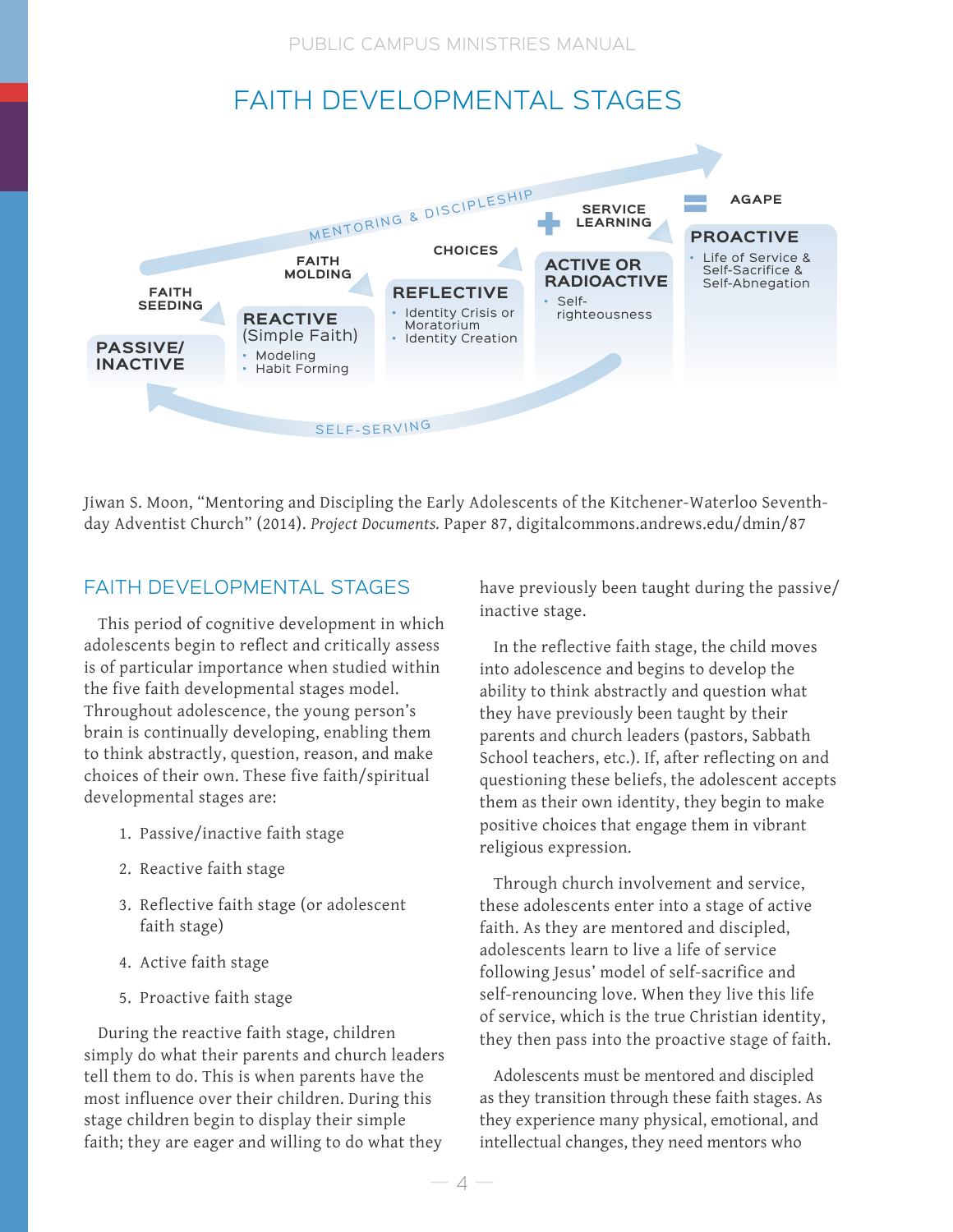will care for them, guide them, accept them as they are, and share their own spiritual journey with them. However, of all these components of mentoring, the most important is that good mentors must become a living example to a mentee. Good mentors should be able to influence their students through what they say and do, impacting the students' life through their teaching and conduct, and more with their example than with their words.

#### THE THEOLOGICAL FOUNDATION OF MENTORING

This theory of mentoring has a deep theological foundation. In order to understand this theology, we must first consider the relationship between a rabbi and his student, or "talmid," in the Jewish educational system.

The Jews considered mentoring to be very important and even understood the reflective stage of adolescence in their educational methods. It was between the ages of 10 to 14 or 15 that Jewish boys were taught the art of asking questions in the school called Bet Talmud ("House of Learning"), where they learned and memorized the entire Hebrew Scriptures. Their teachers encouraged them to be thinkers, rather than mere reflectors. In so doing, they were able to make choices of their own, rather than simply following choices that were made for them. Then, at the age of 14 or 15, those students who were considered to be the brightest were given an opportunity to receive special instruction, mentoring, training, and teaching from a rabbi. It was the talmid's ultimate pursuit to one day become an imitation of his rabbi and become a rabbi himself at the age of 30.

With this knowledge, we look to the Bible for a deeper theological foundation of adolescence and mentoring. The Bible describes a nation that also experienced an identity crisis. The nation chosen by God began to entertain idol worship, even when it was clearly stated in the Ten Commandments, or Torah, that "you shall have no other gods before Me" and "you shall not make for yourself a carved image" (Exodus 20:3, 4). The practice of idol worship,

or "Baalism," was so offensive to God that He prophesied to Solomon that his kingdom would be divided. He warned that one day the glorious Holy Temple (Beit HaMikdash), the pride of the Israel nation where God's Shechinah once dwelled, would become a desolate place.

As the entire nation drew away from God and abandoned Him and their faith in their Yahweh (YHWH), He did not give up on them. Instead, He desperately tried to speak to them. God called the young child Samuel. When Samuel said, "Speak, for Your servant hears" (1 Samuel 3:10), God opened up to him. Later God instructed His servant Samuel to build schools of prophets to train a new generation that had not yet been defiled. "The schools of the prophets were founded by Samuel to serve as a barrier against the widespread corruption, to provide for the moral and spiritual welfare of the youth, and to promote the future prosperity of the nation by furnishing it with men qualified to act in the fear of God as leaders and counselors" (Ellen White, *Patriarchs and Prophets,* p. 593). The schools of the prophets were established so that a student could search deeper into the truths of the Word of God and His will. These schools allowed the youth to learn so that they could also teach.

God also sent a powerful prophet named Elijah to remind Israel of the one and only true God, YHWH. Elijah pleaded with the Israelites to abandon their idols and recant from their idolatrous living and their apostate religious practices. Yet under the evil influence of Queen Jezebel, the nation failed to be converted and continued to persecute the worshippers of the one true God. At this time God showed Elijah that there was still a generation of people who had not knelt before the idol. He showed to the demoralized prophet Elijah that God had "reserved seven thousand in Israel, all whose knees have not bowed to Baal, and every mouth that has not kissed him" (1 Kings 19:18).

Now, reenergized by God's assurance, Elijah went out in search of the one who would become his talmid. He found Elisha, a young farm boy, still impressionable and developing. Elijah put his cloak around Elisha and patiently

5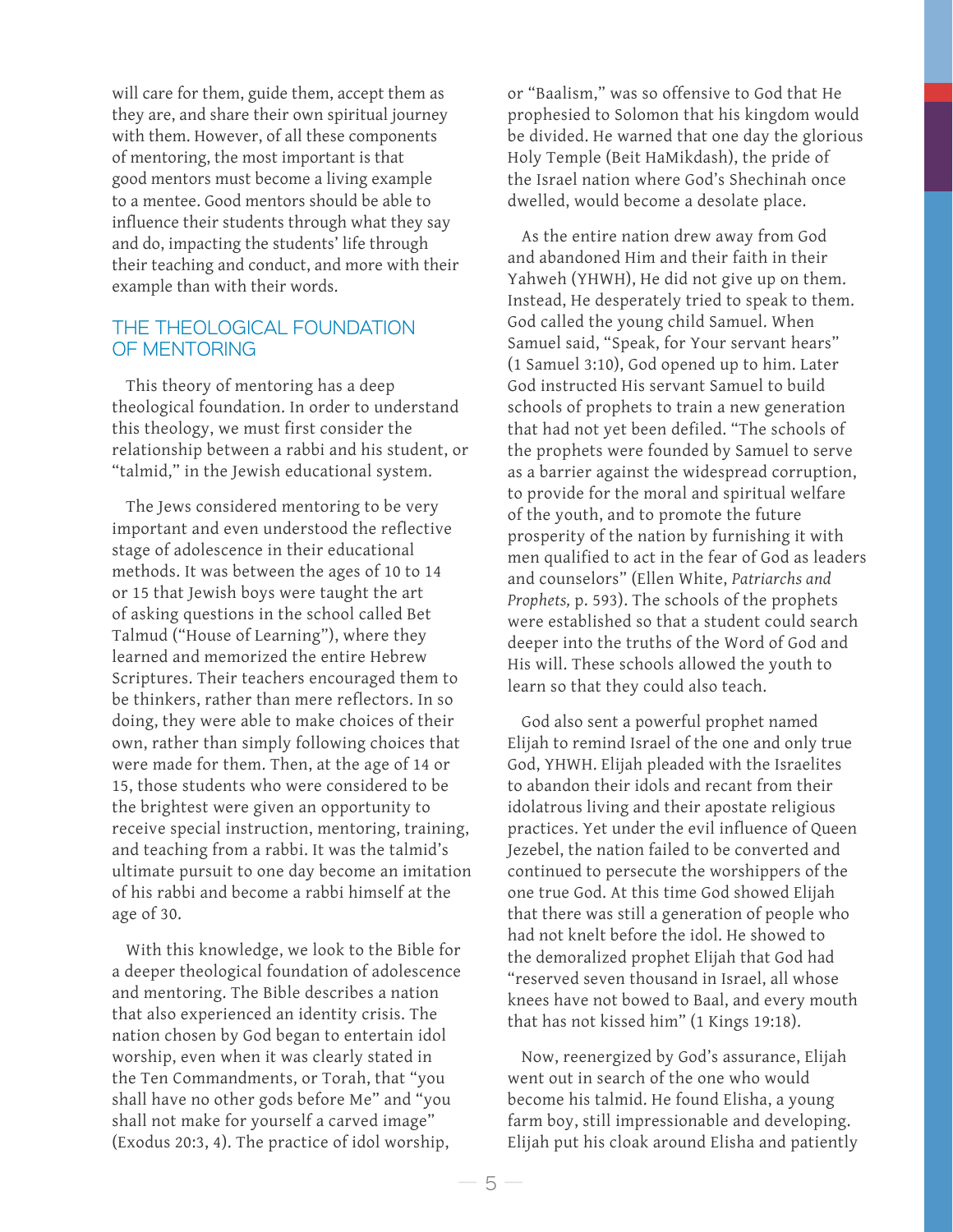mentored and discipled him, teaching him everything he knew, sharing his experiences, and introducing his personal God to his apprentice. Elijah, before his ascension to heaven, also brought his apprentice to visit the three last remaining schools of the prophets in Gilgal, Bethel, and Jericho, reminding him of the importance of training up a new generation.

After a period of mentorship, Elisha, in his refusal to accept the fact that his teacher was about to be taken up to heaven, pleaded with Elijah to linger a bit longer. Only when he received a double portion of Elijah's God-given blessings did he witness his teacher being taken up to heaven. Elisha now held Elijah's cloak that was given to him. Assuming the power and authority of his teacher, he used the cloak to separate the water and crossed the river. It is at this time that Elisha became not only like his teacher, but an extension of his teacher and mentor.

As he was faced with the dead son of the Shunamite woman, he was reminded of his mentor's experience in reviving the widow's son (1 Kings 17). No doubt, the teacher Elijah shared with his apprentice the miracle of reviving the dead boy, as he laid on top of him "mouth to mouth, eyes to eyes, hands to hands" and life was restored to him. It is from this experience that Elisha drew his strength, faith, and wisdom as he imitated (Greek *mimithoun*) his mentor, Elijah. Elisha, doing as his teacher did, revived the Shunamite's son through God's power. Elisha now saw the "God of Elijah" as his own God and continued the ministry of healing as the prophet of peace.

Daniel and his three friends also grew up under the influence, mentorship, and discipleship of the prophets. The Hebrew boys who were faithful to their true God, the Creator, stood and did not bow before the golden image. They were trained early in their lives by godly prophets who educated, equipped, and empowered them to be faithful to God. Before Daniel and his three friends could display their resolute faith, there were godly mentors who prepared them for the challenges they would face.

These powerful mentor/mentee relationships described in the Bible provide us with a deep theological foundation on which to base our mentoring and discipling of adolescents even today. At a time when they are experiencing an identity crisis and a vast array of physical, emotional, intellectual, and spiritual changes, this stage must not become a channel in which they move away from God. Rather, it must become a spiritual journey in which they move closer to God, under the protective and faithful care of a godly mentor.

As these youth find themselves in a nonreligious environment on a public campus, transitioning from a reactive faith to a reflective stage of faith, they must have a godly mentor. They must have someone who will do as Elijah did for Elisha, as Moses did for Joshua, and as Jesus did for Simon Peter and His disciples, patiently teaching them, sharing life experiences with them, and sharing a knowledge of God and their own personal walk with Him.

Ellen White stated, "Ministry comprehends far more than preaching the word. It means training young men as Elijah trained Elisha, taking them from their ordinary duties, and giving them responsibilities to bear in God's work—small responsibilities at first, and larger ones as they gain strength and experience. There are in the ministry men of faith and prayer, men who can say, 'That which was from the beginning, which we have heard, which we have seen with our eyes, which we have looked upon, and our hands have handled, of the Word of life; ... that which we have seen and heard declare we unto you.' 1 John 1:1- 3. Young, inexperienced workers should be trained by actual labor in connection with these experienced servants of God. Thus they will learn how to bear burdens" (*Prophets and Kings,* pp. 222, 223).

As these young people, mentored by godly individuals, move from a simple reflective faith to an active and proactive faith, they must be given more and more opportunities to participate in acts of service. As they learn of the self-sacrificing love of Jesus, the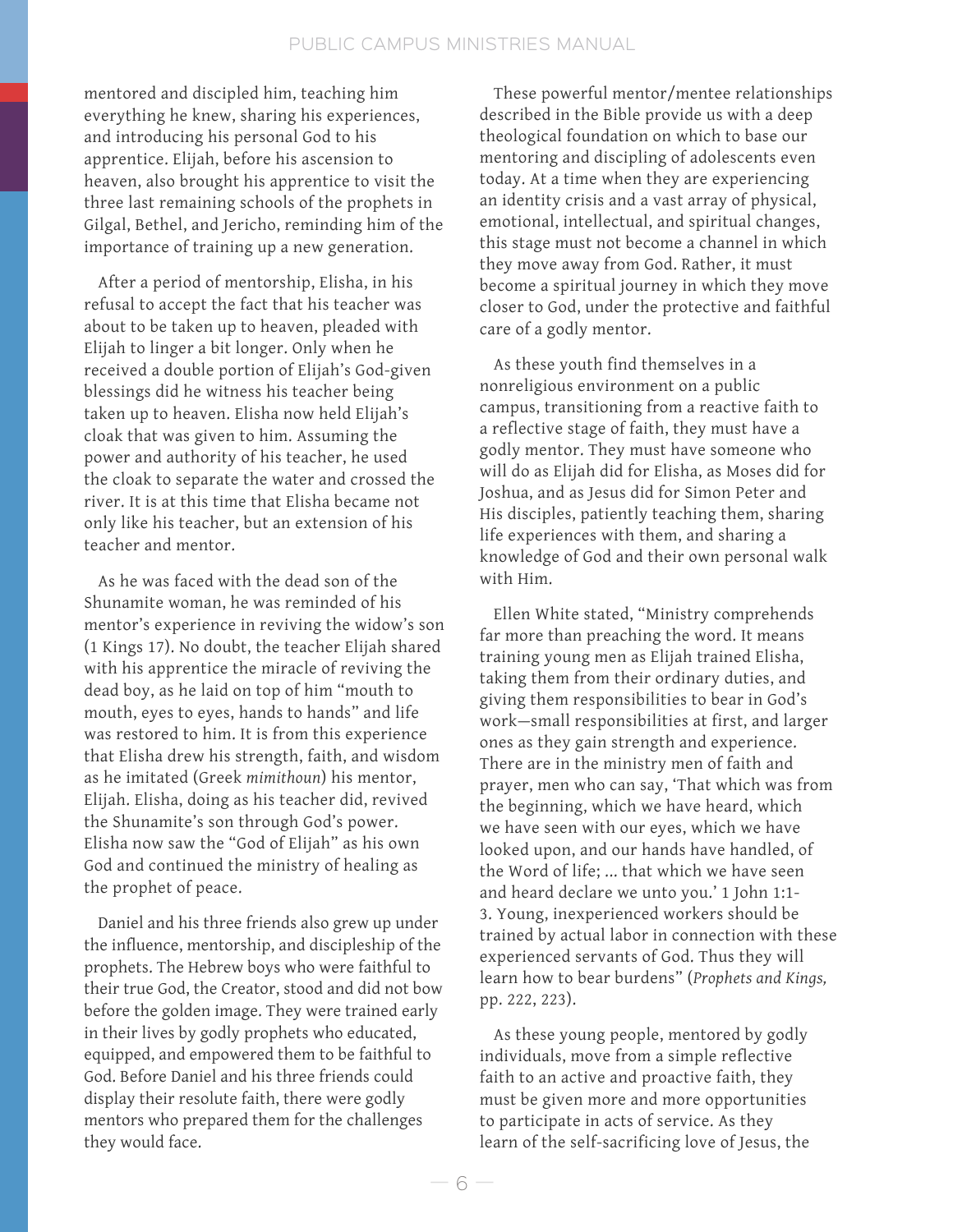missionary spirit will be awakened in them, and the ministry they will be able to accomplish through Jesus will be limitless.

Ellen White wrote, "[Satan] well knows that there is no other class that can do as much good as young men and young women who are consecrated to God. The youth, if right, could sway a mighty influence. Preachers, or laymen advanced in years, cannot have one-half the influence upon the young that the youth, devoted to God, can have upon their associates. …

"You can do a work that those who minister in word and doctrine cannot do. You can reach a class whom the minister cannot affect" (*Messages to Young People,* pp. 204-207).

As young people stop considering themselves to be a mission field in need of a missionary, but rather see themselves as a missionary to others around them, including on public campuses and in educational institutions, a mighty work can be accomplished. When they obey Jesus' command—"Follow Me"—a powerful movement will be awakened, and souls once in darkness will be brought to the loving arms of the

Saviour. Hearts will be moved, and the coming of Jesus will be quickened.

Are you a student attending a public campus, or do you know someone who does? Are you a missionary, or a mission field in need of a missionary? Let us obey the command of Jesus when He summoned, "Follow Me," repeating the words of 1 Corinthians 11:1: "Be ye followers [Greek *mimetes*, "an imitator"] of me, even as I also am of Christ" (KJV). Let us awaken the missionary spirit so that this powerful movement may begin! Join us as we disseminate the General Conference Public Campus Ministries (PCM) motto: "Follow Jesus. Embrace His Mission. Change the World." Then together we can achieve our aim: "Transforming Seventh-day Adventists to be ambassadors and missionaries for Christ on campus, in the church, and in the community."

\* *This chapter is an excerpt from the following doctoral dissertation, available online: Jiwan S. Moon, "Mentoring and Discipling the Early Adolescents of the Kitchener-Waterloo Seventh-day Adventist Church" (2014). Project Documents. Paper 87, digitalcommons.andrews.edu/dmin/87*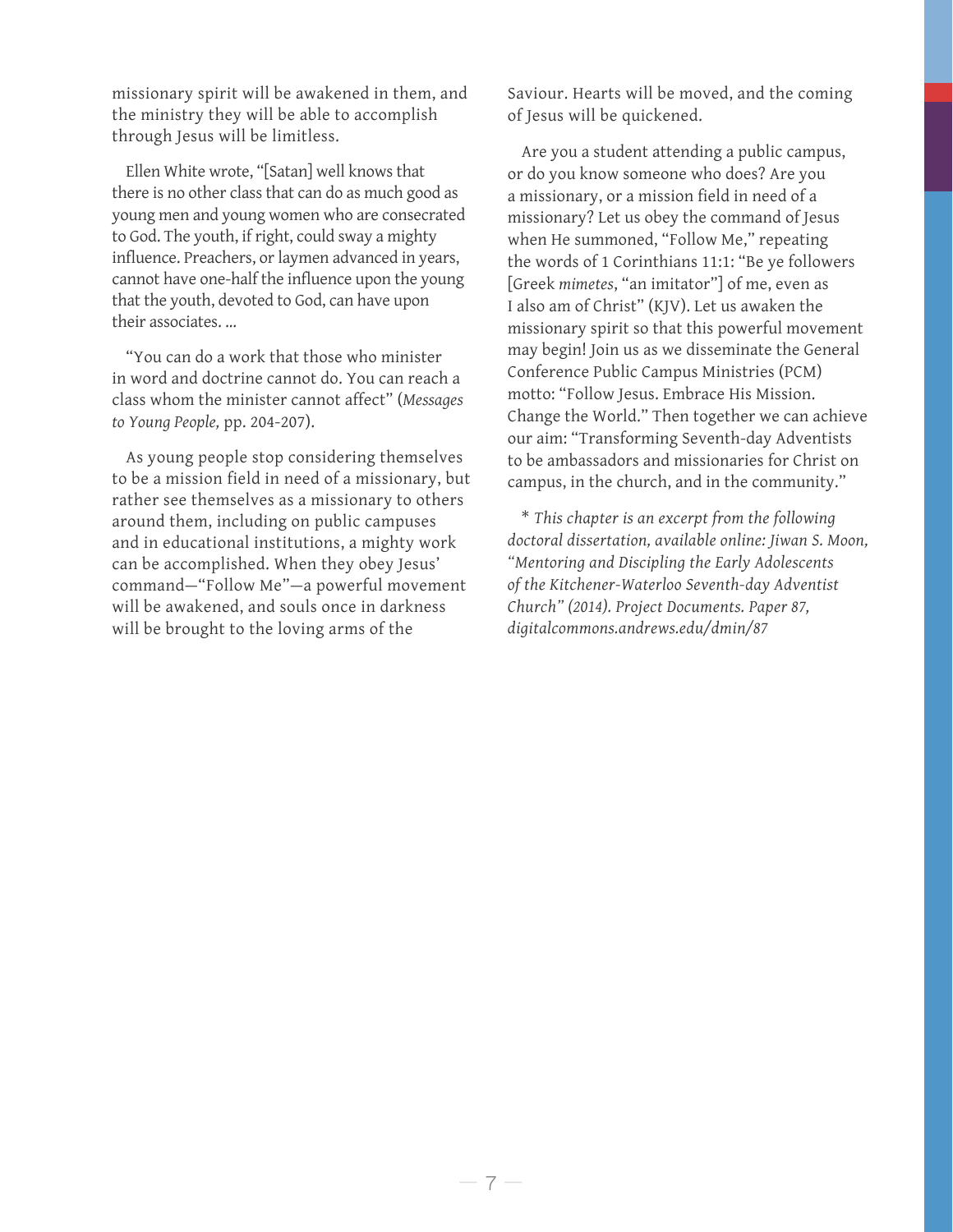#### PUBLIC CAMPUS MINISTRIES MANUAL

## CHAPTER 2

## **THE THREE C'S OF CAMPUS MINISTRY**

The following method is an ideal way of providing the three C's of a successful campus ministry.

First, a student needs to be introduced to the local **church.** The student should become an integral part of that church's worship and fellowship experience from the very start of their college or university years, being discipled and empowered for gospel mission and service.

Second, local churches, or the local conference or mission, need to provide a **community** of mentors. Someone from the local church should "adopt" the student as part of a homelike experience, becoming the student's mentor and spiritual adviser. This new sense of community fills the void created when the student left home in order to attend school.

Third, there must be an Adventist youth ministry presence on **campus**. For example, an Adventist chaplain, local church pastor, Adventist campus ministry mentor, or trained PCM ambassador can initiate contact and serve in the role of spiritual care provider for the university students. This person will need to engage in setting up occasions and opportunities on campus where the students can go and find an environment of intentional mentorship and nurturing away from their home and home church.

## A STORY OF THE THREE C'S

A local church pastor in Canada received a phone call from a young woman who was a student in the Bahamas. Jane (a pseudonym) stated that she had been accepted at a nearby Canadian university and was looking for a local church she could attend after she arrived. She had found the church contact information from the church website, and after arrival in Canada, attended the church on the first Sabbath. She was introduced to the church family, and all church members were encouraged to especially care for her.

Ann (a pseudonym), a senior member of the church who had recently been widowed and was well known for her philanthropic work in the community, not only made an extra effort to warmly welcome Jane, but also offered to give her a ride to church every Sabbath morning. Soon Ann and Jane became close friends, and Jane was very thankful for the kindness of this gentle and caring woman.

From that point on, Ann became to Jane a family away from home. Every Sabbath they came to church together in time for Sabbath School. Whenever Jane got sick, the church knew about it because of Ann's involvement in Jane's life—caring for her and letting the church know how they could help. In fact, one time when Jane was under some financial difficulties, it was Ann who informed the congregation, which led to church assistance. Jane also became involved in the local church by participating in Bible study groups with church members and even served as a teacher for the Junior division. *Even though this church wasn't her home church, she became an integral part of it.* 

Jane had found a church that was willing to welcome her, allowed her to feel at home, and made a conscious effort to extend love and care to her even though she was a newcomer. This church provided her with a homelike environment. After her introduction to the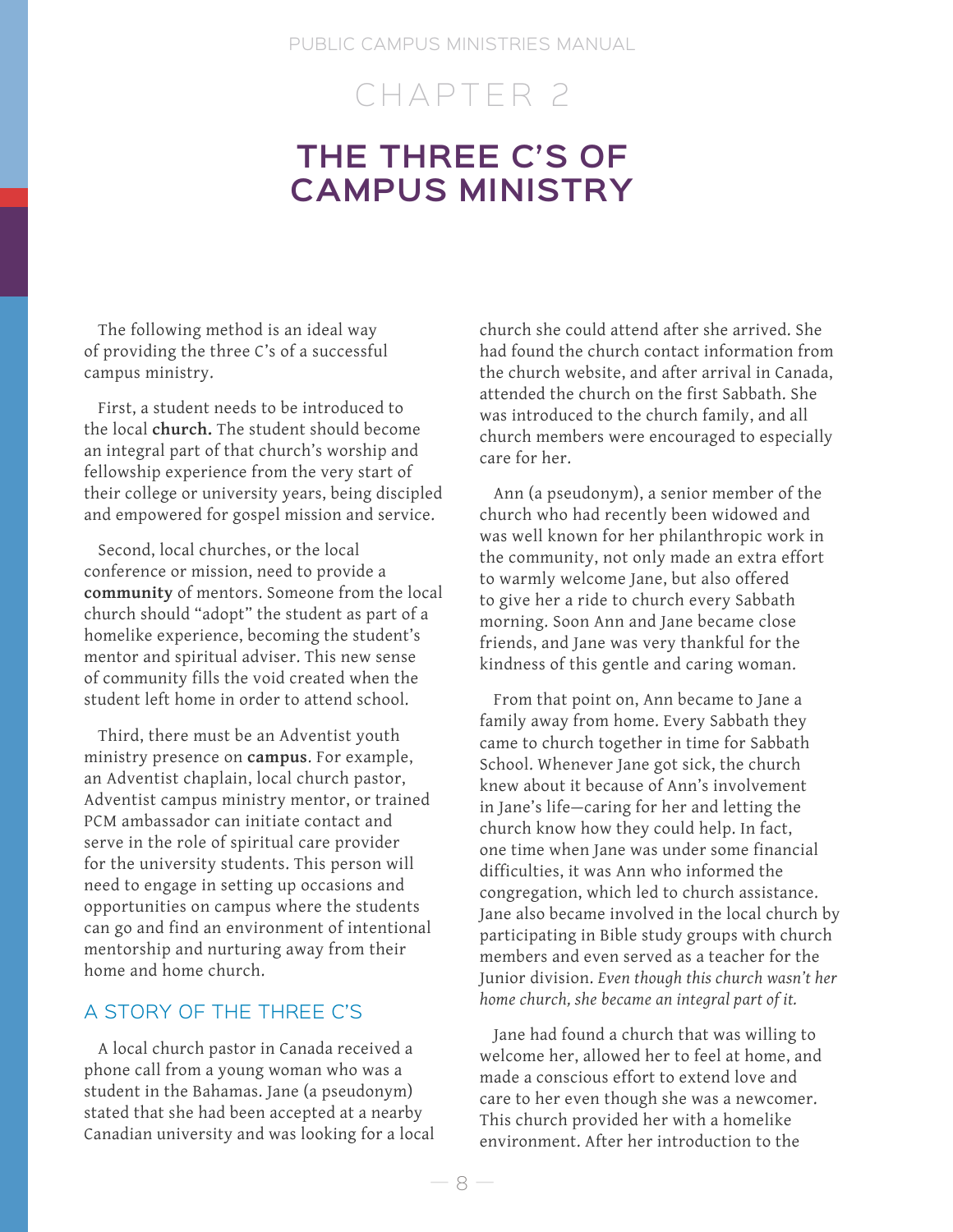church, the congregation began working toward providing a ministry presence at the university for the Adventist students. Soon Jane played a major role in setting up and arranging an Adventist students' club on campus, in partnership with the local church pastor. Every Friday afternoon the local church pastor went to the university campus student center to conduct Bible studies and group fellowship meetings. Students from the neighboring university also joined the club. They named it the Waterloo Adventist Students Association (WASA) and invited other students to join.

After four years of successful university life both spiritually and academically, Jane graduated from the university, still actively participating in the church. This success story demonstrates how to apply the *three C's* of a tripod campus ministry to ensure that no university students are lost while away from home and their home church.

#### CONDITIONS TO ENSURE A SUCCESSFUL CAMPUS MINISTRY

To ensure a successful campus ministry and to ensure the spiritual growth of students during their university years, these conditions should be met:

**PROACTIVE STUDENT ON CAMPUS:** The student must be self-motivated in diligently seeking or creating an environment that will be conducive for their faith journey. Students often lack spiritual resources such as parental guidance, spiritual mentorship from adults (including youth ministry professionals), faith experience opportunities, etc. In addition, the overwhelming influences available from the Internet, media, and their peers challenge university students to maintain a spiritual focus. To counter this, university students need to be self-willed and self-motivated in creating for themselves an environment in which they can grow spiritually.

**SPIRITUAL MENTOR IN THE CHURCH, IN THE COMMUNITY, AND/OR ON CAMPUS:** A spiritual mentor should be someone who has a committed love for God and His work, and who is willing to care for students by providing attention, interest, and affection. This person will help students process their beliefs and explore how to continue to live their Christian lifestyle. A spiritual mentor can be a pastor, an elder, a church leader, a church officer, or another spirit-filled church member.

**SPIRITUAL COMMUNITY ON CAMPUS:** This describes an environment in which students can worship and fellowship with others who share common goals and objectives in life. This environment could be found in the local campus chapter or in the local church.

**MISSIONAL CHURCH/CONGREGATION:**  Students need encouragement and care, but they are also in desperate need of challenge for mission and service.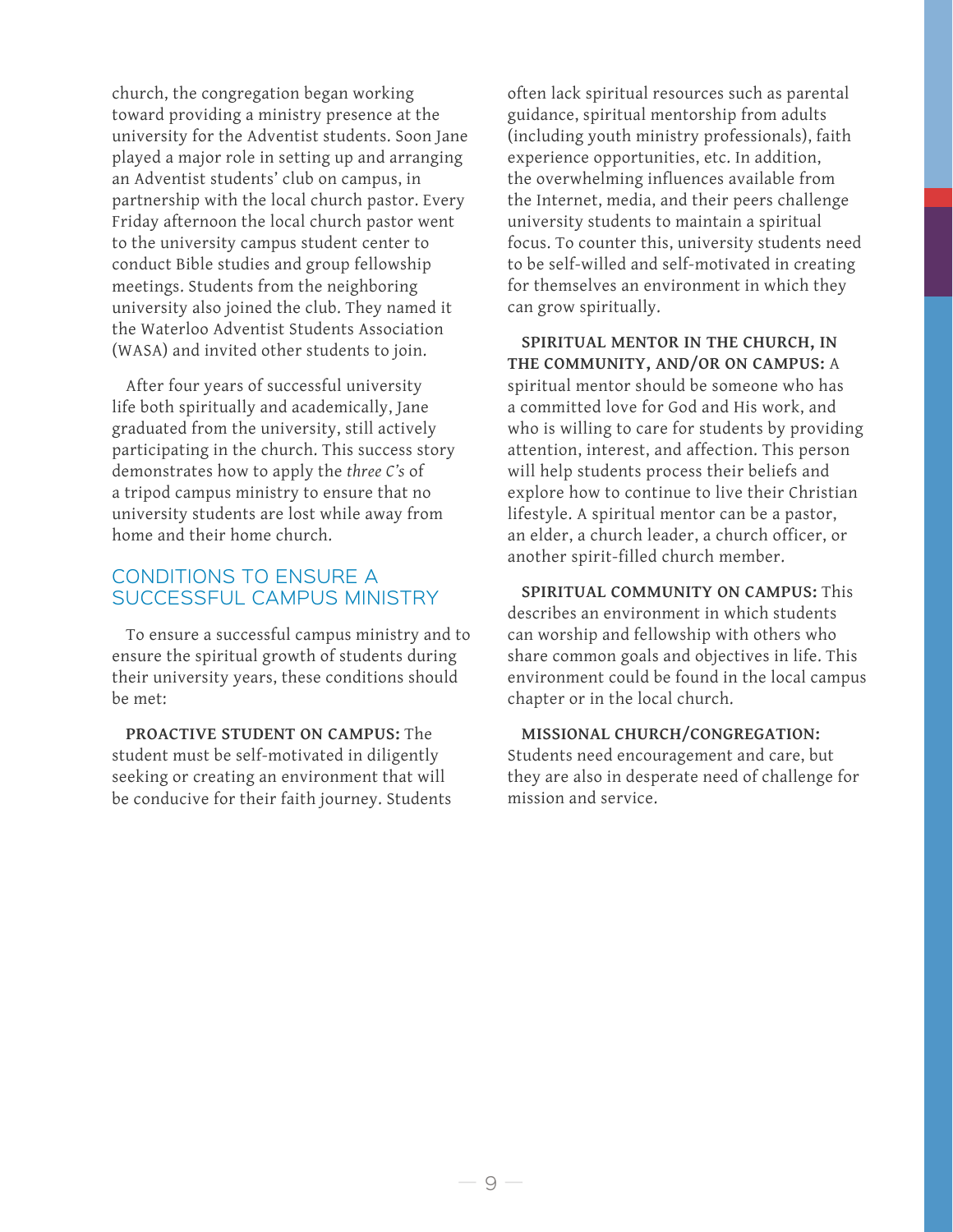## CHAPTER 3

## **A RATIONALE, DESCRIPTION, AND HISTORY OF PUBLIC CAMPUS MINISTRIES**

### A RATIONALE

The Seventh-day Adventist ethos prompts many young men and women to pursue advanced academic degrees. In the United States alone, "As of 2012, the latest figures available in 2015, the U.S. has a total of 4,726 Title IV-eligible, degree-granting institutions: 3,026 4-year institutions and 1,700 2-year institutions. The U.S. had 21 million students in higher education, roughly 5.7 percent of the total population."1 The National Center for Education Statistics reveals that the number for postsecondary Title IV institutions in the United States has increased to 7,253.<sup>2</sup>

According to University World News, worldwide tertiary student numbers are forecast to double by 2025. Colleges and universities are one of the most important strategic mission fields that require resources.

#### ELLEN G. WHITE ON UNIVERSITY STUDENTS

Ellen G. White (1827-1915) was a cofounder of the Seventh-day Adventist Church and an inspired writer. She wrote extensively on education, health, the family, the Bible, and practical Christianity. She encouraged young men and women to develop fully their Godgiven abilities through advanced studies, as the following excerpts show.

**AIM HIGH:** "Dear youth, what is the aim and purpose of your life? Are you ambitious for education that you may have a name and position in the world? Have you thoughts

that you dare not express, that you may one day stand upon the summit of intellectual greatness; that you may sit in deliberative and legislative councils, and help to enact laws for the nation? There is nothing wrong in these aspirations. You may every one of you make your mark. You should be content with no mean attainments. Aim high, and spare no pains to reach the standard.

"The fear of the Lord lies at the foundation of all true greatness. Integrity, unswerving integrity, is the principle that you need to carry with you into all the relations of life. Take your religion into your school life, into your boarding house, into all your pursuits. The important question with you now is, how to so choose and perfect your studies that you will maintain the solidity and purity of an untarnished Christian character, holding all temporal claims and interests in subjection to the higher claims of the gospel of Christ. …

"Whatever the business you may qualify yourself to engage in, never entertain the idea that you cannot make a success of it without sacrificing principle.

"Balanced by religious principle, you may climb to any height you please. We would be glad to see you rising to the noble elevation God designs that you shall reach" (*Messages to Young People,* pp. 36, 37).

**CONTINUAL PROGRESS:** "Higher than the highest human thought can reach is God's ideal for His children. Godliness—godlikeness is the goal to be reached. Before the student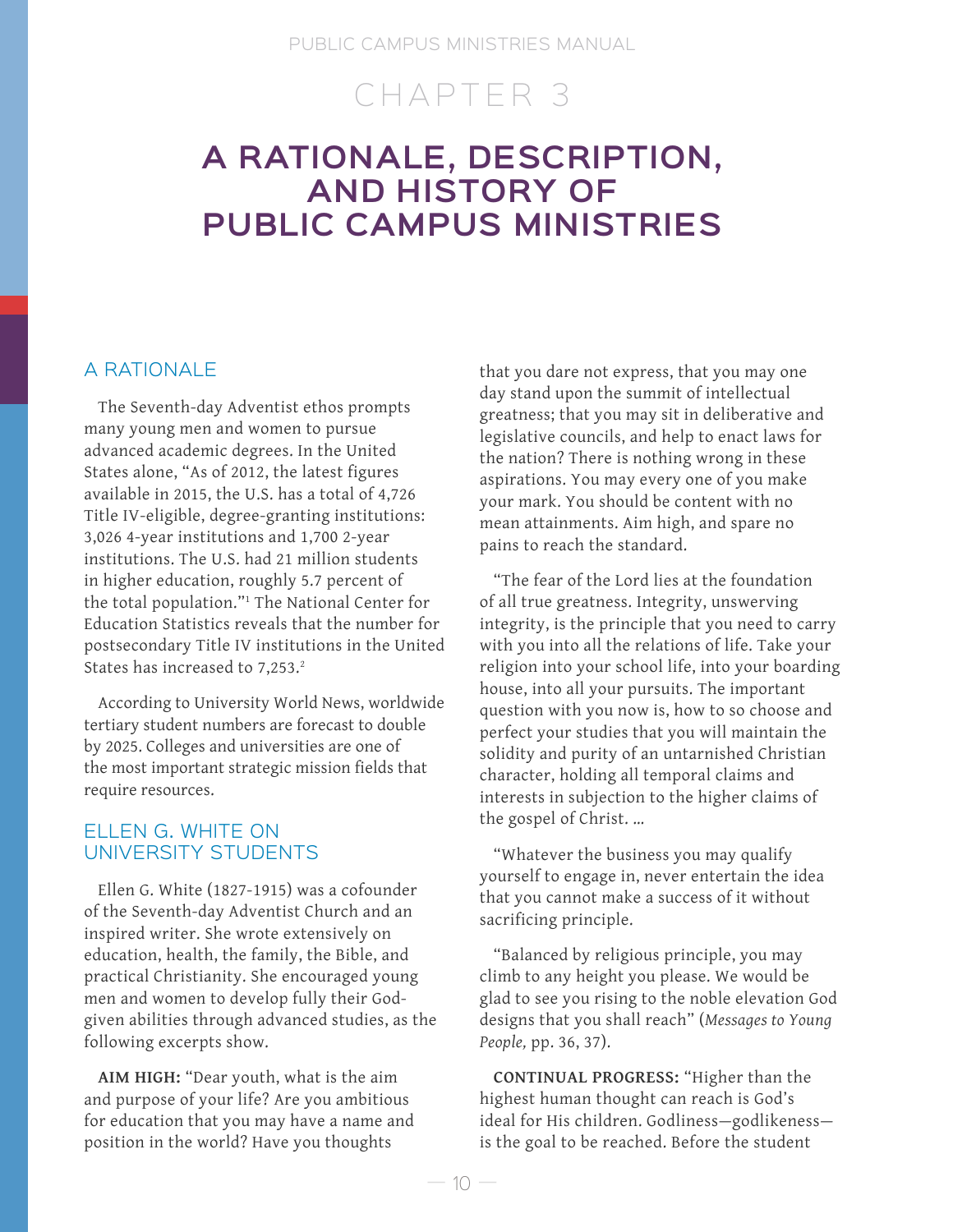there is opened a path of continual progress. He has an object to achieve, a standard to attain, that includes everything good, and pure, and noble. He will advance as fast and as far as possible in every branch of true knowledge" (*Education,* p. 18).

**OPPORTUNITIES AND DANGERS:** "The Waldensians entered the schools of the world as students. They made no pretensions; apparently they paid no attention to anyone; but they lived out what they believed. They never sacrificed principle, and their principles soon became known. This was different from anything the other students had seen, and they began to ask themselves, What does this all mean? Why cannot these men be induced to swerve from their principles? …

"Those who have the spirit of God, who have the truth wrought into their very being, should be encouraged to enter colleges, and live the truth, as Daniel and Paul did. Each one should study to see what is the best way to get the truth into the school, that the light may shine forth. Let them show that they respect all the rules and regulations of the school. The leaven will begin to work; for we can depend much more upon the power of God manifested in the lives of His children than upon any words that can be spoken. But they should also tell inquirers, in as simple language as they can, of the simple Bible doctrines.

"There are those who, after becoming established, rooted and grounded in the truth, should enter these institutions of learning as students. They can keep the living principles of truth, and observe the Sabbath, and yet they will have opportunity to work for the Master by dropping seeds of truth in minds and hearts. Under the influence of the Holy Spirit, these seeds will spring up to bear fruit for the glory of God, and will result in the saving of souls. … No open controversies should be started, yet opportunity will be given to ask questions upon Bible doctrines, and light will be flashed into many minds. A spirit of investigation will be aroused. …

"But I scarcely dare present this method of

labor; for there is danger that those who have no connection with God will place themselves in these schools, and instead of correcting error and diffusing light, will themselves be led astray. But this work must be done, and it will be done by those who are led and taught of God" (*Selected Messages, Book 3,* pp. 233, 234).

### ADVENTIST STUDENTS IN NON-ADVENTIST POSTSECONDARY INSTITUTIONS

It is estimated that 1.5 million Seventhday Adventist college and university students are studying on non-Adventist public and private campuses. This represents 95 percent of Adventist young adults. Many wonder why these students "abandoned" Adventist education and study on public campuses. Unless we understand them, we may find ourselves judging their motives. What these students really need is our understanding and support through ministry presence and resources.

Humberto M. Rasi, Ph.D., former director of the Education Department of the General Conference of Seventh-day Adventists, wrote an article about ministering to Seventh-day Adventist college and university students on secular campuses. In the article he shared the following insights:

**1. THESE STUDENTS ARE OUR OWN** 

**CHILDREN.** Most of them come from Adventist homes and have chosen to attend non-Adventist schools because (a) there are no Adventist institutions of higher learning in their country; (b) the programs in which they are interested are not offered in our own colleges or universities, especially at the graduate level; or (c) family or financial factors prevent them from enrolling in our schools. It is estimated that between 80 to 90 percent of Adventist college and university students are pursuing postsecondary degrees on secular campuses, and this number is growing.

**2. THEY ARE MOTIVATED AND BRIGHT.** These students have been motivated by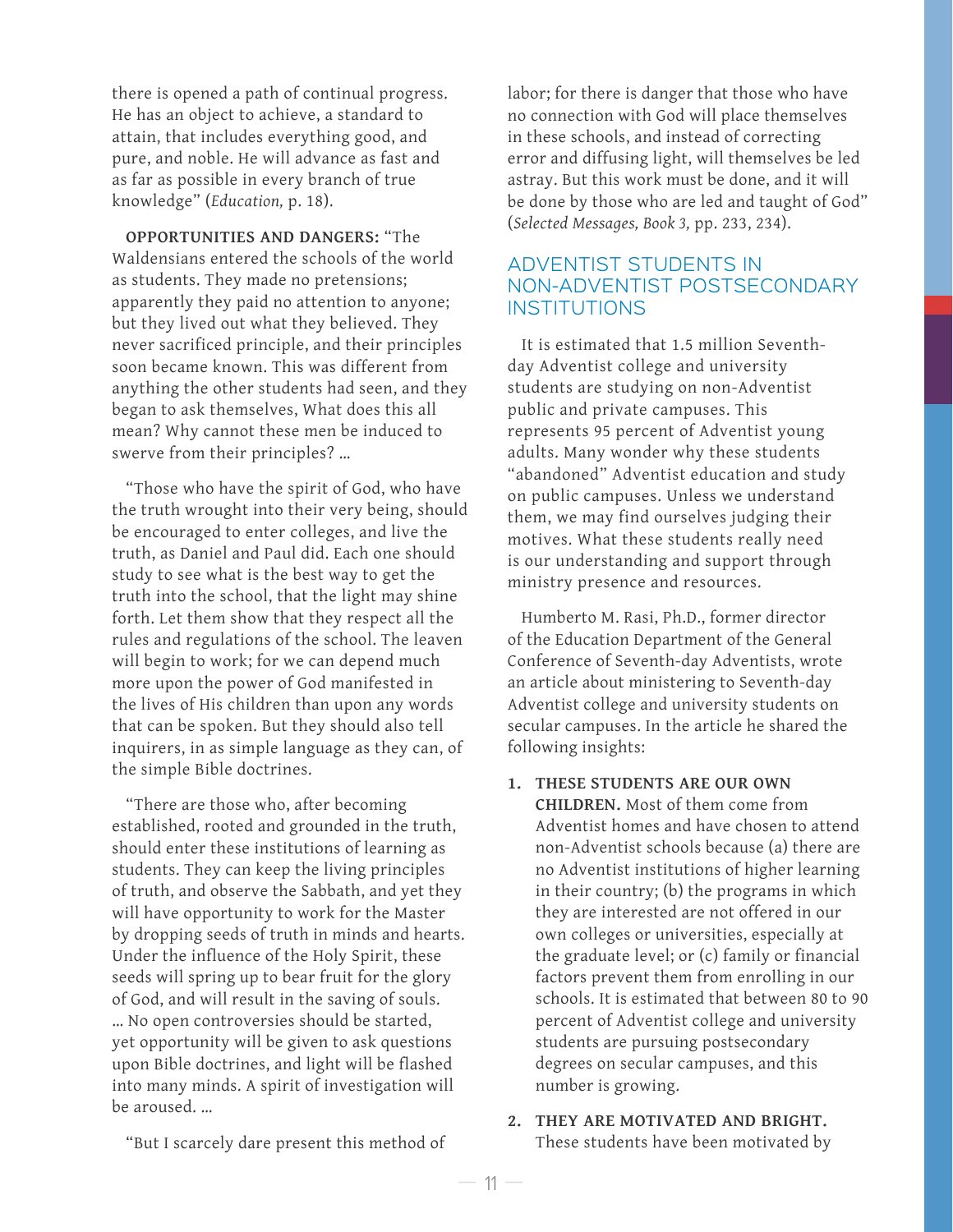the powerful dynamics of the Seventh-day Adventist message. They are determined to develop their talents and to make a difference in this world. Many have been encouraged by Ellen White's words: "Are you ambitious for education that you may have a name and position in the world? Have you thoughts that you dare not express, that you may one day stand upon the summit of intellectual greatness? ... There is nothing wrong in these aspirations. ... You should be content with no mean attainments. Aim high, and spare no pains to reach the standard" (*Messages to Young People,* p. 36). These Adventist students pursuing postsecondary courses constitute one of the most valuable sectors of our membership for the future of the church.

- **3. THEY FACE SERIOUS CHALLENGES, AND THEIR FAITH MAY BE VULNERABLE.** As they pursue degrees on non-Adventist campuses, these students confront serious challenges: the influence of many prestigious but unbelieving professors, the subtle power of secular philosophies, the questionable lifestyle espoused by many on campus, strong political pressures, required academic activities or examinations on the Sabbath, and friendships with non-Adventist youth that may lead into marriage. These factors will test the depth of their religious convictions. Unless they are grounded in Bible truth, maintain a personal connection with Christ, and receive adequate support from Adventist colleagues, fellow believers, and mentors, their Christian faith and practice will suffer. Unfortunately, not all are prepared for this experience, and they go through it precisely during the "critical years"—the stage in life when they are establishing their own personal values and commitments.
- **4. DENOMINATIONAL SUPPORT HAS NOT ALWAYS BEEN ADEQUATE.** Although our church has developed several ministries directed to specific groups (for example, to children of various ages up to their teen years, to Adventists serving in the U.S. Armed Forces, or to the Jewish people), only

recently have these Adventist young adults begun to benefit from an international program aimed at nurturing their faith and encouraging their outreach worldwide. There have been efforts in various areas of the world to serve this sector of our membership through chaplains, seminars, student associations, hostels, and scholarships, but these approaches have not always been sustained or broadly imitated. Some of these students have felt neglected by the church organization, and, as a result, we experience serious membership losses among them.

- **5. IF WE IMPLEMENT A BALANCED PROGRAM ON THEIR BEHALF, WE CAN KEEP THEM ACTIVE IN THE CHURCH.**  There are many evidences that whenever the church organization has provided sensitive guidance to these students on secular campuses, they have become valuable partners of the local minister as leaders in the local congregation and in missionary outreach. Their skills, enthusiasm, and influence make them extremely useful in building up the church and in extending its reach. However, we must nurture their spiritual life so that it may grow at the same pace as their intellects develop dramatically in their university studies. They also need a contemporary apologetic for their faith and attractive role models who have successfully integrated their faith with their professions.
- **6. TO SUCCEED, OUR MINISTRY TO THESE STUDENTS MUST BE MULTIFACETED.** They have intellectual, spiritual, social, and financial needs. There is no single church department that can adequately address all of them. For that reason the best approach seems a coordinated involvement of various church departments, such as Adventist Chaplaincy Ministries (ACM), Education, and Youth. The establishment of the AMiCUS Committee, with counterparts in the world divisions and unions, is a step in that direction. By combining forces and resources, and by being attentive to the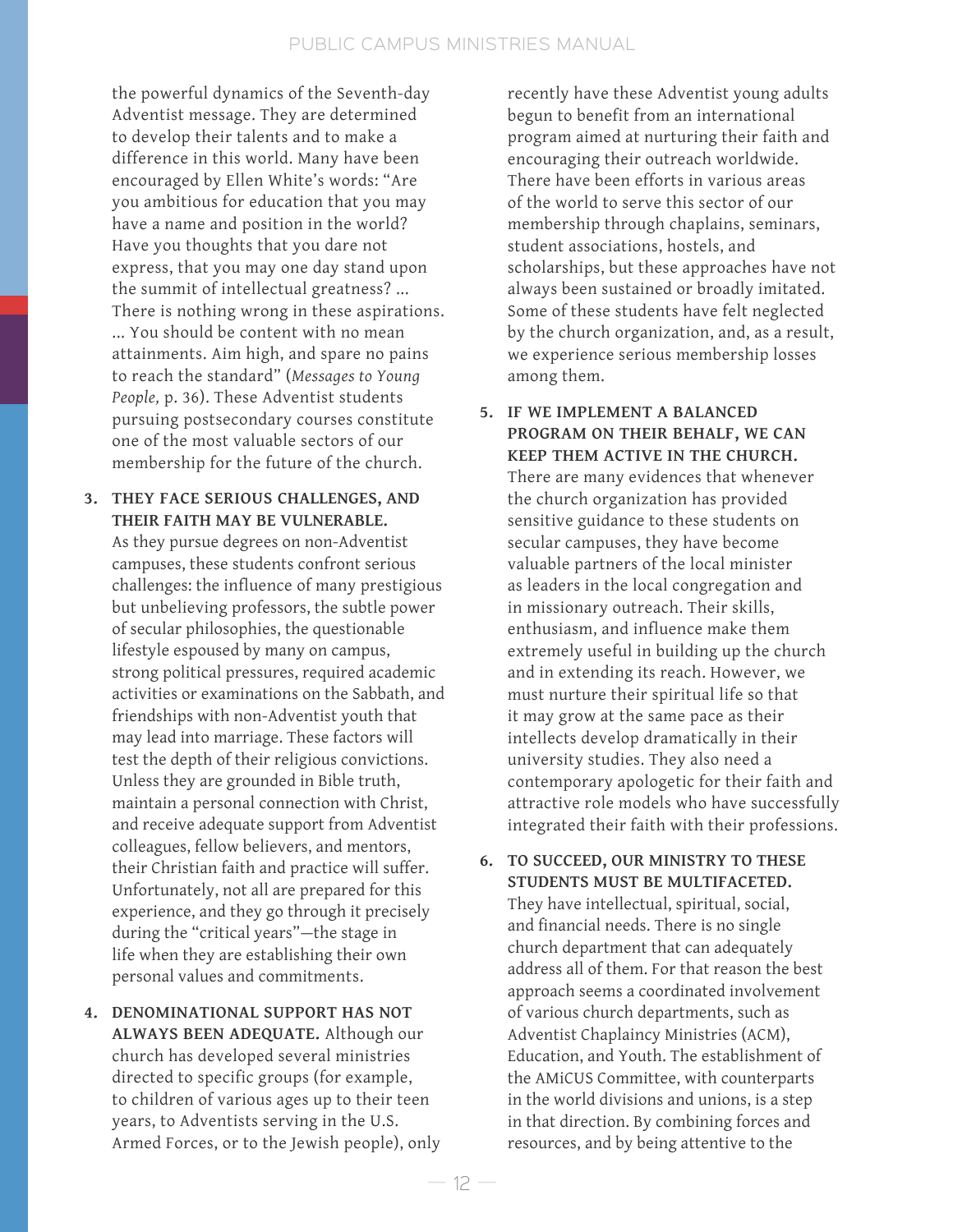actual circumstances in which our university students live, our service for them and with them is being enhanced.

- **7. IT IS EASIER TO RETAIN THEM THAN TO CONVERT NON-ADVENTIST PROFESSIONALS.** In our evangelistic activities we are delighted when successful professionals accept the Seventh-day Adventist message and are baptized. We realize that if they truly internalize biblical principles and change their lifestyle, they can become key leaders in our congregations, valuable financial supporters of our mission, and powerful witnesses for the truth in their circles of influence. But the number of these professionals we attract and retain in our congregations is limited, and the required investment is high. It is easier—and less expensive—to nurture the faith of our own young adults who choose to pursue professional degrees and encourage them to become actively involved in the mission of the church. They, in turn, can effectively share their faith among their peers.
- **8. BY KEEPING IN TOUCH WITH THEM, MANY BENEFITS WILL ACCRUE.** It is not easy to provide a ministry on their behalf. They are highly mobile, have high expectations, like to contest established ideas, and at times choose to remain on the periphery of congregational life. Consequently, older church leaders do not always know with certainty who they are, what degrees they are pursuing, why they are not enrolled in our own colleges and universities, and how to plan activities in partnership with them. The international ministry of AMiCUS allows us to establish a current list that can be used for various purposes; for example, (a) to inform them of the academic programs our church does offer and improve our recruiting efforts, (b) to make intelligent curricular adjustments in our denominational schools in response to career expectations, (c) to maintain a current list of prospective teachers and staff members for our institutions, etc.
- **9. THE CHURCH BODY NEEDS EACH ONE OF THEM.** Once these students complete their advanced studies while retaining their faith commitment, they become even more valuable. We actively seek them to serve as teachers and administrators in our schools, as specialized staff members in our health care centers, as legal advisers for our denominational headquarters, and as managers and support personnel for our institutions, providing specialized skills to our worldwide organization. Frequently, when we approach them with an offer of denominational employment, they ask us where we were when they really needed affirmation in their university struggles. If, on the other hand, they choose to pursue their own careers independently, the talents, influence, and finances of these professionals become indispensable for the advance of our church.
- **10. THEY ARE UNIQUELY QUALIFIED TO HELP THEIR CHURCH FULFILL ITS MISSION.**  These are the members who have the motivation, the abilities, the degrees, and the social connections that our complex global programs increasingly demand. As professionals, their standing in society and their relationships allow them contact with social groups that are not easily reached by other members of the church. We need their specialized services for healing, feeding, teaching, managing, and leading in our multiple mission enterprises.
- **11. THEY HAVE DIRECT ACCESS TO FUTURE LEADERS OF SOCIETY.** Today's colleges and universities have become the required training ground for the men and women who will occupy key positions in business, education, industry, government, communications, and the arts and media around the world. By providing consistent support to our own students on those campuses, we can make them feel secure in their faith and confident in establishing constructive friendships with their non-Adventist colleagues. They can also stay in touch with the thinking of people we wish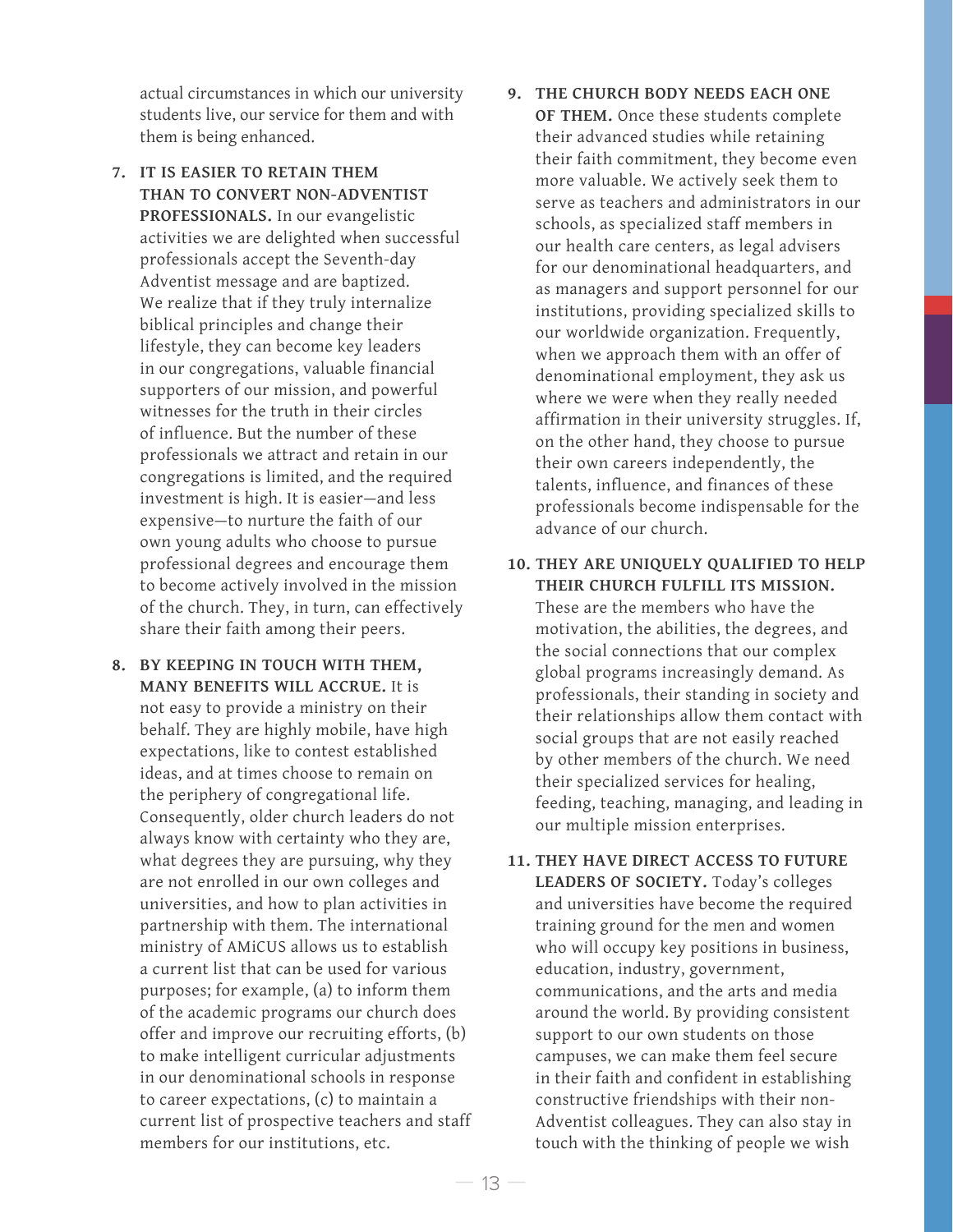to attract to our fellowship and develop contacts that will make their church known and respected. Ellen White counseled that "those who have the spirit of God, who have the truth wrought into their very being, should be encouraged to enter colleges, and live the truth, as Daniel and Paul did" (*Selected Messages, Book 3,* p. 233).

**12. JESUS DIED FOR THEM AND WANTS TO SEE THEM SAVED FOR ETERNITY.** In the cosmic conflict between truth and error, the eternal destiny of many is decided in and around the university campuses of the world. It is there that opposing worldviews, ideologies, commitments, and lifestyles collide every day. It is there also that issues dear to Seventh-day Adventists such as freedom of conscience, peace, ethics, justice, destiny—are discussed and internalized. Jesus, who taught us to love God with all our being, including our mind (Mark 12:29-31), wants to empower His campus followers so that His light may also shine brightly in the secular classrooms, laboratories, and student residences. Above all, He longs to see all the honest in heart transformed by the power of His love and redeemed for eternity.

**CONCLUSION:** From the foregoing it is clear that our church must engage in a coordinated and sustained nurture and outreach ministry for and with our students on secular campuses around the world. All Seventh-day Adventists will suffer if it is not provided. Conversely, tangible benefits for our church and its mission will result from an intelligent and sustained involvement in this important ministry.

### THE HISTORY OF ADVENTIST PUBLIC CAMPUS MINISTRIES (PCM)

The ministry for Seventh-day Adventist students, academics, and professionals on public campuses and in non-Adventist working environments finds its roots in different parts of the world. Here is a summary of the history of Adventist Public Campus Ministries.

Some of the oldest PCM organizations are

found in different countries all over the world. In the Inter-American Division (IAD), Colombia PCM has one of the largest and most vibrant PCM organizations, with more students joining each year. Puerto Rico PCM celebrated its 50<sup>th</sup> anniversary in 2016.

In Asia, the Korean PCM movement of the Northern Asia-Pacific Division (NSD), called ACT (Adventist Collegians With Tidings), was organized in 1967. In 2015, they dedicated a \$3 million campus ministry center through the generous support of the alumni of ACT. Currently, ACT alumni are funding a full-time PCM director/campus chaplain at the Korean Union Conference of Seventh-day Adventists to support Adventist students on public campuses. In the Philippines, there are many PCM organizations with the name AMiCUS, and they have one of the most active PCM organizations in the Southern Asia-Pacific Division (SSD).

In Europe, many PCM organizations have a rich history. Spain PCM, called AEGUAE (Asociación de Estudiantes y Graduados Universitarios Adventistas de España, or Association of Adventist Students and Graduates of Spain), was organized in 1974. It is one of the most vibrant PCM organizations in Europe. Italy PCM, called AUDA (Associazione Universitari e Diplomati Avventisti), was organized in 1975, and it is one of the oldest PCM organizations in Europe. Romania PCM, called AMiCUS Romania, or Federatia Amicus Romania, has one of the largest PCM organizations in Europe, with more than 1,000 students and professional members. Many non-Adventist students and young professionals join their annual gathering, which attracts hundreds of college and university students, both Adventist and non-Adventist. The motto of AMiCUS Romania is "Let's be friends."

PCM organizations in the East-Central Africa Division (ECD) are very dynamic, with groups in Kenya, Tanzania, Rwanda, and Zambia. Kenya PCM and Tanzania PCM each have over 10,000 Adventist students. Kenya PCM began when 12 Adventist students started an Adventist campus ministry group in 1979 on the campus of Kenyatta University, the second largest public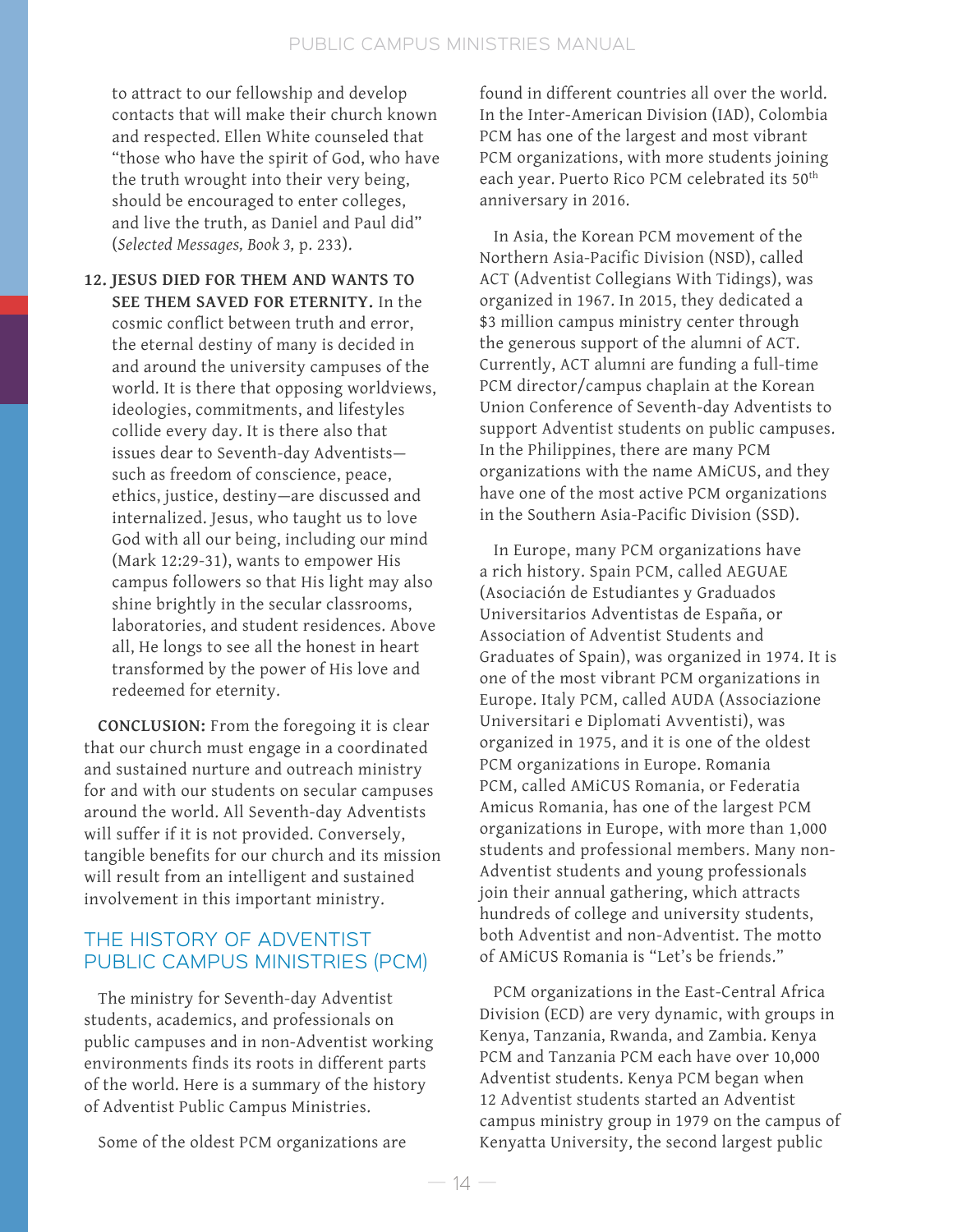university in Kenya. Almost 40 years later, more than 4,000 students attend Kenyatta University Seventh-day Adventist Church (KUSDA) every Sabbath. KUSDA was officially organized as a church on March 23, 2003. South Africa PCM, called SDASM (Seventh-day Adventist Student Movement), has a well-developed operational structure and is one of the largest and oldest PCM organizations in Africa.

 In the South Pacific Division (SPD), Papua New Guinea PCM, called PNGATSA (Papua New Guinea Adventist Tertiary Student Association), is one of the largest PCM organizations in the world, with more than 10,000 members. In Australia, PCM is active in major public universities in Perth, Melbourne, Brisbane, and Sydney.

In the late 1970s, campus ministry efforts in the North American Division (NAD) were encouraged by a six-year secular campus ministry initiative. Church-sponsored Adventist chaplains were assigned to help develop campus ministries on non-Adventist campuses. Campus ministry efforts began at the University of Tennessee, Knoxville, during the late 1970s. An on-campus student center was purchased in 1980 and is known as Advent House. It is one of the first Adventist student centers owned and operated by the Seventh-day Adventist Church on a non-Adventist campus. Canada also established campus ministries or PCM at York University and the University of Toronto, and today has a PCM presence on more than 10 campuses in the Canadian Union Conference. Campus ministry leaders and chaplains across NAD met together in 1990 to form an

organization called Campus Advent that would later become Adventist Christian Fellowship (ACF). Today, ACF serves more than 100 student groups in Canada, the United States, Bermuda, and Guam, with some 1,500 to 2,000 students participating. Currently, there are between 80,000 to 100,000 Adventist students in the United States and Canada.

At the General Conference (GC), AMiCUS (Adventist Ministry to College and University Students) was established in 1989 under the leadership of GC Education Department Director Dr. Humberto Rasi and in partnership with the Adventist Chaplaincy Ministries Department led by Chaplain Dick Stenbakken. The purpose of AMiCUS was to oversee and support ministry to Adventist students on non-Adventist college and university campuses around the world. The AMiCUS Committee is comprised of many collaborative ministries for PCM, namely the Adventist Chaplaincy Ministries Department, the Youth Ministries Department, and the Education Department. AMiCUS also publishes *Dialogue,* a resource journal available in print and as a digital app, in support of college and university students.

In 2014, during the General Conference Spring Meeting, Dr. Jiwan S. Moon was elected to serve as the Adventist World Church Coordinator of Public Campus Ministries to provide global vision and leadership. Currently, it is estimated that there are more than 1.5 million Seventhday Adventist students attending non-Adventist colleges and universities. God has a great plan for these students to change their campus and their world for Him.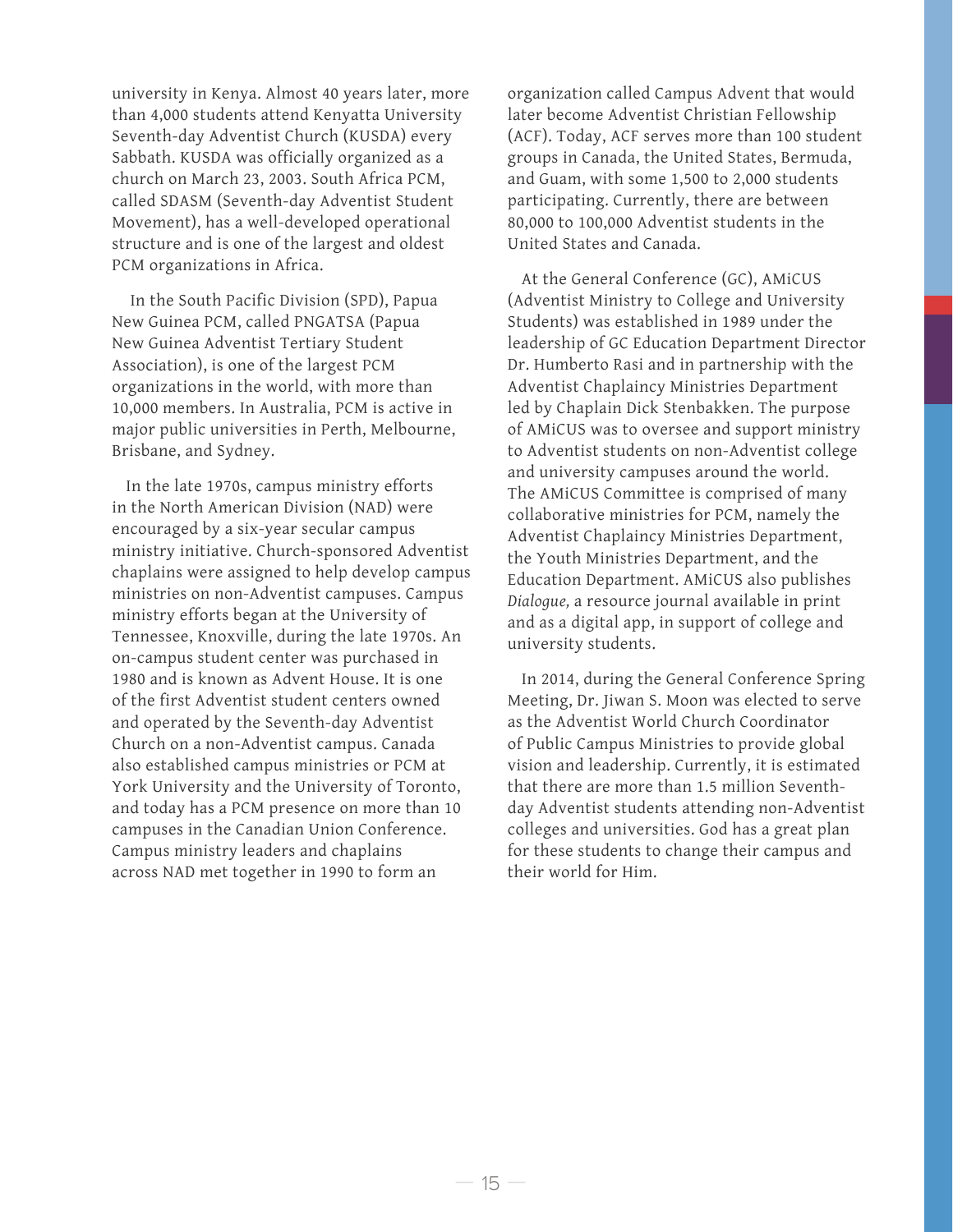# CHAPTER 4

## **PUBLIC CAMPUS MINISTRIES OBJECTIVES, OPERATIONAL STRUCTURE AND SYSTEM, VISION, AND MISSION**

## PUBLIC CAMPUS MINISTRIES (PCM) **OBJECTIVES**

- 1. Public Campus Ministries (PCM) aims to inspire, educate, equip, and empower Seventh-day Adventists to be disciples of Jesus and to share the everlasting gospel on campus, in the church, and in the community.
- 2. PCM collaborates with Adventist Chaplaincy Ministries (ACM), the GC Education Department, Adventist Youth Ministries, and Adventist Health Ministries in providing support to Seventh-day Adventists who, for a variety of reasons, attend non-Adventist private and public colleges and universities around the world.
- 3. In collaboration with other ministry departments, PCM plans, promotes, and supports initiatives designed to meet the discipleship needs of Adventist students, academics, and professionals in educational institutions outside Adventist schools. In particular, it focuses on the areas of spirituality, evangelism, intellectual challenge, community outreach, and social integration of Adventists on non-Adventist private and public campuses worldwide.
- 4. In cooperation with leaders at various church levels, PCM endeavors to:
	- a. Strengthen the faith commitment of students to Seventh-day Adventist beliefs and mission.
	- b. Prepare students to deal with the

intellectual challenges that arise in a secular environment.

- c. Develop the leadership abilities of students.
- d. Provide students with opportunities for Christian fellowship.
- e. Train students for outreach, mission, service, and witness on campus, in the church, in the community, and in the world at large.
- 5. PCM cooperates with the Adventist Volunteer Service (AVS), the Adventist Development and Relief Agency (ADRA), and Adventist Mission by encouraging the involvement of Adventist students, academics, and professionals as mission volunteers. It also engages the support of the Public Affairs and Religious Liberty (PARL) Department and the Ministerial Association in order to obtain, at the regional level, Sabbath exemptions for class assignments and examinations for Seventhday Adventist students.

## PCM CHURCH GOVERNANCE

- 1. General Conference PCM
- 2. Division PCM
- 3. Union PCM
- 4. Conference/Mission PCM
- 5. Local Church Pastor or Lead Elder
- 6. Local Church PCM Director/Coordinator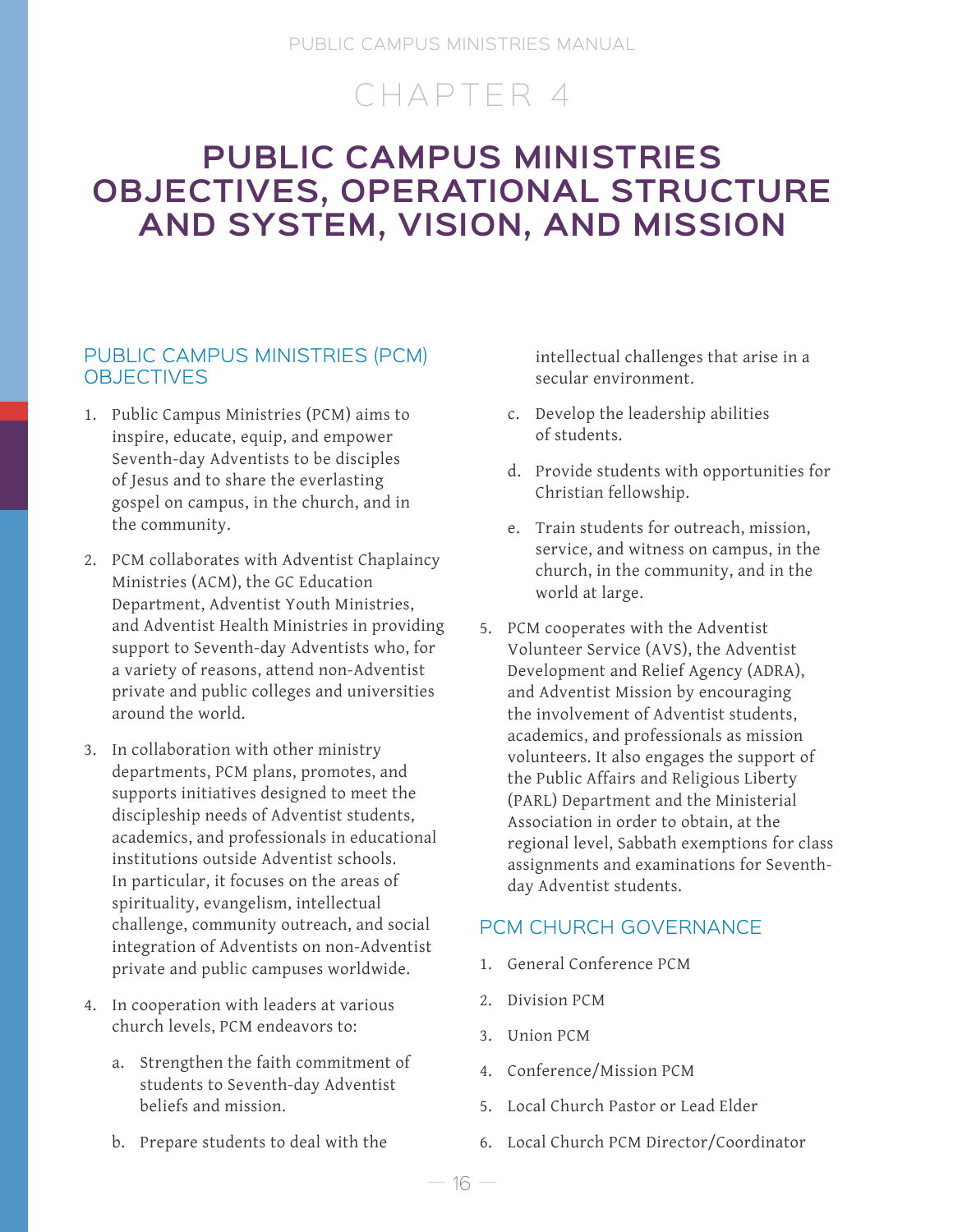## PCM OPERATIONAL STRUCTURE AND SYSTEM

## Public Campus Ministries of Seventh-day Adventists

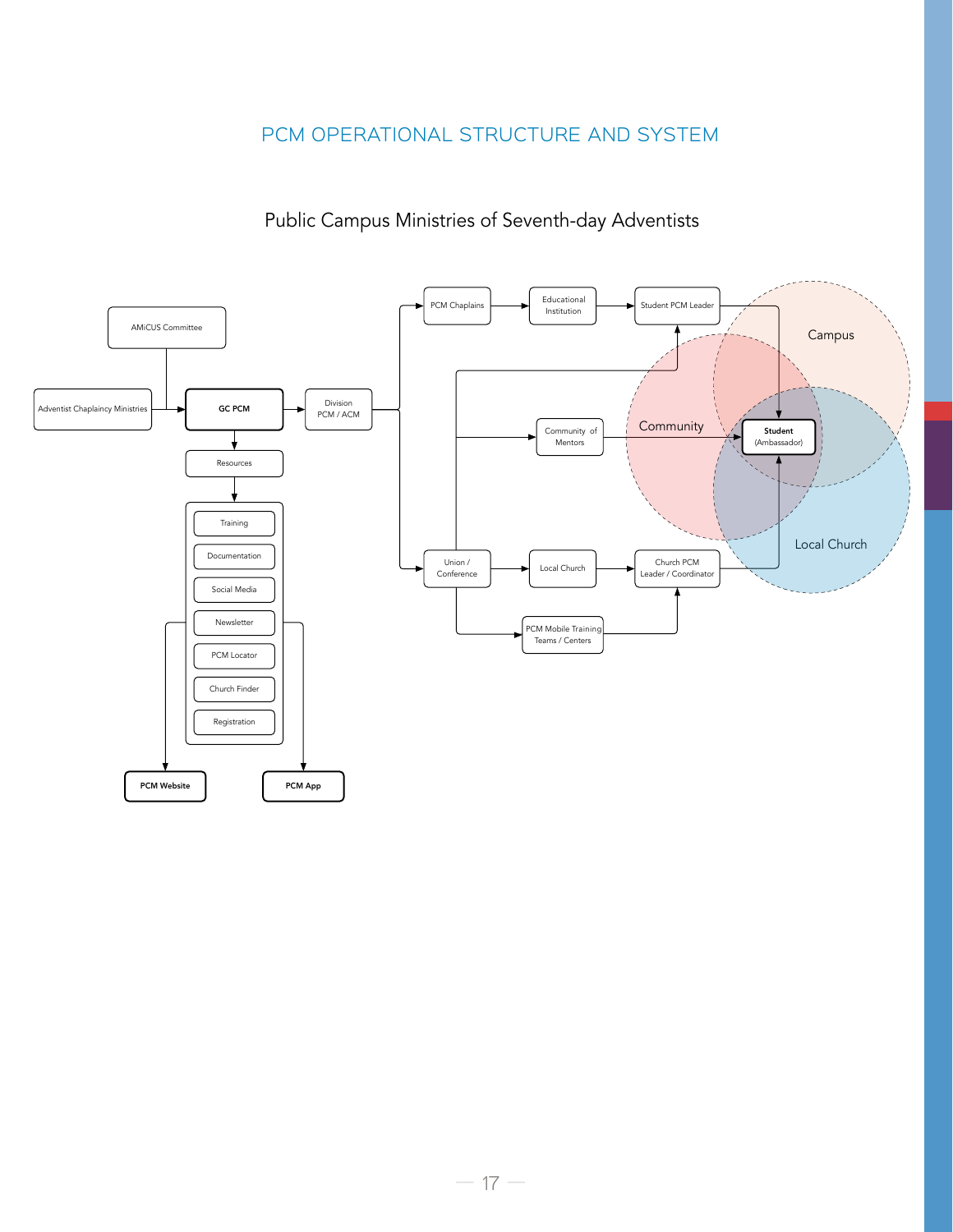## PCM VALUES, AIM/VISION, MISSION, MOTTO, SLOGAN, KEY TEXT, LOGO

 **Core Values:** Character. Collaboration. Challenge.

*Character over competency.*

*Collaboration over competition.*

*Challenge over criticism.*

- **Aim/Vision:** To transform students on non-Adventist campuses into Seventh-day Adventist ambassadors of Christ in colleges/ universities, churches, communities, and the world at large.
- **Mission:** To inspire Seventh-day Adventist students to be disciples of Christ and empower them to share the everlasting gospel on campus.
- **Motto:** Follow Jesus. Embrace His Mission. Change the World.
- **Slogan:** Inspire to Be. Empower to Share.
- **Key Text:** "Be ye followers of me, even as I also am of Christ" (1 Corinthians 11:1, KJV).

## **Logo: Description of Symbols**



- **Bible:** Represents the fact that PCM is a Bible-based revival movement for mission and service.
	- **Graduation Cap:** Represents academia. The eight lines represent the eight building blocks of PCM (see chapter 5).
- **Shield:** Represents proactive Christian living of the Adventist identity.
- **Three Tassels:** Represent the three C's (campus, church, community) of PCM.
- Three Flames: Represent the three angels' messages. They symbolize the revival movement. They also represent the three C's that are the core values of PCM (character, collaboration, challenge).

### **Description of Colors**

- **Red:** Represents self-renouncing and selfsacrificing love, exhibited in selfless service.
- **Purple:** Represents God's royalty and priesthood, as well as revival and transformation for mission and service.
- **Blue:** Represents unity, peace and harmony, creation, and holiness.
- **White:** Represents the truth, purity, and righteousness of Jesus, as well as excellence.

## PCM NAME, VISION, MISSION, MOTTO, SLOGAN, LOGO IN SPANISH

- **MUPA**: Ministerio a Universitarios y Profesionales Adventistas.
- **Lema del MUPA:** Sigue a Jesús. Abraza su Misión. Cambia al Mundo.
- **Misión del MUPA:** Inspirar a estudiantes y profesionales adventistas jóvenes a ser discípulos de Cristo y a capacitarlos para compartir el evangelio eterno en sus lugares de acción.
- **Eslogan del MUPA:** Inspirar para ser. Capacitar para compartir.
- **Visión del MUPA:** Que universitarios y profesionales adventistas jóvenes sean embajadores y misioneros de Cristo en su entorno, iglesia y comunidad, de manera intencional, mediante consejería y discipulado.

#### **Logo del MUPA: Las figuras representan**

- **Biblia**: El MUPA es un movimiento de reavivamiento basado en la Biblia para cumplir la misión.
- **Birrete**: Las 8 líneas del birrete representan los bloques que construyen el MUPA.
- **Escudo**: Representa la vida cristiana proactiva como parte de la identidad adventista.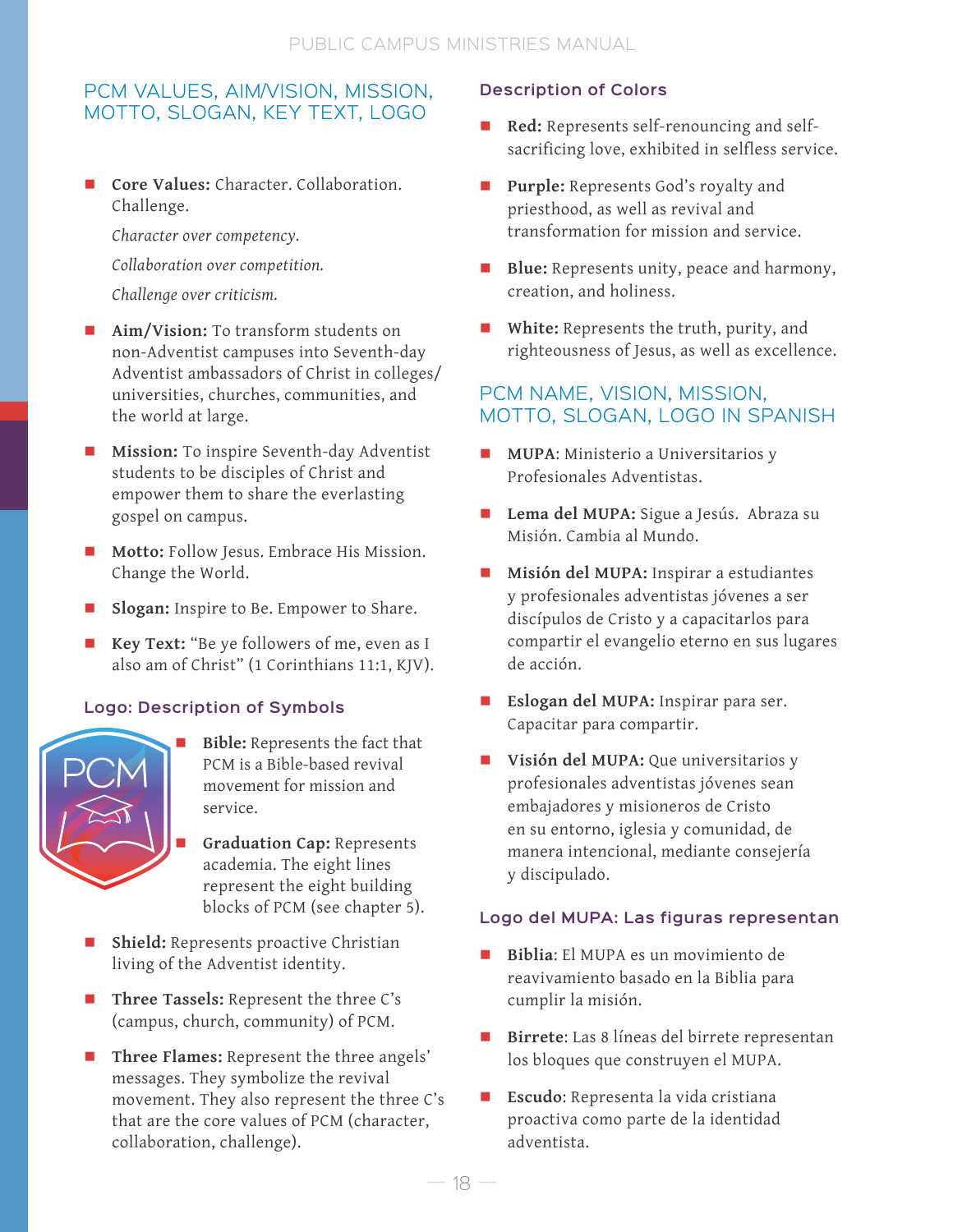- **Borla**: Las 3 líneas de la borla simbolizan la Iglesia, la universidad y la comunidad en las cuales el MUPA actúa.
- **3 llamas**: El Mensaje de los Tres Ángeles, el adventismo. Simbolizan el movimiento de reavivamiento: "Que universitarios y profesionales adventistas jóvenes sean embajadores y misioneros de Cristo en su entorno, iglesia y comunidad." Como también el carácter, la colaboración y el desafío que incentiva el MUPA.

#### **Los colores representan**

- **Rojo**: Renuncia personal, amor abnegado, servicio altruista.
- **Púrpura**: Soberanía de Dios. Sacerdocio. Reavivamiento y reforma para cumplir la misión.
- **Azul**: Unidad, paz, armonía, creacionismo, santidad.
- **Blanco**: Verdad, pureza, justicia de Cristo, excelencia.

#### PCM NAME, VISION, MISSION, MOTTO, SLOGAN, LOGO IN PORTUGUESE

- **MUPA:** Ministério para Universitários e Profissionais Adventistas.
- Lema do MUPA: Seguir a Jesus. Cumprir Sua Missão. Mudar o Mundo.
- **Missão do MUPA:** Inspirar os estudantes e profissionais jovens adventistas a serem discípulos de Jesus e capacitá-los para partilhar o evangelho eterno em suas esferas de ação.
- **Slogan do MUPA:** Inspirar Para Ser. Capacitar Para Compartilhar.
- **Visão do MUPA:** Que os universitários e profissionais jovens adventistas sejam embaixadores e missionários para Cristo no ambiente onde vivem, na igreja e na comunidade, de maneira intencional, por meio do aconselhamento e do discipulado.

#### **Logo do MUPA: As figuras representam**

- **Bíblia:** O MUPA é um movimento de reavivamento baseado na Bíblia para o cumprimento da missão.
- **Capelo:** (Chapéu de Formatura) As oito linhas do capelo representam os oito blocos que formam o MUPA.
- **Escudo**: Representa a vida cristã proativa como parte da identidade adventista.
- **Pingente**: As três franjas do pingente simbolizam a Igreja, o Campus e a Comunidade onde o MUPA atua.
- **3 chamas:** Representam a Tríplice Mensagem Angélicas, o adventismo. O movimento de reavivamento: "Que os universitários e profissionais jovens adventistas sejam embaixadores e missionários para Cristo no ambiente onde vivem, na igreja e na comunidade." E o Caráter, a Colaboração e os Desafios do MUPA.

#### **As cores representam**

- **Vermelho:** Renúncia pessoal, amor abnegado, serviço altruísta.
- **Púrpura:** A soberania de Deus, Sacerdócio, reavivamento e reforma para cumprir a missão.
- **Azul:** Unidade, paz e harmonia, criacionismo, santidade.
- **Branco:** Verdade, pureza, a justiça de Cristo, a excelência.

#### PCM NAME, VISION, MISSION, MOTTO, SLOGAN, LOGO IN FRENCH

- **MÉPA:** Ministère auprès des Étudiants et Professionnels Adventistes.
- **Devise du MÉPA:** Suivre Jésus. Embrasser sa Mission. Changer le Monde.
- **Déclaration de mission du MÉPA:** Amener les étudiants adventistes à être disciples de Jésus et leur donner les outils nécessaires au partage de l'Évangile éternel dans les campus universitaires.

 $19 -$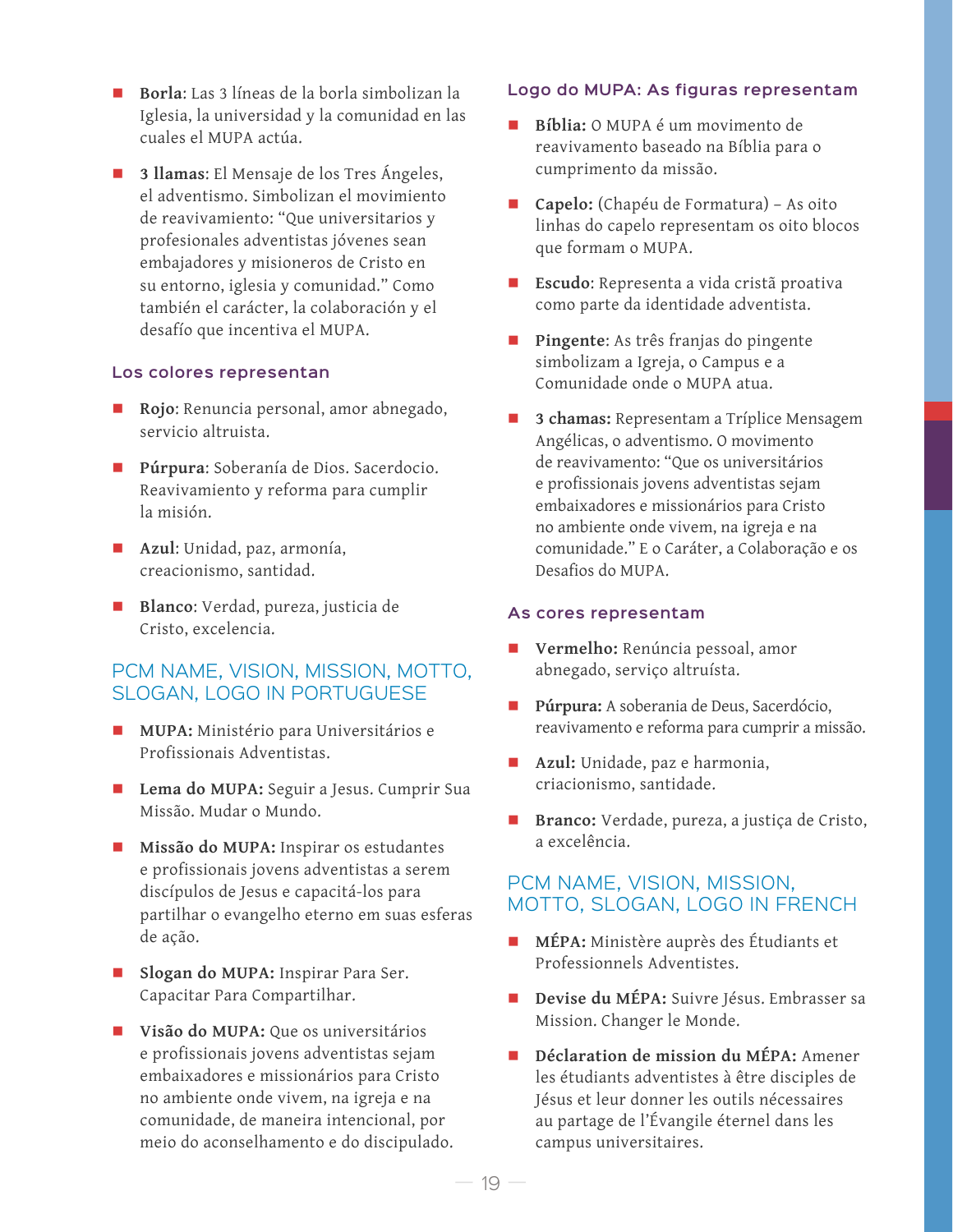- **Slogan du MÉPA:** Inspirer à être. Équiper pour partager.
- **Vision du MÉPA:** Faire des étudiants adventistes des ambassadeurs et des missionnaires pour Christ dans les campus universitaires, à l'église et au sein de leur communauté par le biais d'un mentorat et d'un discipulat volontaires.

## **Logo de MÉPA: Éléments représentés**

- **La Bible:** MÉPA est un mouvement missionnaire de réveil basé sur la Bible.
- **La toque:** 8 lignes représentent les 8 piliers de MÉPA.
- **Le bouclier:** Représente la vie chrétienne proactive comme faisant partie de l'identité adventiste.
- **Les 3 pompons**: Représentent l'église, l'université et la communauté.
- **Les 3 flammes**: Le message des 3 anges, l'Adventisme. Ils symbolisent le mouvement de réveil « Transformer les étudiants adventistes en ambassadeurs/missionnaires dans les campus universitaires » et représentent également les 3 Cs de MÉPA (Caractère, Collaboration, Challenge).

#### **Les couleurs représentent:**

- **Rouge**: Renoncement personnel et amour sacrificiel, service désintéressé.
- **Violet**: Royauté de Dieu, réveil et réforme pour une mission.
- **Bleu**: Unité, paix et harmonie, créationnisme, sainteté.
- **Blanc:** Vérité, pureté, justice de Christ, excellence.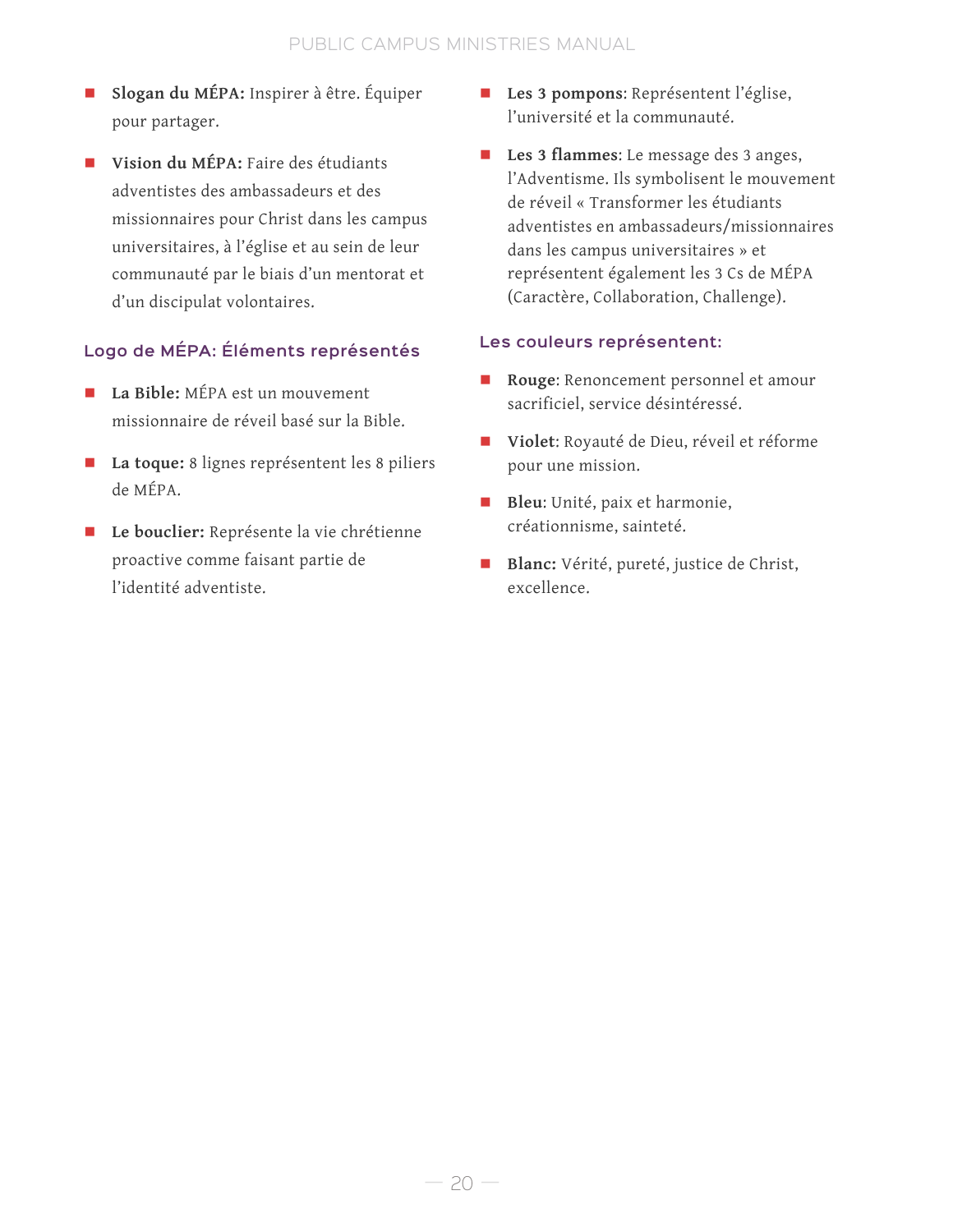# CHAPTER 5

## **THE EIGHT BUILDING BLOCKS OF PUBLIC CAMPUS MINISTRIES**

### BUILDING BLOCK 1: CHURCH/ **CONGREGATION**

This should be a place where students are welcomed and where they are engaged in mission and service.

**INTRODUCTION:** We believe that it is the responsibility of every church to care for college/university students, whether they are studying locally or away from their home church. There is a need to work with every church pastor to ensure their commitment in building their church to be student-friendly.

**LOCAL CHURCH PCM DIRECTOR/ COORDINATOR:** It is our hope that every church appoint/elect a PCM director or coordinator who will sit on the church board and oversee local PCM operations. It is recommended that, as much as possible, a college or university student who is studying on a public campus be allowed to serve in this important office/ role. This office could also be filled by a student leader or a PCM mentor who is committed to public campus ministry. See Appendix 1 for a specific job description.

**STUDENT-FRIENDLY CHURCH:** Each church should implement a model of becoming a PCM/ student-friendly church. Every conference/ mission is to have a PCM director who will work with the local churches in training, promoting, and implementing a model for PCM-friendly churches. The values of a PCM-friendly church are to foster relationships, spiritual growth, mission, and empowerment.

### BUILDING BLOCK 2: CAMPUS

**CASTING THE ADVENTIST PCM VISION:** It is recommended that the General Conference (GC) PCM share and disseminate the Adventist PCM vision, educating on the importance of PCM. Then each division and union would define how to start a ministry by applying the GC PCM vision in that particular area, taking the context into consideration.

**INCENTIVIZING PROGRAMS FOR NEW PCM CHAPTERS/CLUBS/GROUPS:** It is recommended that GC PCM/AMiCUS create an incentivizing program for starting chapters with few resources. Also, it is recommended to create an entity that collects and develops creative ideas. This would create a platform that generates a grassroots clearinghouse of projects and resources for the purpose of awarding grants in the following categories: starting a group, service programs, and resources creation.

#### BUILDING BLOCK 3: COMMUNITY/ MENTORING

**ESTABLISHING LOCAL ORGANIZATIONAL LEVEL MENTOR/MENTEE PROGRAMS:**  Union PCM directors will assist conference PCM directors in establishing mentor/ mentee programs at the local PCM level. They will establish and manage a database of potential mentors, actively involving young adult professionals, to be accessed by the local PCM leader.

**LOCAL PCM MENTORS AND MENTORSHIP TRAINING:** Every local PCM will establish a mentor/mentee program of professional and

 $21 -$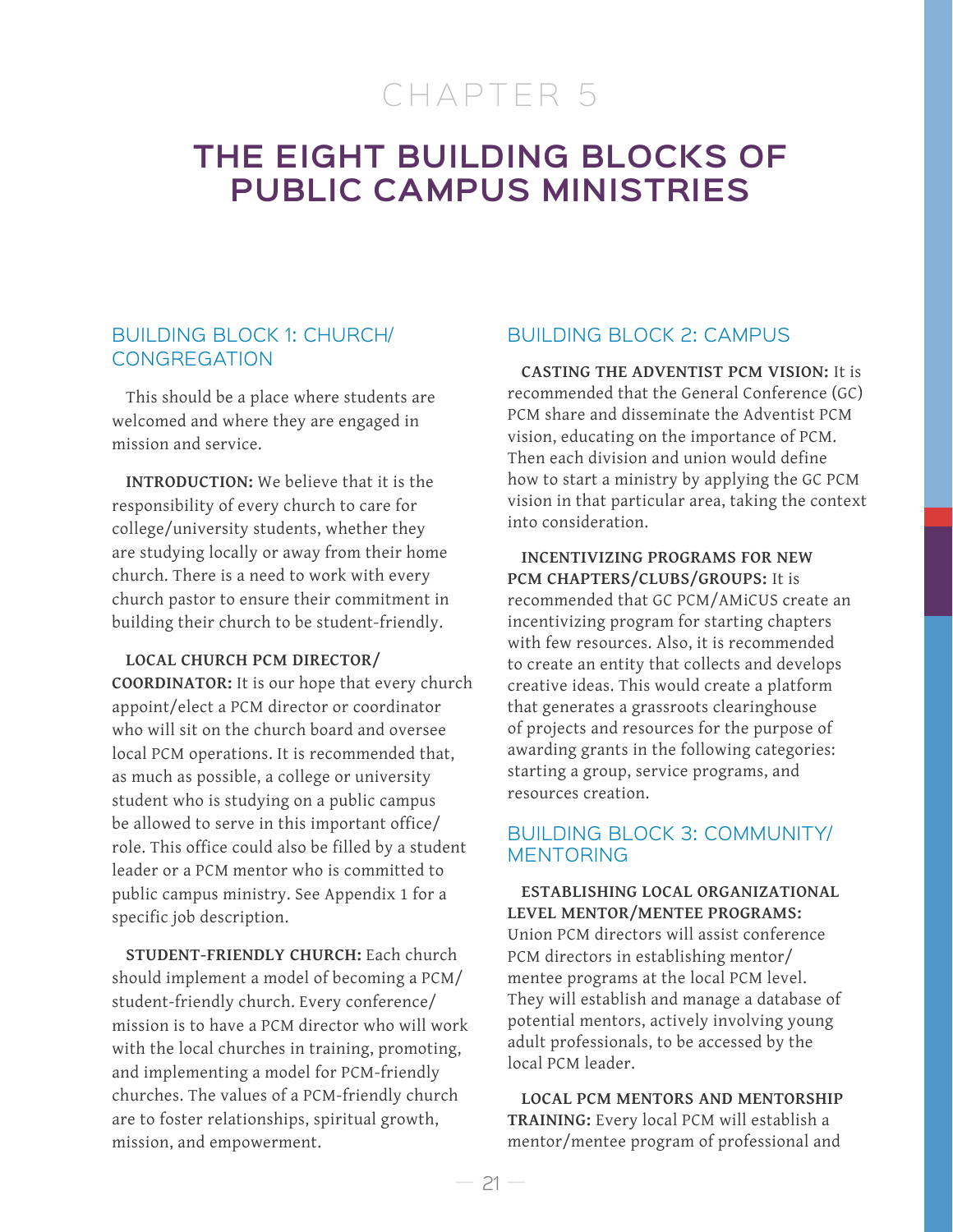nonprofessional mentors. They should work with the conference PCM director to train mentors and mentees on how to effectively prepare students for their spiritual, educational, and professional training.

## BUILDING BLOCK 4: CAMPUS CHAPLAINS AND PCM LEADERS

**GC WORKING POLICY ON ECCLESIASTICAL CHAPLAINCY ENDORSEMENt** (GC Working Policy FA 30 Ecclesiastical Endorsement):

- Hold a ministerial license or commissioned ministerial credentials.
- Be in good standing with the Seventh-day Adventist Church.
- Have a *recommended* two years of pastoral experience, or a proven equivalency, as determined by the ACM committee.

**PCM COMPETENCY CERTIFICATION I, II, AND III:** Leaders in PCM can advance through certification levels, receiving additional training and acquiring helpful skills. See Appendix 2 for specifics on each competency level.

### BUILDING BLOCK 5: PCM MANUAL AND DIALOGUE PUBLICATION

**PROMOTE** *DIALOGUE* **IN PRINT AND DIGITAL FORMS:** Utilize various platforms, including the PCM website and social media, to promote *Dialogue.* 

**MAKE** *DIALOGUE* **MORE RELEVANT FOR THE READERS (STUDENTS):** Recommend a further engaging dialogue about the roles of the PCM website and the "updated *Dialogue* journal."

- Create a GC PCM manual and handbook.
- Create a division PCM manual and handbook.
- Create a union PCM manual and handbook.
- Create a conference PCM manual and handbook.
- Create a PCM student leader handbook.
- Create a student small group guidebook.

## BUILDING BLOCK 6: OPERATIONAL SYSTEM AND STRUCTURE

**CONTEXTUALIZED PCM OPERATIONAL SYSTEM AND STRUCTURE:** Divisions, unions, and conferences should develop an ideal and functioning PCM operational system and structure contextualizing to their local needs.

**COLLABORATIVE PCM OPERATIONAL SYSTEM AND STRUCTURE IN ASSOCIATION WITH THE OTHER MINISTRY DEPARTMENTS:**  Since PCM is a collaborative ministry presence, the PCM operational system and structure should reflect cooperative and collaborative working systems and structures with collaborating or partnering departments.

**UTILIZING LOCAL CHURCH PCM LEADERS/ COORDINATORS:** The PCM operational system and structure needs to develop ways to fully utilize local church PCM leaders and/or coordinators who will be elected to serve as local church board members.

## BUILDING BLOCK 7: ADVENTIST IDENTITY

**STUDENT LEADERSHIP DEVELOPMENT PROGRAM:** The Youth Department and PCM should collaborate to produce a leadership development program specifically for students. This would focus on Adventist identity, heritage, and apologetics.

**STUDENT MISSION PROJECTS:** Adventist Volunteer Service (AVS) and PCM should collaborate to create a short-term mission track. This will create opportunities for students to be involved in exchange programs between campuses in order to engage in evangelism and service.

**PCM TRAINING FOR PASTORS AND LOCAL CHURCH LEADERS:** It is important to develop specific training for pastors and local churches to build confidence in university students regarding their Adventist identity.

What is Adventism? Adventist identity Bible study topics: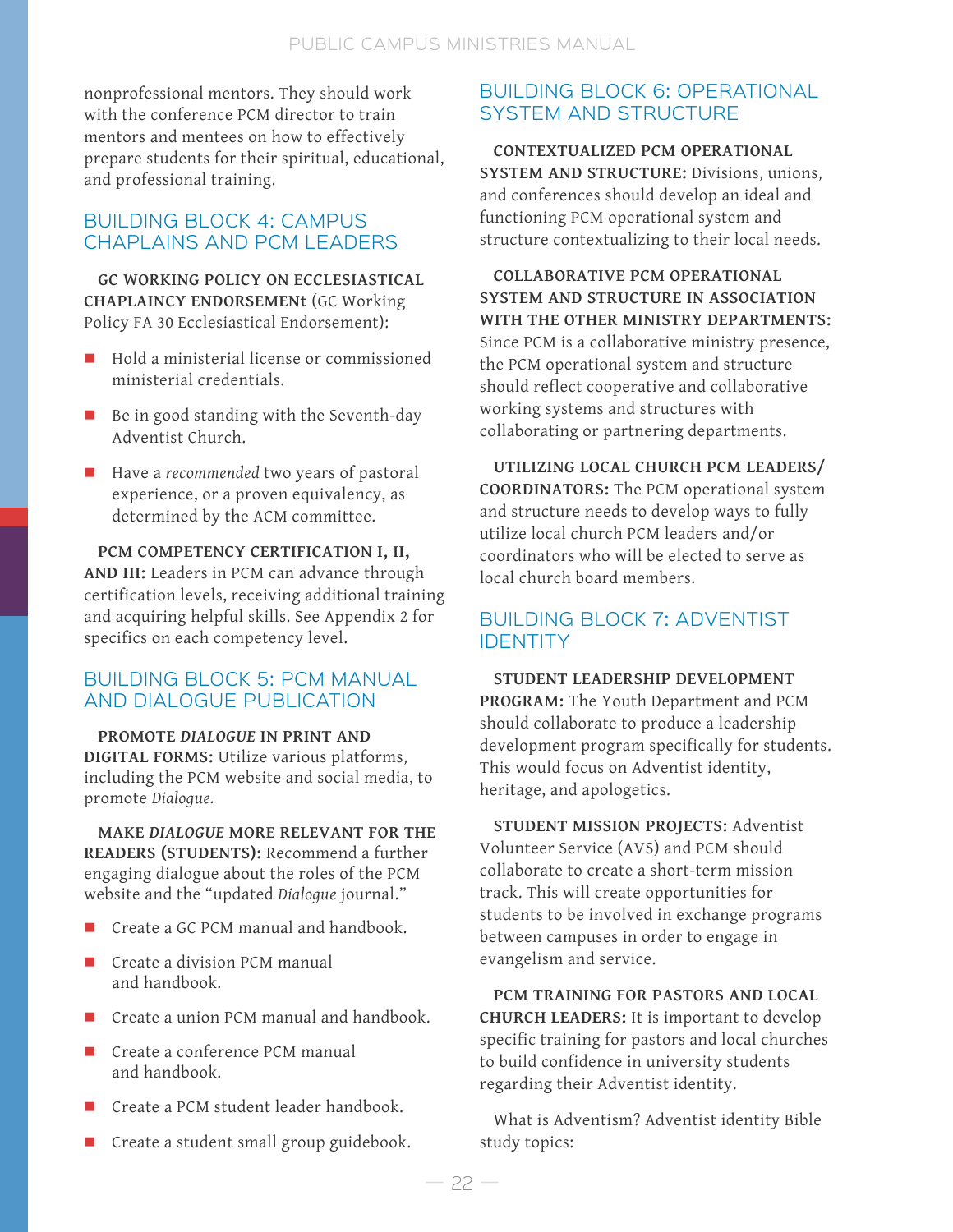- Topic 1: Faith The Nature of Humanity
- Topic 2: The Bible The Basis of Faith
- Topic 3: Creation and the Existence of God
- Topic 4: Satan's Identity and the Fall of Humanity
- Topic 5: Redemption and the First Coming of Christ
- Topic 6: The Life and Mission of Jesus
- Topic 7: Forgiveness of Sins and Salvation
- Topic 8: The Process of Salvation
- Topic 9: Resurrection
- Topic 10: Baptism
- Topic 11: Prayer
- Topic 12: Bible Study
- Topic 13: Missionary Work
- Topic 14: Temperance (Healthy Lifestyle of Christians)
- Topic 15: Tithe and Offerings (Economics for Christians)
- Topic 16: Church Life
- Topic 17: Voluntary Work
- Topic 18: Marriage and Family
- Topic 19: Sabbath Keeping
- Topic 20: Loyalty Toward the Nation and God
- Topic 21: The Trinity
- Topic 22: Angels
- Topic 23: The Improperness of Sunday Keeping
- Topic 24: Human Nature and the State of Death
- Topic 25: What Is the Soul?
- Topic 26: The Second Coming of Christ
- Topic 27: The Millennium
- Topic 28: The New Heaven and the New Earth
- Topic 29: World History Revealed Through the Prophecies in the Bible
- Topic 30: The Signs of the Second Coming and Our Preparation
- Topic 31: The Commandments and the Gospel (Faith and Action)
- Topic 32: The Identity of the Little Horn
- Topic 33: The Seal of God and the Mark of the Beast
- Topic 34: Conditions of the True Church
- Topic 35: Satan's Deception: Spiritualism
- Topic 36: The Incarnation (God as man-Christ)
- Topic 37: Pneumatology I (the Entity of the Holy Spirit)
- Topic 38: Pneumatology II (the History of the Holy Spirit)
- Topic 39: The Holy Place and 2300 Evenings and Mornings
- Topic 40: Pre-Advent Judgment

— <sup>23</sup> —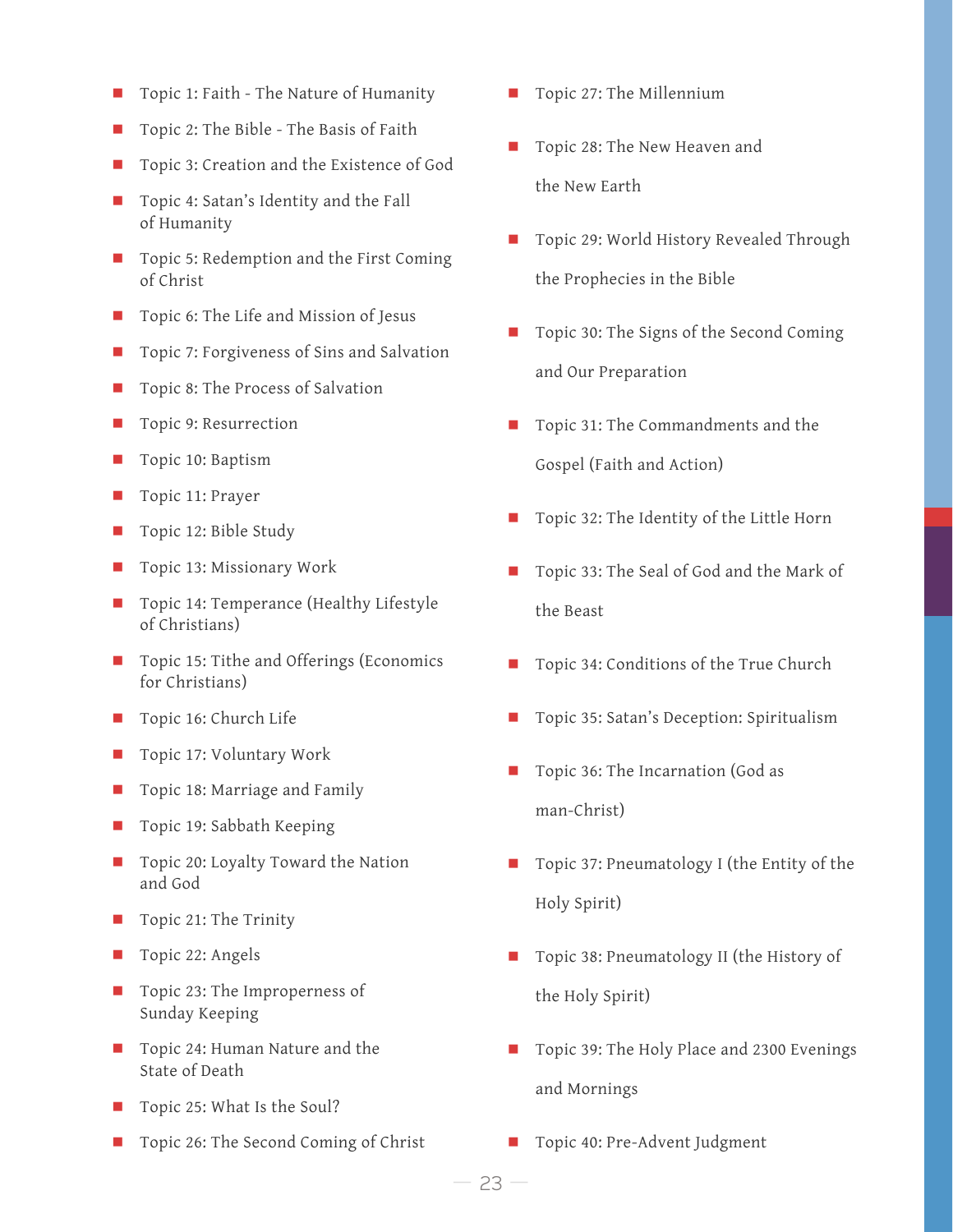## BUILDING BLOCK 8: SERVICE AND MISSION VOLUNTEER PROJECTS

**PCM SERVICE AND VOLUNTEER CURRICULUM:** The GC PCM should make available a curriculum in collaboration with the division and other departments for mission and service on public campuses.

**PCM LEADER'S KIT:** Design a PCM leader's kit, including condensed information that includes ideas for on-campus and community service, a directory of resources by category, a calendar with worldwide events, and cultural awareness tips.

**GC PCM ANNUAL MISSION SERVICE MODEL/PROJECT:** GC PCM should develop a mission service model that includes a vision and rationale for systematic projects and a yearly theme.

**GC PCM SOCIAL NETWORK SERVICE (SNS) OR SOCIAL MEDIA (SM) PROMOTION:** Develop multiplatform marketing and informational material for PCM chapters (print, video, podcast, social network or SNS profiles, etc.).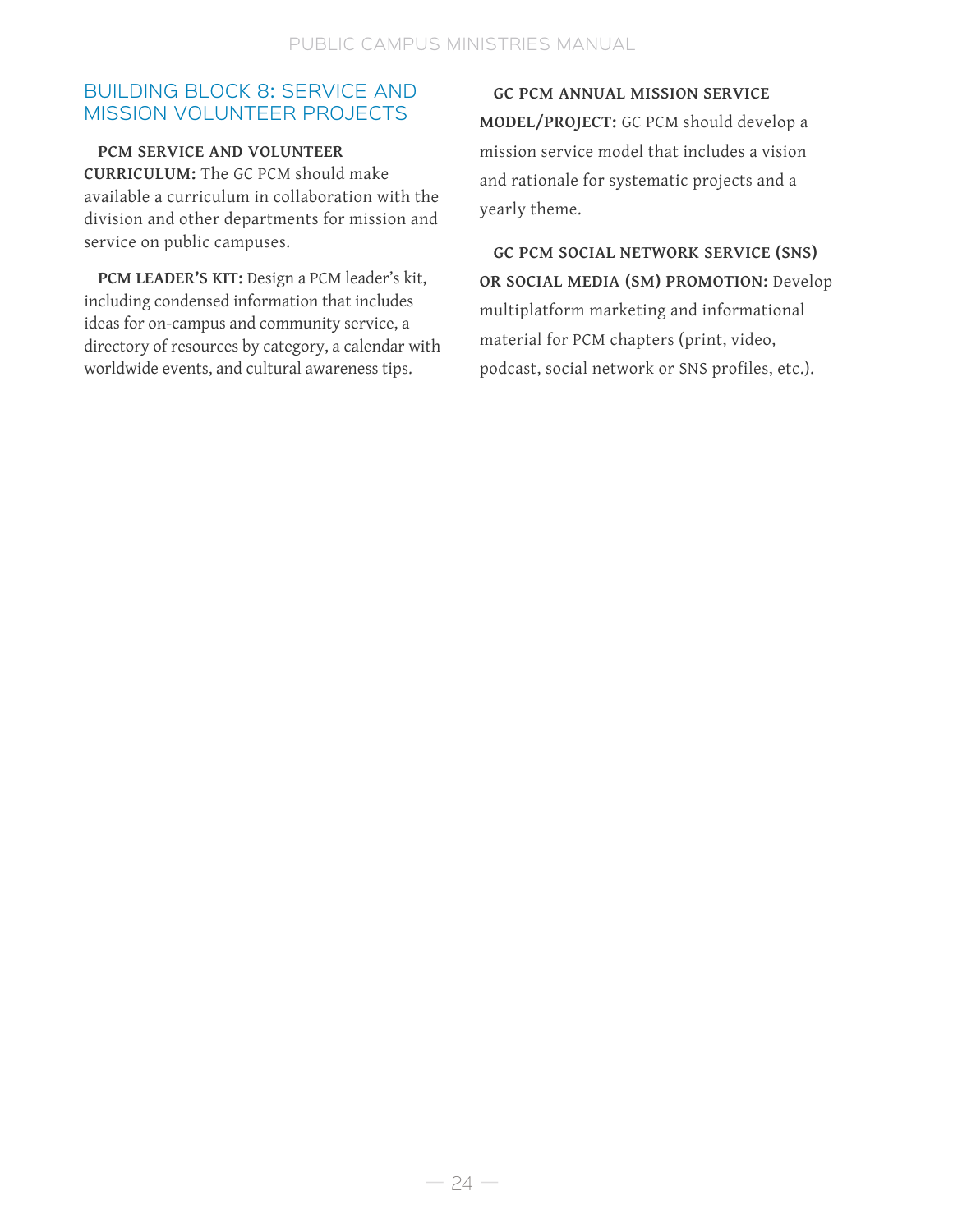# CHAPTER 6

## **FOLLOW ME PRINCIPLES OF CAMPUS MINISTRY**

Within the three C's of campus ministry lies the FOLLOW ME model of mentoring and discipleship.1 This is an essential principle in Public Campus Ministries (PCM) and was reflected in Jesus' earthly ministry. Throughout the New Testament we see that Jesus repeatedly told His disciples "Follow Me."

### STEP 1: F—FRIENDSHIP, FORGIVENESS, FELLOWSHIP

Jesus' earthly ministry was filled with stories of forgiveness, friendship, and fellowship. Ellen White stated that Christ's method alone will give true success in reaching the people. In *The Ministry of Healing*, she writes, "The Saviour mingled with men as one who desired their good. He showed His sympathy for them, ministered to their needs, and won their confidence. Then He bade them, 'Follow Me'" (p. 143).

Forgiveness is essential in developing mentoring and discipleship relationships with adolescents, as they are faced with many lifestyle choices. Often, as a result of peer pressure, they make wrong choices that lead to negative consequences. Christian professor and author Eugene Peterson stated, "Forgiveness is the act that makes bad news convertible to good news by providing the opening for the Holy Spirit to take episodes of adolescent sin and make them into stories of mature love."2

**APPLICATION:** Jesus' friendship and fellowship with sinners gave evidence of His unconditional love for them. It is through the unconditional friendship and fellowship among students, professionals, and godly mentors that students may experience the love of Jesus.

#### STEP 2: O—OPENNESS, HONESTY, SHARING

Throughout Jesus' earthly ministry, there was openness, honesty, and sharing. He never hesitated to engage in an open and honest dialogue with those who were outcasts, neglected, abandoned, and alienated from others.

John Mallison pointed out: "The openness and honesty we will need to make effective mentoring relationships grows out of our openness with and obedience to God."3 As godly mentors experience an open and honest relationship with Jesus, they too must share this with those they are mentoring.

**APPLICATION:** Students and professionals who are in a mentor/mentee relationship must create an environment in which there is open, honest sharing of positive or negative experiences, doubts, difficulties, accomplishments, and achievements. In this kind of environment, true mentoring and discipleship may flourish.

### STEP 3: L—LOVE (AGAPAO), UNCONDITIONAL, SELF-SACRIFICING LOVE, LOWLINESS, AND HUMILITY

In Jesus' earthly ministry, He continually demonstrated self-renouncing love to those whose lives He touched. Ellen White states that "the glory shining in the face of Jesus is the glory of self-sacrificing love" and "the law of self-renouncing love is the law of life for earth and heaven" (*The Desire of Ages,* p. 20*)*. In ministry to students and professionals in non-Adventist institutions, unconditional love is essential. They are looking for those who

 $-25-$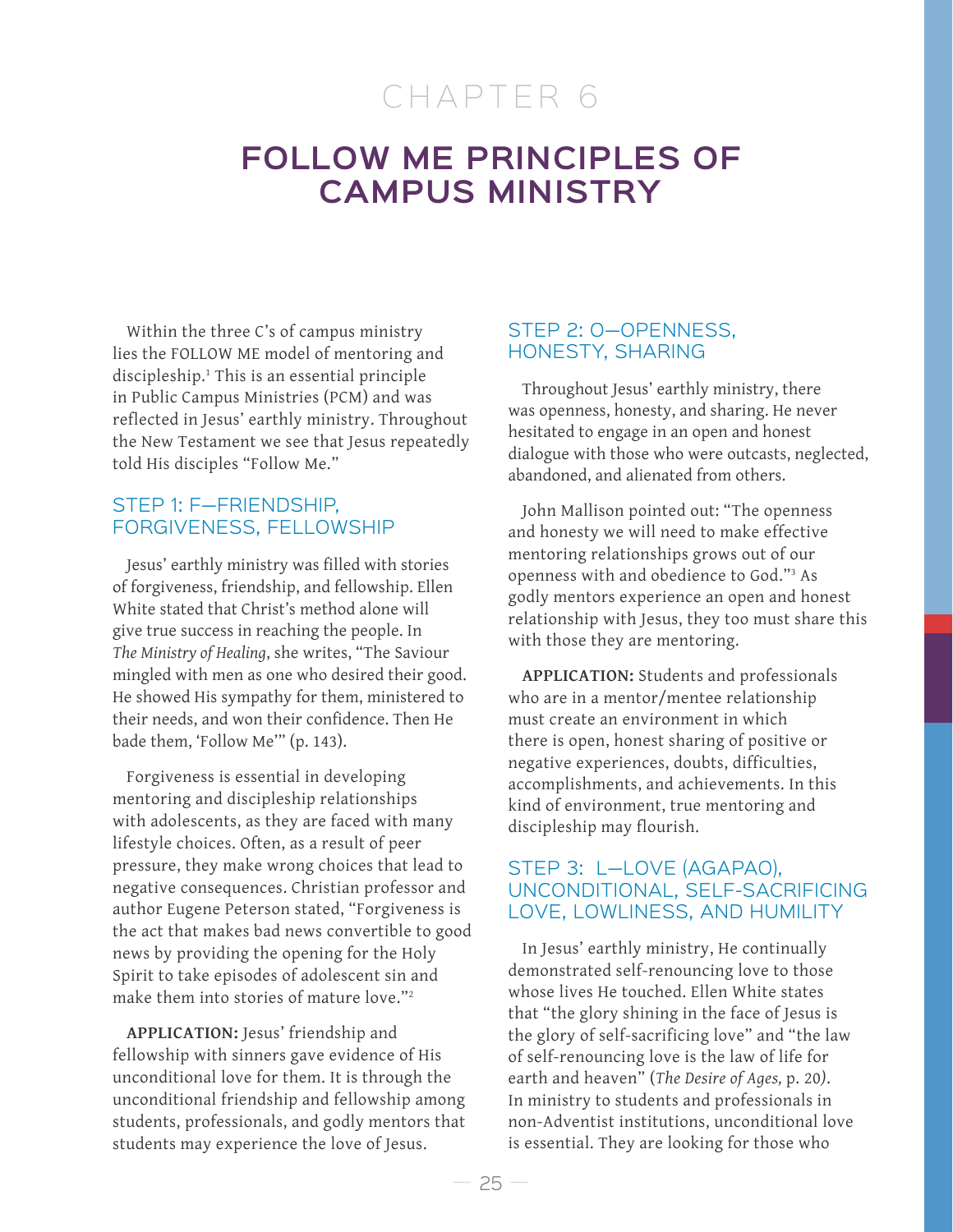emulate Jesus' humility and lowliness, who are "down-to-earth" and willing to associate with the "lowly ones."

**APPLICATION:** In the spirit of an open and honest relationship, students and professionals must have the assurance of the unconditional love, acceptance, and grace of a mentor who demonstrates the lowliness and humility of Jesus.

### STEP 4: L—LOYALTY, LONG-SUFFERING, AND PATIENCE

When Jesus preached His Sermon on the Mount (Matthew 5-7), He spoke about the importance of loyalty, urging people that no one can serve two masters (Matthew 6:24, Luke 16:13). Jesus expected His followers to trust Him completely and to be loyal and faithful to Him. In Jesus' relationship with His disciples, He not only showed His love and compassion, but also demonstrated His patience and long-suffering.

**APPLICATION:** These qualities of loyalty, long-suffering, and patience need to be unwaveringly demonstrated to students by their mentors. They are essential in the mentoring process as students experience both positive and negative consequences of the good or poor decisions they make in their spiritual journey.

## STEP 5: O—OBEDIENCE

Jesus expected obedience from His followers. He said, "Whoever obeys my word will never see death" (John 8:51, NIV). He also said, "Anyone who loves me will obey my teaching" (John 14:23, NIV).

**APPLICATION:** Christian mentors must be obedient to God and should expect obedience to God from their mentees. Jesus commissioned His disciples to go and make disciples of all nations and teach them to obey everything He commanded and taught (Matthew 28:19, 20).

## STEP 6: W—WORSHIP AND **WITNESSING**

Jesus said, "Worship the Lord your God, and serve him only" (Matthew 4:10, NIV). Worship is more than just attending church, singing

hymns, praying, and listening to a sermon. Worship is recognizing God as our Creator, Master, and Lord and giving homage to Him.

Jon Middendorf stated, "Because we only have one word for worship while the Greek language used several, we miss out on the true meanings and nuances the original authors intended."4 Middendorf also pointed out that worship is about the story: "The stories of God's faithfulness and love are the inspiration and fuel powering true, worshipful responses."5 Worship is not a religious exercise, but a relationship of responding to God's love with a renewed lifestyle.

Furthermore, the Hebrew word *Avodah* that is commonly used and often translated as "worship" in our Bibles has a bigger and broader meaning. *Avodah* has a strong sense of service, reminding us of the importance of serving whom or what we worship.

Another important aspect of following Jesus is to be a witness. Jesus said, "You are witnesses of these things" (Luke 24:48) and also "you shall be My witnesses both in Jerusalem, and in all Judea and Samaria, and even to the remotest part of the earth" (Acts 1:8, NASB). In these two verses, the word "witnesses" is from the Greek word *martures*. It is interesting to note that Jesus also refers to Himself as "the faithful witness" (Revelation 1:5), and they share the same word. Dick Innes noted that Christians, by virtue of the fact that they are Christians, are automatically witnesses for Jesus Christ and representatives of His kingdom.6

**APPLICATION:** Worship has to be an integral part of PCM. Both weekly and daily worship should be emphasized and practiced in order to pledge devotion and allegiance to the Creator God. By turning this into a lifestyle, students will become connected to God and His body in mission and service.

### STEP 7: M—MODELING, MENTORING, AND DISCIPLING OTHERS

Jesus not only mentored His disciples, but also expected them to become mentors to others as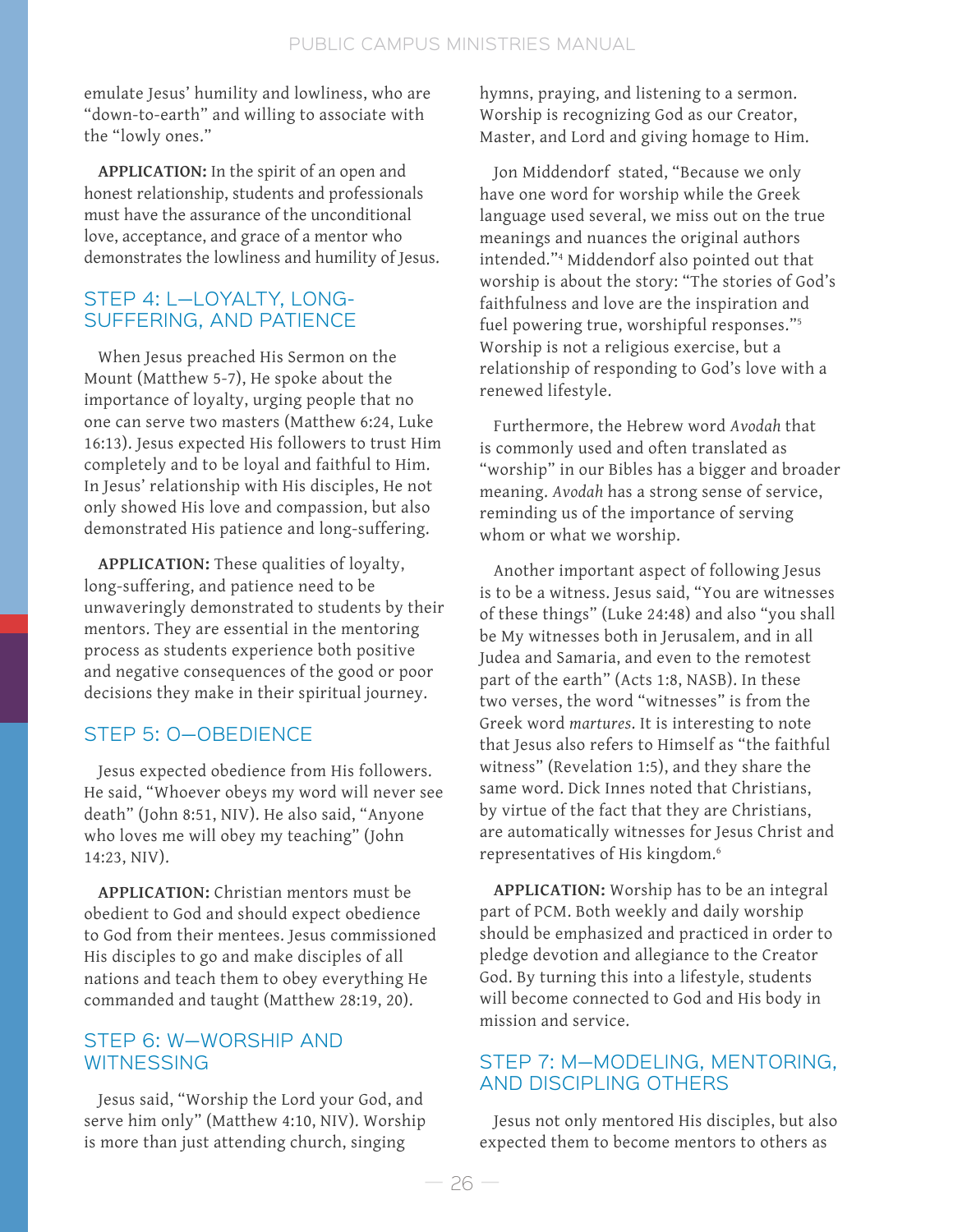well. Teaching and modeling are essential in this discipleship process. Jesus commanded His disciples to teach the world to obey everything He had commanded (Matthew 28:20).

Also, Paul commanded the Corinthians, "Be ye followers of me, even as I also am of Christ" (1 Corinthians 11:1, KJV). The word "followers" comes from the Greek word *mimetai,* which means "imitators," and the word "mimics" comes from this Greek word. Several other versions read, "Be imitators of me, just as I also am of Christ" (NASB) and "Follow my example, as I follow the example of Christ" (NIV).

**APPLICATION:** Godly mentors should be followers of Christ. They will be able to ask others to follow them, as they follow Christ.

Explaining *legitimate peripheral participation*, David Csinos showed that Jesus' method of teaching on earth was a model of apprenticeship: "Information, therefore, is not so much the desired outcome of learning as it is the ability to experience full participation in a community by engaging in its practices" through participation with "old-timers," as newcomers gradually "come to experience full participation in a community of practice."7

## STEP 8: E—EMPOWERED TO SERVE, SELF-SACRIFICE, AND EVANGELIZE

Jesus taught the importance of service and self-sacrifice when He said, "He who loves his life will lose it, and he who hates his life in this world will keep it for eternal life" (John 12:25). He reminded His disciples that the cost of discipleship would be great when He said to them, "If anyone desires to come after Me, let him deny himself, and take up his cross, and follow Me. For whoever desires to save his life will lose it, but whoever loses his life for My sake will find it" (Matthew 16:24, 25).

Jesus expected His disciples to follow His path and suffer as He did. All ten of Jesus' disciples, except John the beloved and Judas Iscariot, died as martyrs. First Peter 2:21 reads, "For to this you were called, because Christ also suffered for us, leaving us an example, that you

should follow His steps." Ellen White made this observation: "Following Christ, as spoken of in these words, is not a pretense. … Jesus expects His disciples to follow closely in His footsteps, enduring what He endured, suffering what He suffered, overcoming as He overcame. He is anxiously waiting to see His professed followers revealing the spirit of self-sacrifice" (*Reflecting Christ,* p. 230).

**APPLICATION:** Jesus bade us to go and "bear fruit—fruit that will last" (John 15:16, NIV). Jesus appointed the twelve to send them out to preach (Mark 3:14). He demonstrated that following Him is to be a process of action and service, not a life of stagnant faith.

#### **Summary**

To illustrate how Jesus mentored and discipled those who were following Him, Ellen White wrote: "For three years and a half the disciples were under the instruction of the greatest Teacher the world has ever known. By personal contact and association, Christ trained them for His service. Day by day they walked and talked with Him, hearing His words of cheer to the weary and heavy-laden, and seeing the manifestation of His power in behalf of the sick and the afflicted. Sometimes He taught them, sitting among them on the mountainside; sometimes beside the sea or walking by the way, He revealed the mysteries of the kingdom of God. Wherever hearts were open to receive the divine message, He unfolded the truths of the way of salvation. He did not command the disciples to do this or that, but said, 'Follow Me.' On His journeys through country and cities, He took them with Him, that they might see how He taught the people. They traveled with Him from place to place. They shared His frugal fare, and like Him were sometimes hungry and often weary. On the crowded streets, by the lakeside, in the lonely desert, they were with Him. They saw Him in every phase of life" (*The Acts of the Apostles,* pp. 17, 18).

Youth specialists Jim Burns and Mike DeVries made this very important observation: "In order to have an important influence in the lives of young people, you do not need to be a dynamic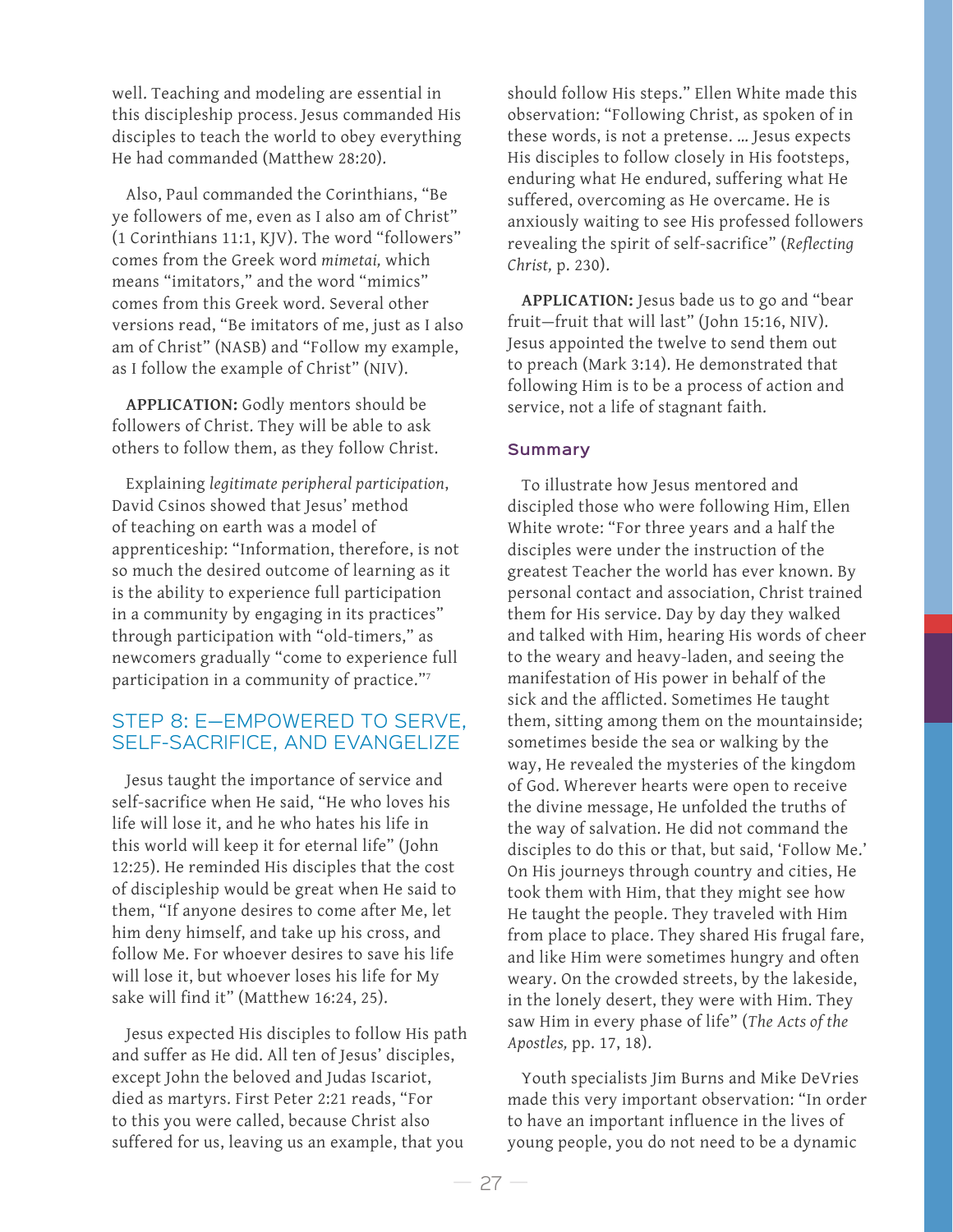speaker, know all the latest music, or even dress in the latest fashions. You must, however, love kids and be willing to spend time with them, which is what effective, relational youth ministry is all about. Effective youth workers may never be polished, dynamic communicators or highly creative programmers; but they do need to have a heart of compassion, a listening ear and a willingness to get to know the students in their youth ministry. Genuinely caring for your students is the primary prerequisite for working with them."8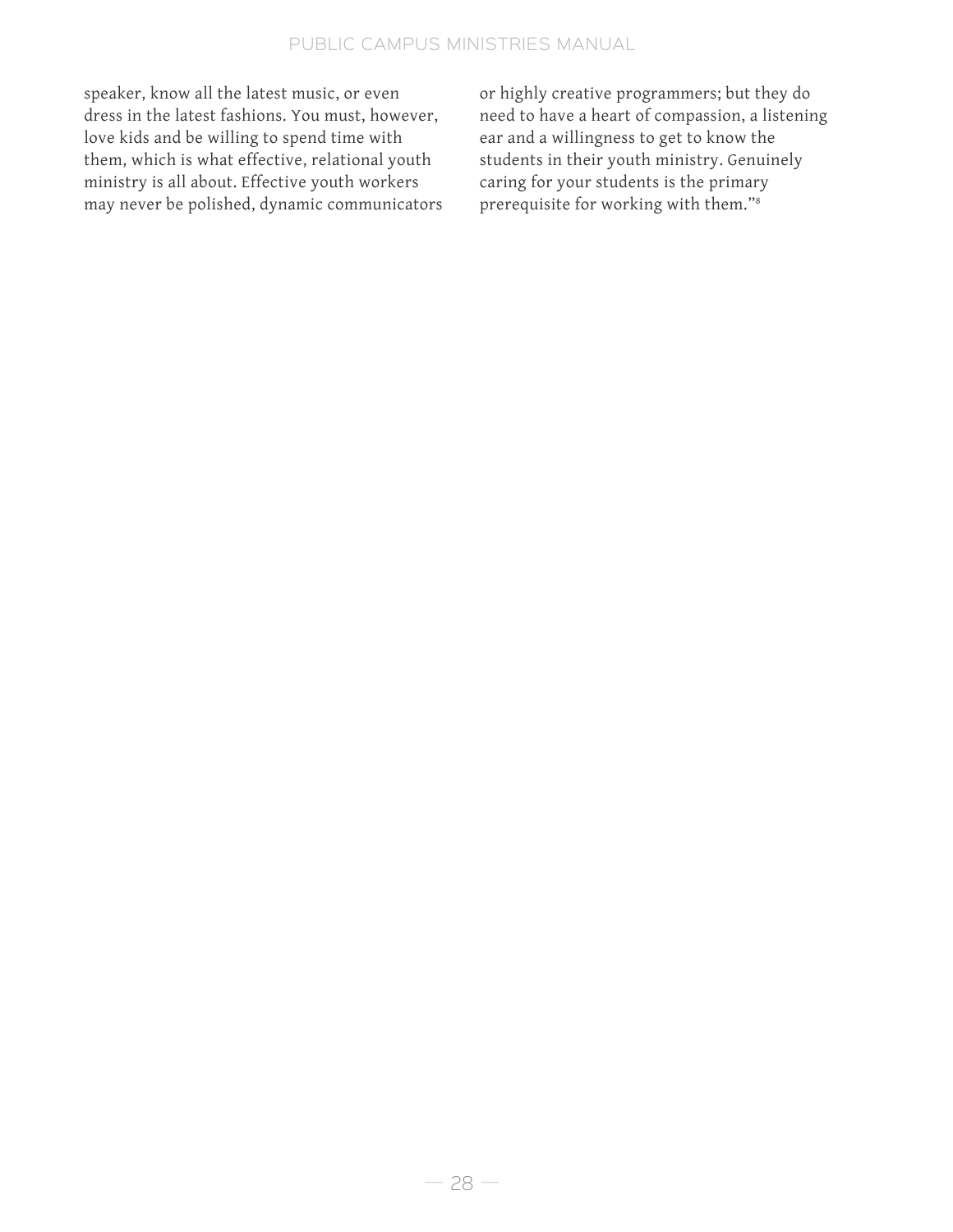# CHAPTER 7

## **HOW TO START A CAMPUS MINISTRY**

Here is a step-by-step plan for how to organize, launch, and promote a Public Campus Ministry Chapter (PCMC) or a Registered Student Organization (RSO) on your campus.

- 1. Be a follower of Jesus.
- 2. Be known as a person of prayer.
- 3. Be a person of daily devotion, and worship God our Creator.
- 4. Be a person of character, living a life in reverence and humility.
- 5. Be a friend to others.
- 6. Be a campus ambassador/missionary for Christ, a messenger of the cross for His love, grace, and mercy.
- 7. Be a REAL person.
	- **R:** Relational
	- **E:** Exemplary
	- **A:** Authentic
	- **L:** Loving

#### ORGANIZE YOUR GROUP.

- 1. Contact students in your school and share the vision of starting a chapter/group/ club/association.
- 2. Contact your local church pastor and/or local church PCM director/coordinator and seek their support.
- 3. Contact your local union and/or conference PCM director/coordinator for guidance and support. Share your plans/vision and show your willingness to work in collaboration and partnership with the church.
- 4. Find out your school's requirements to start a student chapter/group/club.
- 5. Contact the university, usually the office of the Vice President of Student Affairs, to begin the process of establishing an Adventist PCM chapter or a registered student organization.
- 6. As soon as possible, obtain official chapter or group status. This will enable you to book meeting rooms and larger venues for special events, access resources, and possibly qualify for funding. Most universities will require one or more officers to attend an orientation session in order to become acquainted with all governing policies.

#### IDENTIFY AND SEEK STUDENTS.

 Find Adventist students on campus. Here are the steps you could take:

- 1. Talk to the Adventist students you know, and together compile a list of Adventist students on campus.
- 2. Contact the area Adventist church/churches to find names of local students who may be attending their church.
- 3. Place posters on school bulletin boards.
- 4. Post a notice of your chapter/group/club/ association in your school newspaper or in other school publications. Be aware of places where you can post free of charge.
- 5. Obtain permission to circulate a flyer on campus.
- 6. Contact your campus radio station and ask if you can broadcast a notice or announcement.

— <sup>29</sup> —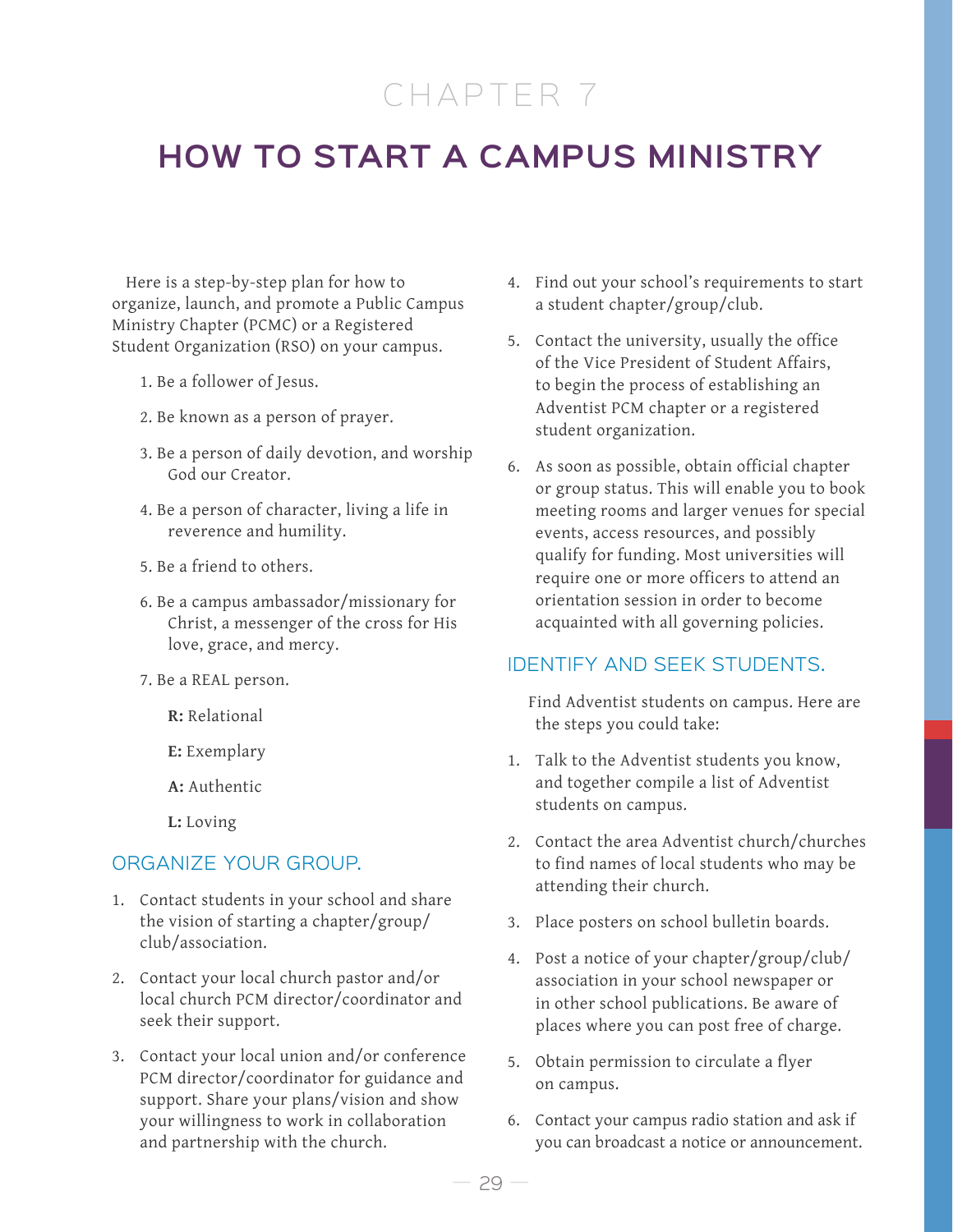- 7. Communicate with the conference or union and ask for the names of students who are attending your campus.
- 8. Contact the conference/union PCM leader for additional information or assistance.
- 9. Contact your school's student center and ask for emails of Adventist students. If you are an officially organized campus student group, you could ask them for their assistance in finding Adventist students on campus or in school.
- 10. Contact your campus or school chaplain and seek their help. They may know other Adventist students.
- 11. Use union/conference magazines and newsletters to find students. They may also have an email newsletter in which you could make announcements free of charge.
- 12. Use social media (SM) or social network services (SNS) in getting the word out.
- 13. Create a Facebook group to advertise the group's presence on SM/SNS.
- 14. Don't be afraid to ask. Help may be just around the corner.
- 15. Encourage students to create a profile in the PCM database. Collecting contact information will be helpful as you build your campus chapter/group. Be mindful of your nation's privacy laws and respectful of others' privacy.
- 16. Contact the local union, conference, and churches for help to identify all youth in their last stage of high school who will soon begin college or university. Encourage them to create a profile in the PCM database. Some students may enroll in your school.
- 17. Be inclusive of other students who would like to join the PCM fellowship and worship services. Membership of your chapter or group should not be limited to Adventists only. Be open, but be mindful. The PCM constitution provides guidelines on how to conduct a campus ministry. (See Appendix 3.)

## ESTABLISH YOUR CHAPTER.

- 1. Register your chapter at the GC PCM website: pcm.adventist.org.
- 2. Organize a "Meet and Greet" for students to get to know one another and to discuss and plan for the first official PCM meeting (contact the conference for support).
- 3. Organize the first official PCM meeting to elect officers.
	- a. President–Responsible for leading the chapter/organization in establishing a vision and developing plans to accomplish that vision.
	- b. General Vice President–Supports the president and acts as leader in the president's absence.
	- c. Vice President of Religious Affairs– Responsible for leading the spiritual affairs of the chapter/organization, such as campus evangelism, campus small groups, Bible studies, religious outreach, mission and service, etc.
	- d. Vice President of Social Affairs– Responsible for leading the social affairs of the chapter/organization, such as friendship gatherings, social activities, game nights, birthday celebrations, graduation celebrations, student orientation, student welcome events, friendship-building events, etc.
	- e. Secretary–Responsible for keeping records and minutes of meetings.
	- f. Treasurer–Responsible for disbursing funds and keeping a precise record of all transactions, including all receipts. Will act as a liaison with the university in receiving school funds to help with PCMC/RSO operations.
	- g. Ministry Leaders–Will work in cooperation with the vice presidents in coordinating special ministry affairs.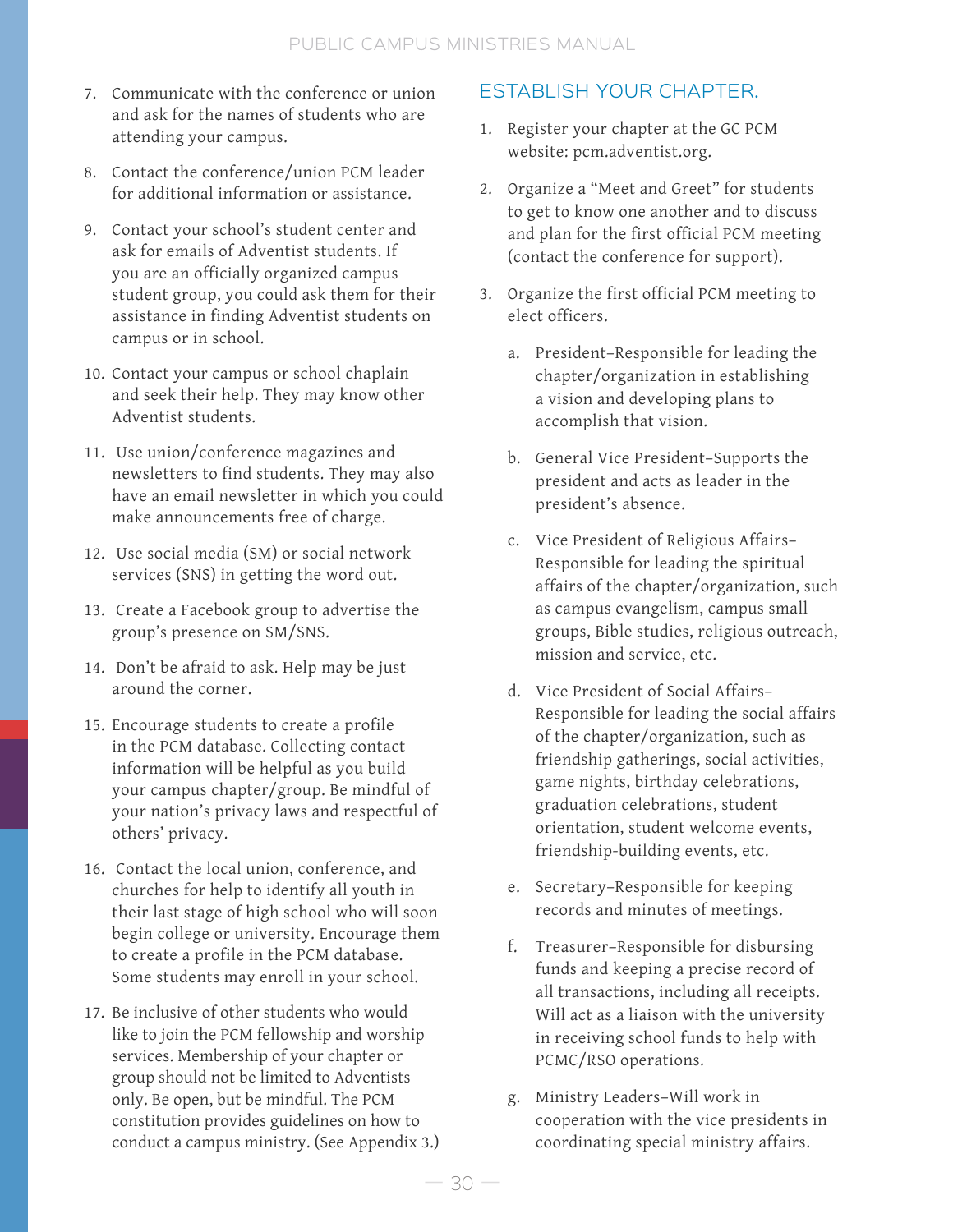h. Mentor/Sponsor–A local church pastor, chaplain, elder, alumni/young professional who has agreed to provide support and advice on ministry matters, as well as act as a liaison to the local church.

Note 1: Local chapter/organization leaders must be members of the Seventh-day Adventist church in regular standing.

Note 2: Roles can be added as deemed necessary by the chapter/organization.

#### PLAN FOR CAMPUS/ STUDENT MINISTRY.

A key ingredient for the success of any group or chapter is good planning. Here are some guidelines as you plan student events with your chapter or group:

- 1. Review and understand the PCM vision and mission.
- 2. Establish goals. Goals should be clear, compelling, and measurable. They should speak to the mission and vision of PCM.
- 3. Stay focused. You may find many activities that are appealing, either because they have "worked" somewhere else or because they sound interesting. However, make sure everything you plan is done with purpose. Ask yourself the question: "How will this activity help us achieve our goals?"
- 4. Think ahead. From time to time, you may have to plan an event within a short period, but make this an exception, not the norm. As much as possible, plan well in advance. This will make it easier in many ways: delegation of responsibilities, availability of venue, availability of speakers, availability of funds, etc.
- 5. Think beyond. Remember that what happens before and after an event is as important as the event itself. Ask yourself: "What will happen after this event? What is the follow-up?"
- 6. Training. Make sure you seek training for both chapter and group leaders and members. Contact the conference PCM director or the

union (where there is no conference) and request training events and resources.

## CULTIVATE A RELATIONSHIP WITH THE CHURCH.

 Ideally, every PCM chapter or group should be connected to and under the mentorship and partnership of a local church. You may operate a chapter or group completely independent of a local church, but this is advised only when there is no other choice (no church nearby, church noninvolvement, etc.). However, the conference and/or union should be informed and involved. Union or conference PCM directors/coordinators should facilitate and provide guidance to students, academics, and professionals who are part of PCM.

Conferences and unions should do their best to facilitate a healthy relationship between the local church and the PCM chapter or group.

The local church can offer various kinds of support that can truly enhance your campus ministry. Here are some things to consider as you seek a relationship with the local church.

- 1. Make an appointment with the pastor of each area church and explain what you are doing. (You want the local churches to catch the vision of PCM.)
- 2. Ask the pastor/church board for an opportunity to address the whole church and share the vision, mission, opportunities, and needs of public campus ministry in general and of your local chapter in particular.
- 3. Seek the advice of the pastor/board.
- 4. Ask for funding and support from the local church.
- 5. Develop an active relationship with the church. (Participate in the life of the church; everyone will benefit!)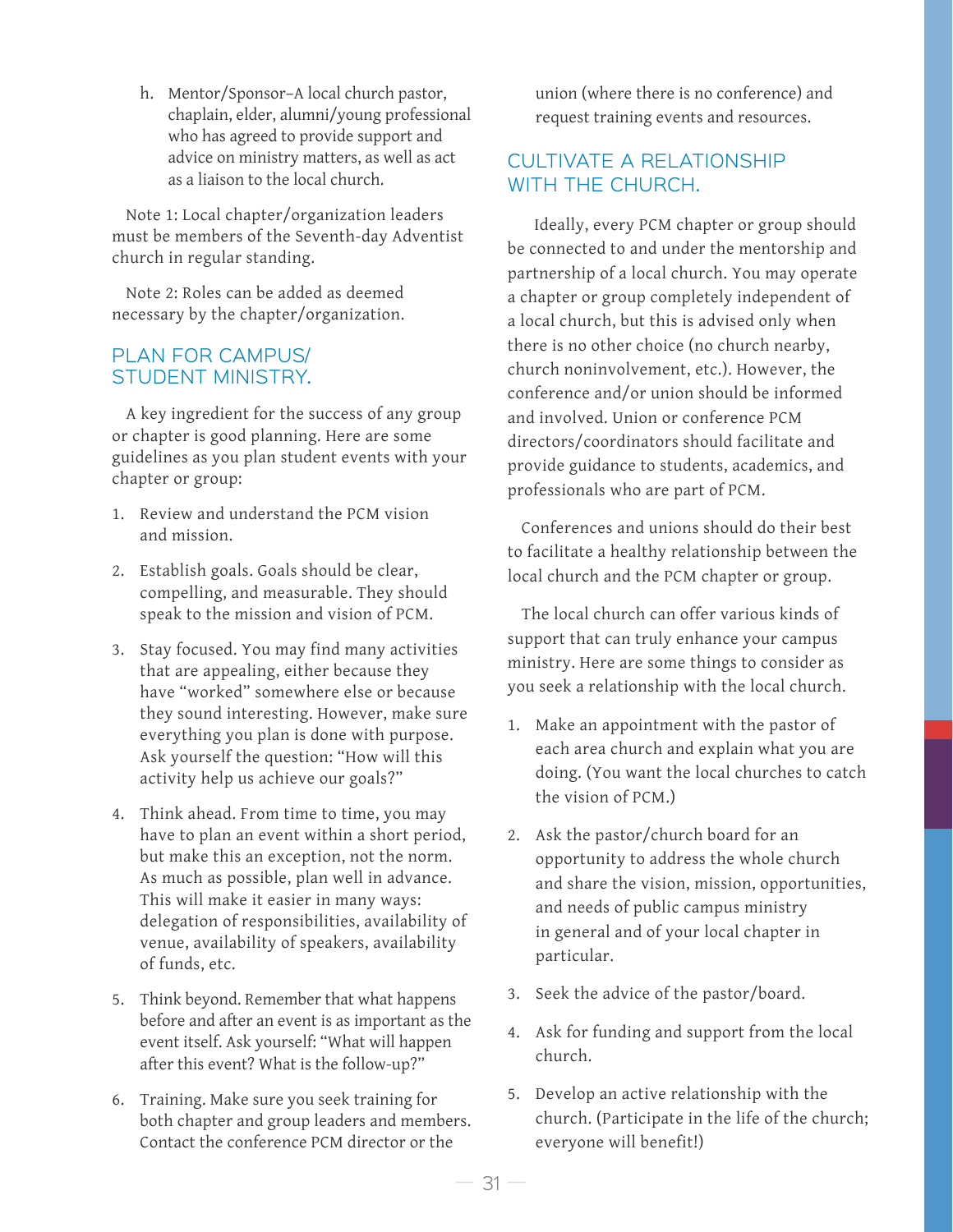- 6. Plan a collegiate or students' Sabbath to:
	- Make the church/congregation in your area aware of what your chapter is doing.
	- Share the specific needs of your chapter and how the church can help.

## IMPLEMENT.

- 1. Meet with elected leaders and dedicate them with a special prayer service.
- 2. Help students become familiar with the PCM mission, vision, and goals of this ministry.
- 3. The first meeting should be dynamic and inclusive of students. The following is a suggested program:
	- a. Welcome
	- b. Prayer
	- c. Songs of their choice
	- d. Icebreaker
	- e. Brief reflection
	- f. Talk/discussion (addressing common needs and interests of the students)
	- g. Personal testimony of students
	- h. Announcement of next meeting and discussion topic
	- i. Closing prayer

## VISIT.

- 1. Arrange for visits with students who may have missed the meetings or who may have been absent from church services.
- 2. Address any issues that may be preventing them from attending, and encourage them to continue to participate.
- 3. Arrange for visits during specific life moments. Examples include during sickness, special celebrations (birthdays), loneliness, or times of difficulty.

## NURTURE (REACH UP).

- 1. Provide opportunities in the local church whereby students may be elected to hold responsibilities.
- 2. Develop a meaningful service of high spiritual content that caters to the needs of the students.
- 3. Encourage students to invite their friends to church services.
- 4. Network among church members in order to provide students with a family in the church with whom they can develop closer relationships and a support system.
- 5. Encourage students to attend church functions and activities.
- 6. Encourage the local pastor to develop sermons that address the spiritual needs of the students.

## INSPIRE (REACH IN).

- 1. Invite professionals, former students, elders, or any other person who may become an effective godly mentor to the meetings to share their personal testimonies.
- 2. Develop a mentor/mentee network in which these godly mentors may be personally introduced to a student or mentee.
- 3. Nurture these mentorships through sharing of spiritual journeys, personal testimonies, and various experiences.

## MENTOR/TRAIN (REACH OUT).

- 1. As the students are being mentored, have them reach out to other students, friends, or church members so that they can also influence, inspire, and mentor.
- 2. Train these students for experiences of service and mission.
- 3. Pair each elected leader with another student whom they may train. This acquaints the second student with the roles and responsibilities of the appointed position.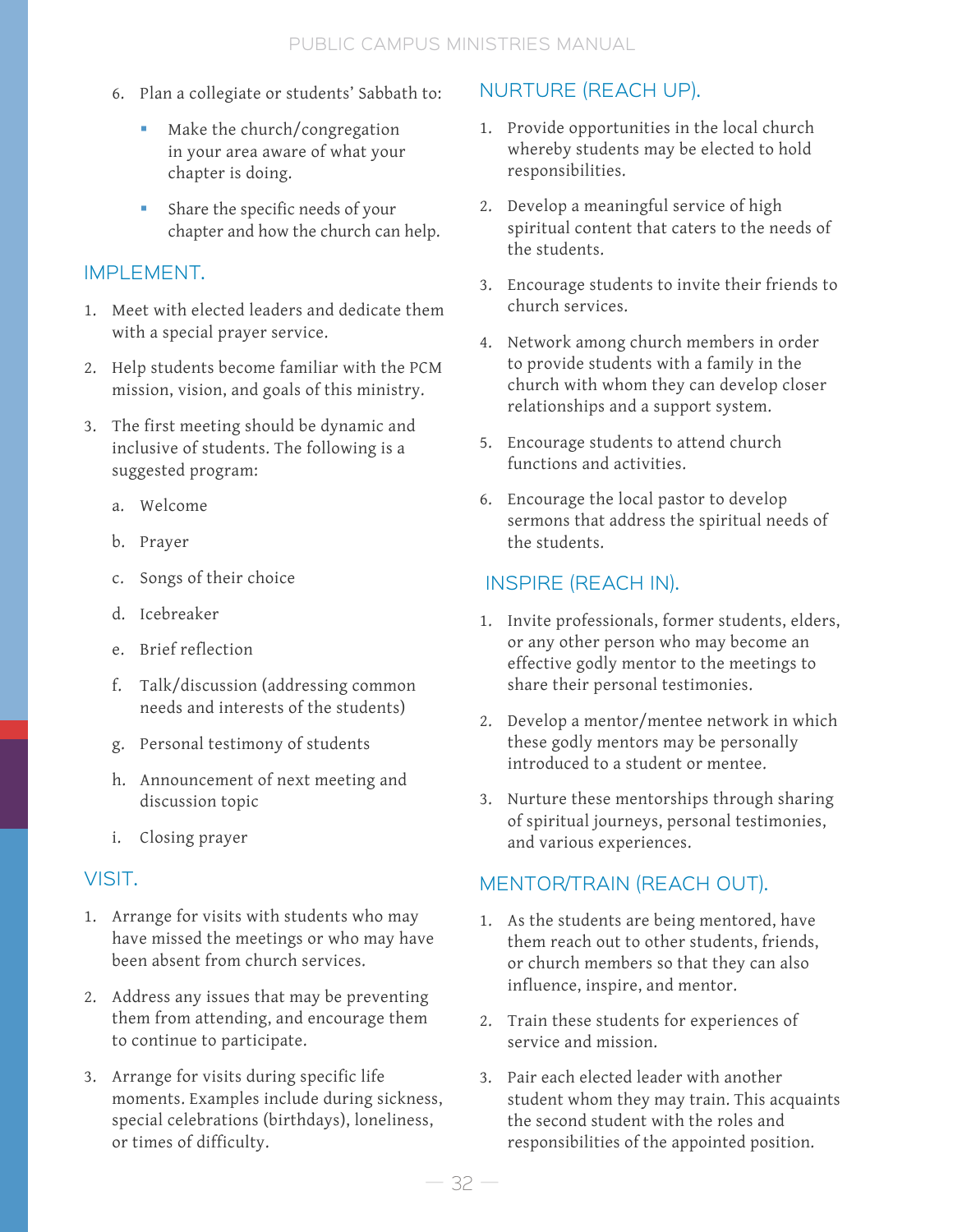4. Train these students to be student ambassadors or student missionaries.

### RELATE WITH YOUR EDUCATIONAL INSTITUTION.

- 1. Live within the rules and regulations of the college or university. You will want to develop a positive reputation that builds bridges and leads campus or school authorities to speak well of Adventist Christians.
- 2. Colleges/universities promote an ethos of tolerance and cooperation. This means that you have the freedom to present and promote Adventist doctrines and beliefs. However, this should be done with sensitivity and respect, in a manner that is positive and Christ-centered.
	- a. Be careful of adopting a confrontational attitude toward other groups. Find opportunities to build rapport with other Christian organizations. Take time to get to know other faith groups that are active on your campus.
	- b. Invite them to join your meetings at appropriate times. There are often misconceptions about Adventists that you can correct by developing friendships and working together on programs and campus-wide initiatives. You have more in common with these Christian clubs than most other organizations on any public campus.

### ENCOURAGE MINISTRY ON CAMPUS.

- 1. *In-Reach = Discipleship.* The threefold purpose under discipleship is:
	- a. To invite students to accept Jesus as their Lord and Saviour.
	- b. To help them grow spiritually through various spiritual disciplines (Bible study, prayer, etc.).
	- c. To seek Christ-likeness in character and

conduct. Some activities that can help toward this goal are:

- Weekly/biweekly Bible study
- Prayer partners
- Small groups
- **Spiritual retreats**
- 2. *Out-Reach = Mission.* Commenting on the experience of the woman at the well (John 4), Ellen White says, "Every true disciple is born into the kingdom of God as a missionary" (*The Desire of Ages*, p. 195). A second major area of focus for ministry on campus is mission/outreach. Here are some tips:
	- a. Follow Jesus' method: "Christ's method alone will give true success in reaching the people. The Saviour mingled with men as one who desired their good. He showed His sympathy for them, ministered to their needs, and won their confidence. Then He bade them, 'Follow Me'" (Ellen White, *The Ministry of Healing*, p. 143). Effective, long-lasting evangelistic efforts will follow the steps listed in the quote above.
	- b. Mingle with people Go where they are:
		- As one who desires their good Care for them.
		- Show sympathy Demonstrate it.
		- Minister to their needs Be relevant.
		- Win their confidence Build trust.
		- Bid them "follow" *Then* invite them to follow Jesus.
	- c. Study these steps in depth and then plan accordingly.
	- d. The target is to involve every student in mission.
	- e. The goal is to share God's love, not only doctrines.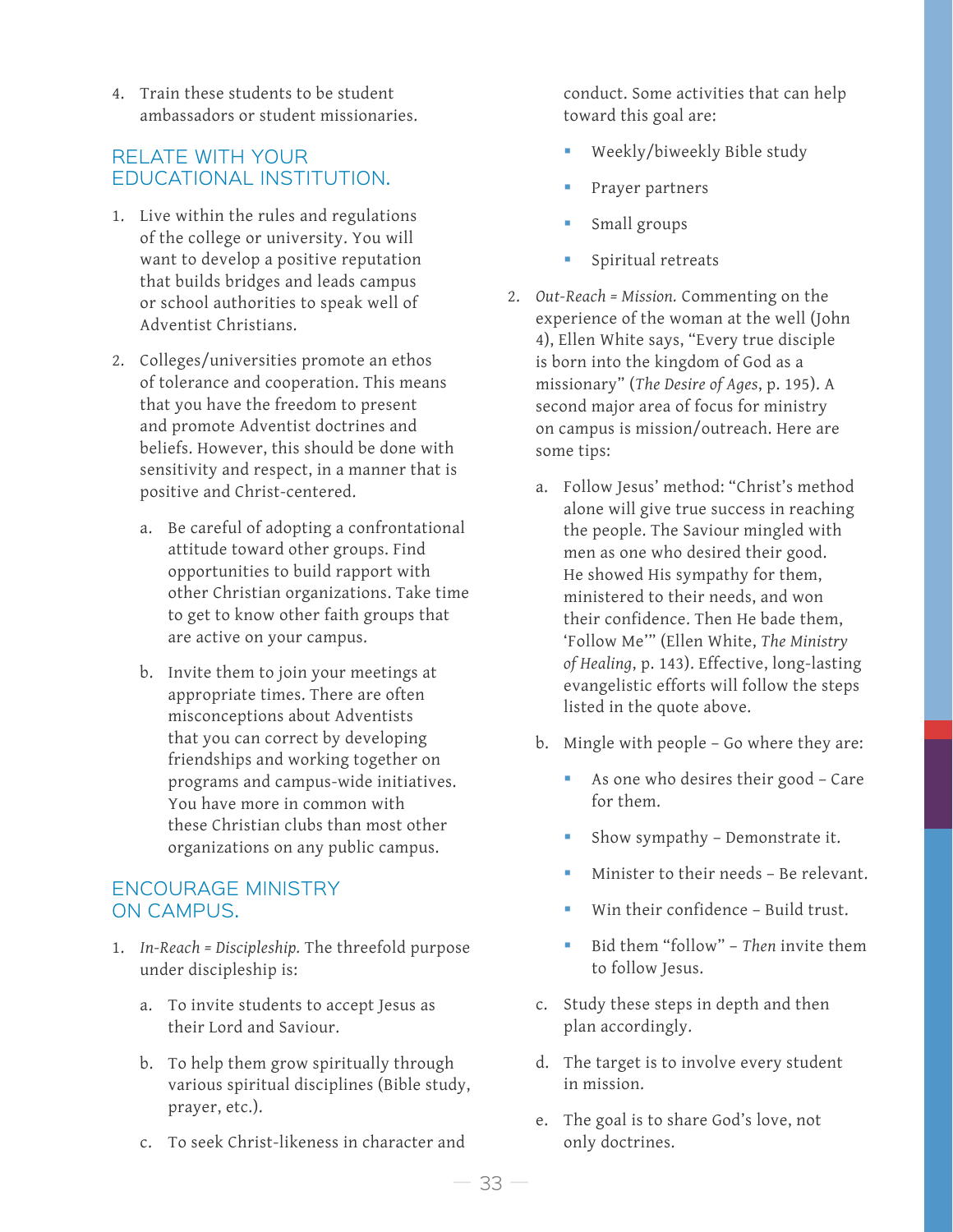# CHAPTER 8

## **MANAGING FUNDS AND AN ANNUAL CAMPUS MINISTRY CALENDAR**

## OPERATIONAL GUIDELINES ON MANAGING FUNDS

- 1. The local church PCM director/coordinator/ leader should prepare a budget and submit it to the church board for consideration. This person should also work closely with the pastor and treasurer of the church.
- 2. Adhere to your local university regulations. In some cases, this can be done through the local church.
- 3. Keep careful record of all expenses and receipts.
- 4. Submit regular reports to the sponsoring bodies (chapter/church board/university).
- 5. All PCM-related expenses should be supported with receipts, and no reimbursement should be given without receipts except under special circumstances, such as loss of receipt, no receipt issued, or cash purchased without receipts. For those exceptions, before reimbursement is given, approval is needed from the pastor (or church lead elder, where there is no pastor) or the church board.

## SUGGESTED SOURCES OF FUNDING

1. University: Universities often provide oversight and conditional funding for recognized clubs on campus. Contact your school to find out what is available on your campus.

- 2. Fundraising:
	- a. Church: In case funding is available, a request can be made to the church. Make sure you present a proposal that states your goals and plans that justify the funds you are requesting. The church could include the local church/ conference/union/division.
	- b. Membership/Sponsor/Alumni: You can consider donations, offerings, or fees as a way of generating start-up funds.

## CAMPUS MINISTRY ANNUAL CALENDAR: YEARLY CYCLE

- 1. Dr. Guy Chmieleski, founder of Faith on Campus and author of *Shaping Their Future: Mentoring Students Through Their Formative College Years* and *Noise. Hurry. Crowds. On Creating Space for God Amidst the Chaos of Campus and Culture,* suggests the following natural progression for campus ministry through the year.
	- a. Rapport is established.
	- b. Community is built.
	- c. Community is established.
	- d. Community is transformed.
- 2. For some practical ideas on making yearly plans for your chapter, see Appendix 4.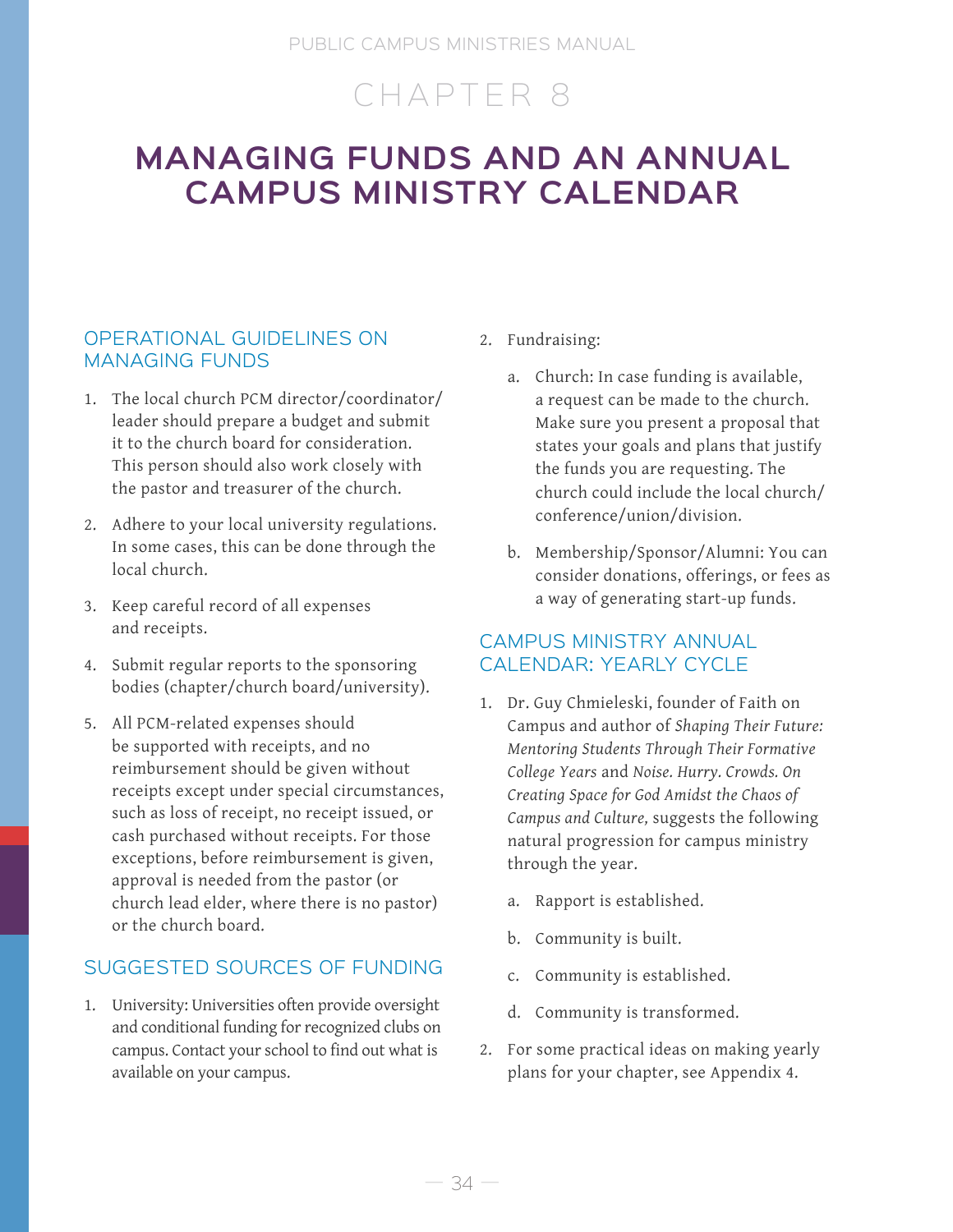# CHAPTER 9

## **PUBLIC CAMPUS MINISTRY GUIDELINES FOR THE GENERAL CONFERENCE, DIVISIONS, UNIONS, CONFERENCES/ MISSIONS, CHURCHES/DISTRICTS**

## GENERAL CONFERENCE (GC)

#### **1. RESPONSIBILITIES OF GC PCM**

The GC Public Campus Ministries (PCM) Department casts and implements a global vision and strategic plan for ministry to Adventist students, academics, and professionals on non-Adventist campuses. It provides overall supervision and coordination of this global ministry by providing leadership to world divisions as they promote PCM initiatives in consultation and cooperation with their unions. GC PCM seeks to:

- a. Plan, communicate, and implement the global PCM vision and strategic plan.
- b. Develop and distribute Adventist college or university resources and materials.
- c. Create and facilitate a mentoring and discipleship culture within the church to support Adventist students, academics, and professionals in non-Adventist educational institutions.
- d. Develop a global PCM system and operational structure.
- e. Plan and implement global PCM training for students for outreach, mission, service, and evangelism on their campuses (or educational institutions, where there are no campuses), in their churches, in their communities, and beyond.
- f. Provide leadership and guidance for divisions to have their division-wide PCM summit every 4 to 5 years. Its purpose is to foster mentoring and networking among Adventist students, academics, and professionals on non-Adventist campuses.
- g. Develop and implement PCM Competency Certification processes.
- h. In consultation with leaders in world divisions, promote initiatives designed to:
	- Organize associations of Adventist students on non-Adventist private and public campuses, and hold special meetings for them.
	- Support *College and University Dialogue*, a handbook, and other materials that support this ministry.
	- Train campus chaplains, lay leaders, and pastors in university centers.

#### **2. ROLE AND FUNCTION OF GC PCM**

a. GC PCM, under the supervision of the PCM Committee (AMiCUS Committee), is a ministry that seeks collaboration and partnership with Adventist Chaplaincy Ministries (ACM) and the GC Education, Health Ministries, and Youth Ministries departments.

 $35 -$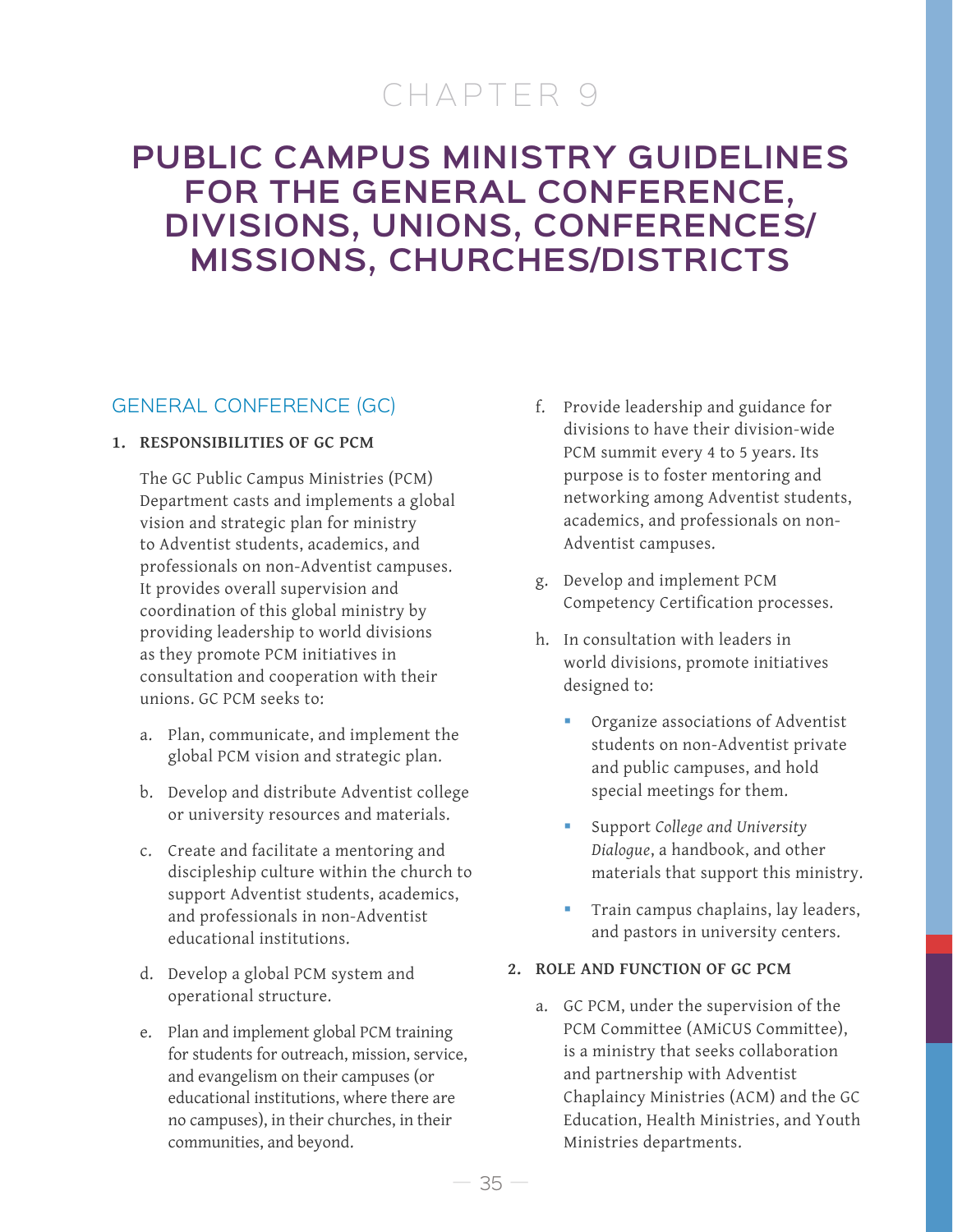- b. In cooperation with leaders at various church levels, GC PCM endeavors to:
	- Strengthen the faith commitment of students to Seventh-day Adventist beliefs and mission.
	- **Prepare students to deal with the** intellectual challenges that arise in a nonreligious environment.
	- Develop the leadership abilities of students.
	- **Provide students with opportunities** for Christian fellowship.
	- **Train students for outreach,** mission, service, and witness on campus, in the community, and in the world at large.
- c. GC PCM cooperates with Adventist Volunteer Service (AVS) and Adventist Mission (AM) by encouraging the involvement of Adventist students and professionals as volunteers for mission and service.
- d. GC PCM engages the support of the Public Affairs and Religious Liberty (PARL) Department in order to obtain, at the regional level, Sabbath exemptions for class assignments and examinations for Seventh-day Adventist students.
- e. GC PCM coordinates this global ministry, and in consultation with leaders in the world divisions, seeks to:
	- Organize associations of Adventist students on non-Adventist private and public educational institutions.
	- **In partnership with the Education** Department, publish and distribute college and university *Dialogue*, a journal/handbook, and other materials that support PCM.
	- Develop an annual budget to carry out its international ministry.
- f. GC PCM will carry out its main assignments, in consultation with leaders in the world divisions, as follows:
	- Adventist Chaplaincy Ministries (ACM) will take the initiative in providing training for campus chaplains and pastors in university centers and in developing materials to support their ministry. ACM will also maintain an international list of Seventh-day Adventist campus chaplains.
	- The Department of Education will be responsible for developing *Dialogue* as a network journal, published in interdivision languages (English, French, Italian, Portuguese, and Spanish). It will print and distribute *Dialogue* on the basis of orders received through the world divisions (each division will be billed for a portion of production). The Department of Education will also promote the values of Seventhday Adventist education, mission, and service, encouraging these students to continue their studies at a Seventh-day Adventist college or university, where possible.
	- The Youth Ministries Department will cooperate with PCM in fostering and supporting the organization of student associations in university centers, training students for outreach, holding student retreats, and developing necessary materials. In partnership with PCM, the Youth Ministries Department will also provide support and resources for student associations and young professional organizations.
	- The Health Ministries Department will develop health programs and projects for students, academics, and professionals who are attending public and private educational institutions outside Adventist institutions.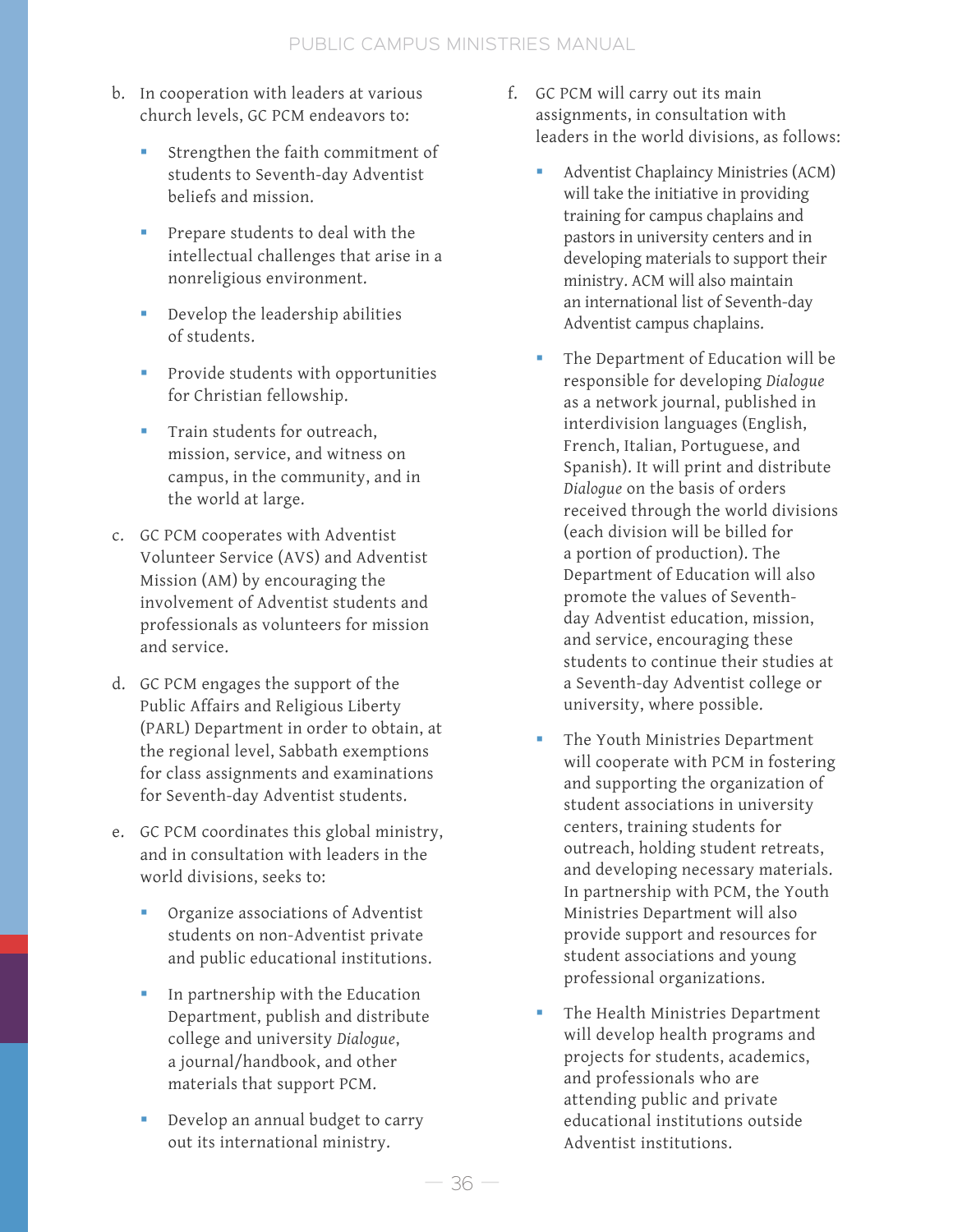- g. GC PCM will submit an annual budget to the Strategic Planning and Budgeting Committee, through the General Conference Administrative Committee, to carry out these assignments.
- h. Where linguistically appropriate, GC PCM will cooperate with the Sabbath School Department in promoting the use of *Collegiate Quarterly* in English, Spanish, Portuguese, French, or any other major language for Adventist students in colleges or universities.
- i. GC PCM will work with various services to encourage and facilitate the involvement of Adventist students as student ambassadors, missionaries, volunteers, or interns for mission and service.
- j. GC PCM will provide guidance and coordination to the ministry of their counterparts in the world divisions in this area, as well as periodic assessment.

#### **3. ROLE AND FUNCTION OF THE GC PCM COMMITTEE (AMICUS COMMITTEE)**

- a. The AMiCUS (Adventist Ministry to College and University Students) Committee is a collaborative ministry committee organized to support and supervise GC PCM.
- b. The AMiCUS Committee is composed of many GC departments that collaborate and partner with GC PCM in support of students attending educational institutions outside Adventist schools. In addition to the departments previously mentioned, the following are also included: Children's Ministries, Biblical Research Institute (BRI), Ministerial Association, and student and young professional representatives. Membership is not limited to the GC departments already listed.
- c. The AMiCUS Committee advises and promotes initiatives under the leadership of a GC general vice president.
- d. In cooperation with leaders at various church levels, the AMiCUS Committee endeavors to:
	- Strengthen the faith commitment of students to Seventh-day Adventist beliefs and mission.
	- Prepare students to deal with the intellectual challenges that arise in a nonreligious environment.
	- Develop the leadership abilities of students.
	- **Provide students with opportunities** for Christian fellowship.
	- **Train students for outreach,** mission, service, and witness on campus, in the community, and in the world at large.
	- **Promote the involvement of** Seventh-day Adventist university academics, professors, and professionals in their communities, and beyond.
	- **Connect these students with those** attending Seventh-day Adventist colleges and universities.
	- Assist local leaders in establishing and maintaining good relations with administrators of private and public colleges and universities outside Adventist institutions.
	- Engage the services of PARL in preventing and/or solving Sabbath observance issues related to Seventhday Adventist students outside Adventist educational institutions.
	- **Provide coordination and guidance** for this ministry to their counterparts in the unions and local fields, as well as conduct periodic assessments.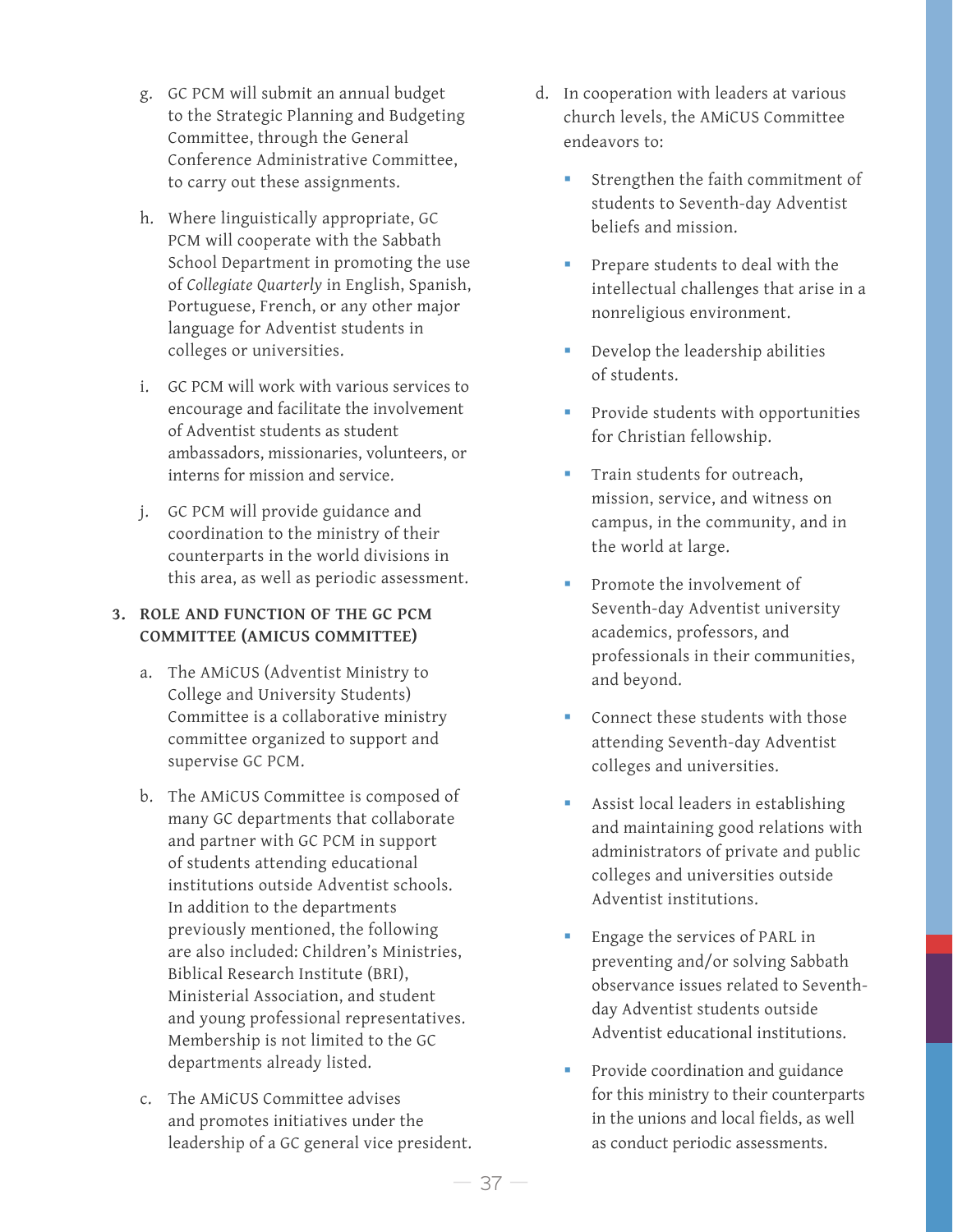## WORLD DIVISIONS

#### **1. ROLE AND FUNCTION**

- a. Each world division is to elect/appoint at least one PCM director/coordinator to lead PCM in their territory in coordination with their union PCM directors/coordinators. This ministry seeks to:
	- In consultation and cooperation with the General Conference Public Campus Ministries Department and union PCM directors, identify, publicize, and maintain a current list of Adventist student associations on non-Adventist private and public campuses.
	- Facilitate contact with division PCM directors or coordinators by providing information about students attending non-Adventist educational institutions in other divisions.
	- Offer specialized training for campus chaplains and PCM professionals, lay leaders, and pastors in university centers, as well as collaborate with the division ACM and Ministerial Association to offer PCM training through pastors' and chaplains' conferences.
	- Conduct periodic assessments of the needs and programs that support PCM.
	- **Create and facilitate a mentoring** strategy for the division that should promote the involvement of Seventh-day Adventist university academics, professors, and other professionals as mentors. Be intentional in networking with former public campus graduates to elicit financial support.
	- Develop and distribute PCM promotional and resource materials.
	- Provide periodic reports for publication.
	- Engage the services of PARL in

preventing or solving Sabbath observance issues related to Adventist students on public campuses.

- b. Where there is no PCM director/ coordinator, assign to one or two qualified departmental directors the responsibility of leading out an Adventist ministry in non-Adventist educational institutions. This should be done in consultation with the GC PCM, and with support from other division departmental leaders and administrators.
- c. Conduct, in coordination with their counterparts at the union level, periodic surveys of Adventist students on non-Adventist college or university campuses to determine their needs and to develop materials and a plan with adequate funding to meet those needs.
- d. In consultation with the unions, promote the organization of student associations, where possible, and maintain a master list of these associations and campus chaplains in the division territory.
- e. Implement a financial plan that will involve the division, the union, and the conferences/missions in the free distribution of *Dialogue* to each Adventist college/university student. Forward the printing order to the AMiCUS Committee and supervise the distribution of the journal within the territory of the division. Finances will also be assigned for cosponsoring inter-union training workshops for campus chaplains and pastors and inter-union student retreats.
- f. Where linguistically appropriate, work with the Sabbath School and Personal Ministries Department in promoting the use of *Collegiate Quarterly*, in the appropriate language, for Adventist students in colleges or universities.
- g. Assist union leaders in providing training for student outreach on their campuses and in their communities.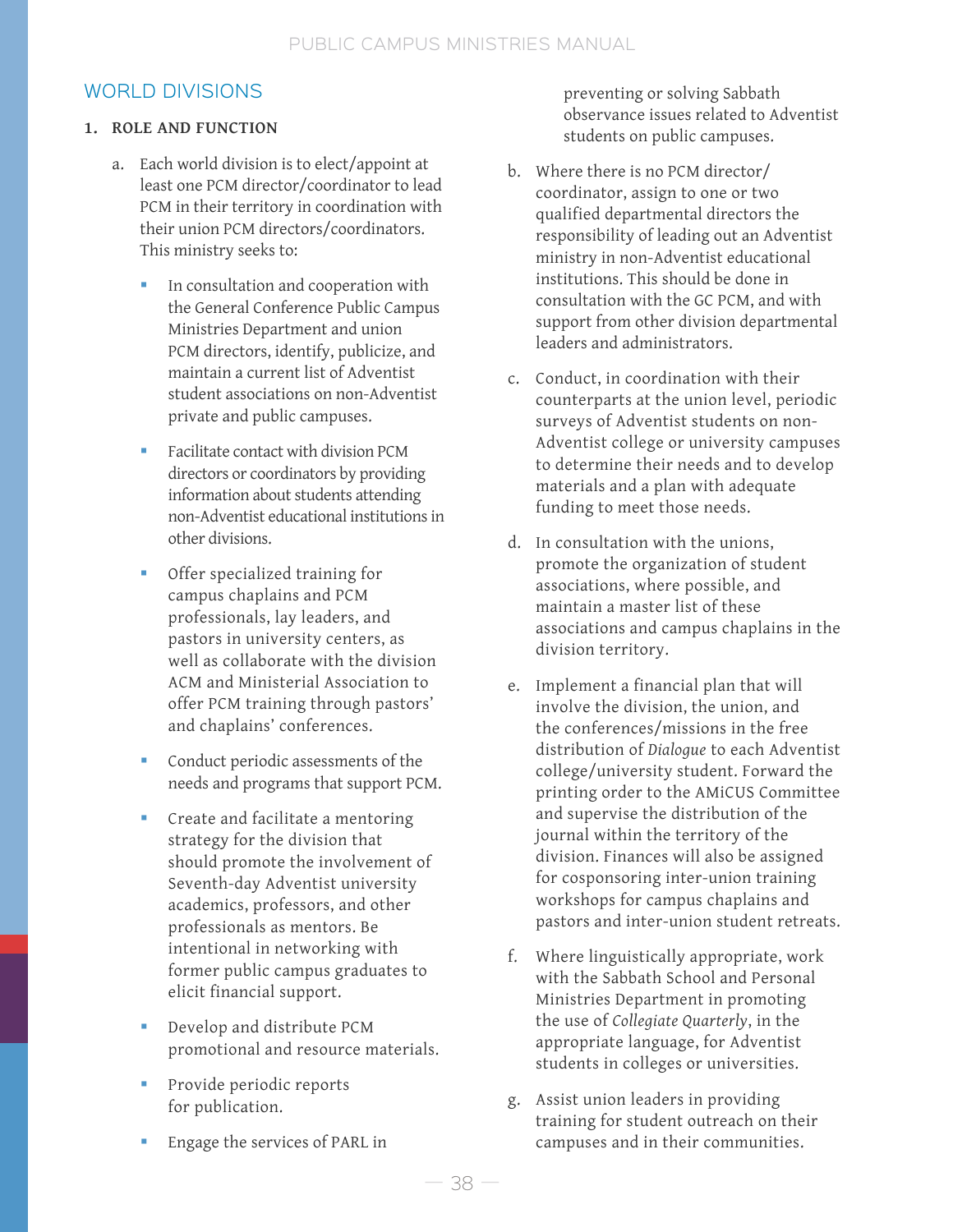- h. Promote the involvement of Adventist students as student missionaries, volunteers, or interns, making them aware of service opportunities and processing their applications.
- i. Connect these students with Adventist colleges and universities as potential transfer students where possible, and as eventual faculty members.
- j. Assist union leaders in establishing and maintaining good relations with administrators of non-Adventist colleges and universities in which Adventists are students.
- k. Upon request from union leaders, seek the involvement of PARL in preventing or solving Sabbath observance issues related to Adventist students on non-Adventist campuses.
- l. Provide guidance and coordination to the ministry of their counterparts in the unions in this area, as well as periodic assessment.

### DIVISION PCM DIRECTOR/ COORDINATOR

#### 1. **RESPONSIBILITIES:**

- a. Organize a division PCM Committee to seek collaboration and partnership between the collaborating departments: Adventist Chaplaincy Ministries, the Education Department, Adventist Youth Ministries, and Health Ministries.
- b. In consultation with GC PCM, develop Division PCM Competency Certification I, II, and III.
- c. In consultation and cooperation with the General Conference Public Campus Ministries Department and union PCM directors, identify, publicize, and maintain a current list of Adventist student associations on public campuses.
- d. Facilitate contact with division PCM directors or coordinators with the details of students attending non-

Adventist educational institutions in other divisions.

- e. Assist local leaders in establishing and maintaining good relations with administrators of public colleges and universities where Adventists are students.
- f. Provide coordination and guidance for this ministry to counterparts in the unions and local fields, as well as periodic assessment.
- g. Hold division-wide meetings for students, academics, and professionals for spiritual development, Adventist identity infusion, network, and fellowship.
- h. Conduct periodic assessments of the needs and programs that support public campus ministries.
- i. Engage the services of PARL in preventing or solving Sabbath observance issues related to Adventist students on public campuses.
- j. Offer specialized training for campus chaplains, lay leaders, and pastors in university centers.
- k. Prepare or oversee preparation of promotional and resource materials for PCM.
- l. In consultation with treasury, develop an annual budget to carry out this ministry.
- 2. **JOB DESCRIPTION:** (This job description is a guideline and may be modified as required.)

#### **POSITION SUMMARY**

The director/coordinator for Public Campus Ministries (PCM), in consultation and cooperation with the General Conference Public Campus Ministries Department and union PCM directors and the division network of leaders at various church levels, is responsible for communicating and fostering the implementation of the PCM vision and strategic plan. This aims to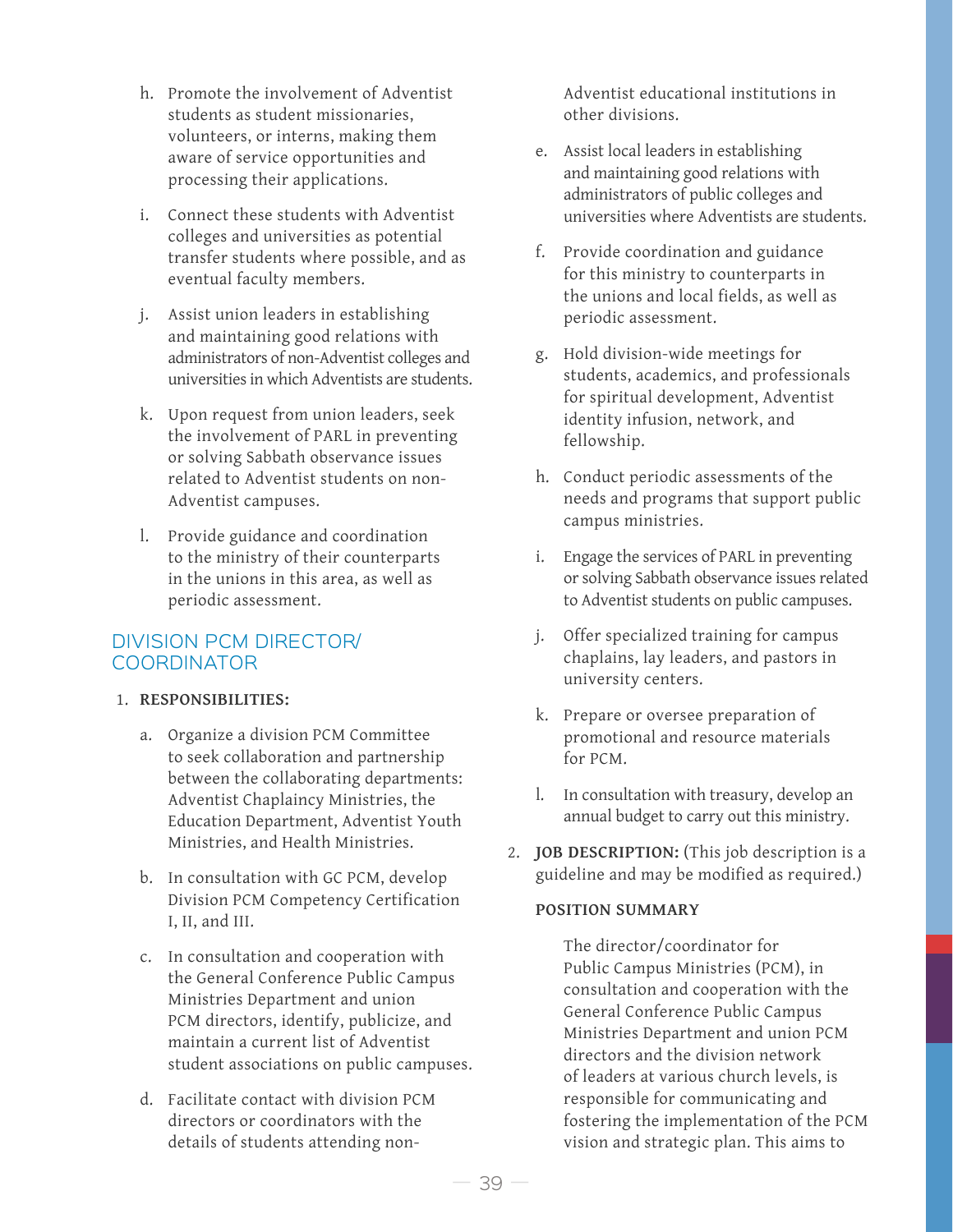inspire, educate, equip, and empower Seventh-day Adventists attending non-Adventist educational institutions to become disciples of Jesus and to share the everlasting gospel on campus.

Crucial to achieving this is the development of a network of leaders at all levels of the church. The network should plan, promote, and support initiatives to meet the discipleship needs of Adventist students and professionals on public campuses, particularly in the areas of spirituality, evangelism, intellectual challenge, community outreach, and social integration.

The director/coordinator collaborates with the GC Department of Education, Adventist Chaplaincy Ministries (ACM), the Ministerial Association, Public Affairs and Religious Liberty (PARL), and the Youth Ministries and Health Ministries departments concerning PCM. The director/coordinator serves as the secretary of the PCM Committee if such a committee is organized. The director/ coordinator may serve as the chair of such a committee if no senior officer is able to serve as the chair.

#### **AUTHORITY, ACCOUNTABILITY**

The director/coordinator shall work under the direction of the division leadership and/or the Division Executive Committee. All elected positions shall function in an advisory capacity when addressing matters directly to the field.

#### **TASKS AND RESPONSIBILITIES**

- a. In consultation and cooperation with the unions, identify, publicize, and maintain a current list of Adventist student associations on public campuses.
- b. Facilitate contact with division PCM leaders by providing information about students attending non-Adventist educational institutions in other divisions.
- c. Assist local leaders in establishing and maintaining good relations with administrators of public colleges and universities where Adventists are students.
- d. Provide coordination and guidance for this ministry to counterparts in the unions and local fields, as well as periodic assessment.
- e. Train students for outreach, service, and evangelism on their campuses, in their communities, and beyond.
- f. Hold division-wide meetings for these students, which should:
	- Foster the exchange of best practices and ideas.
	- **Report on division-wide** ministry initiatives.
	- **Provide PCM training for** student leaders.
	- Meet the spiritual needs and address the intellectual challenges facing students.
	- Meet the social needs of students.
- g. Offer specialized training for campus chaplains, lay leaders, and pastors in university centers. Collaborate with the division ACM and Ministerial Association to offer PCM training through pastors' and chaplains' conferences, *Ministry* magazine, and a quinquennial schedule for training in strategic churches within the division.
- h. Conduct periodic assessments of the needs and programs that support PCM.
- i. Create and facilitate a mentoring strategy for the division, which should promote the involvement of Seventhday Adventist university professors and other professionals as mentors.
- j. Budget funds for the free distribution of *Dialogue* and other needed materials.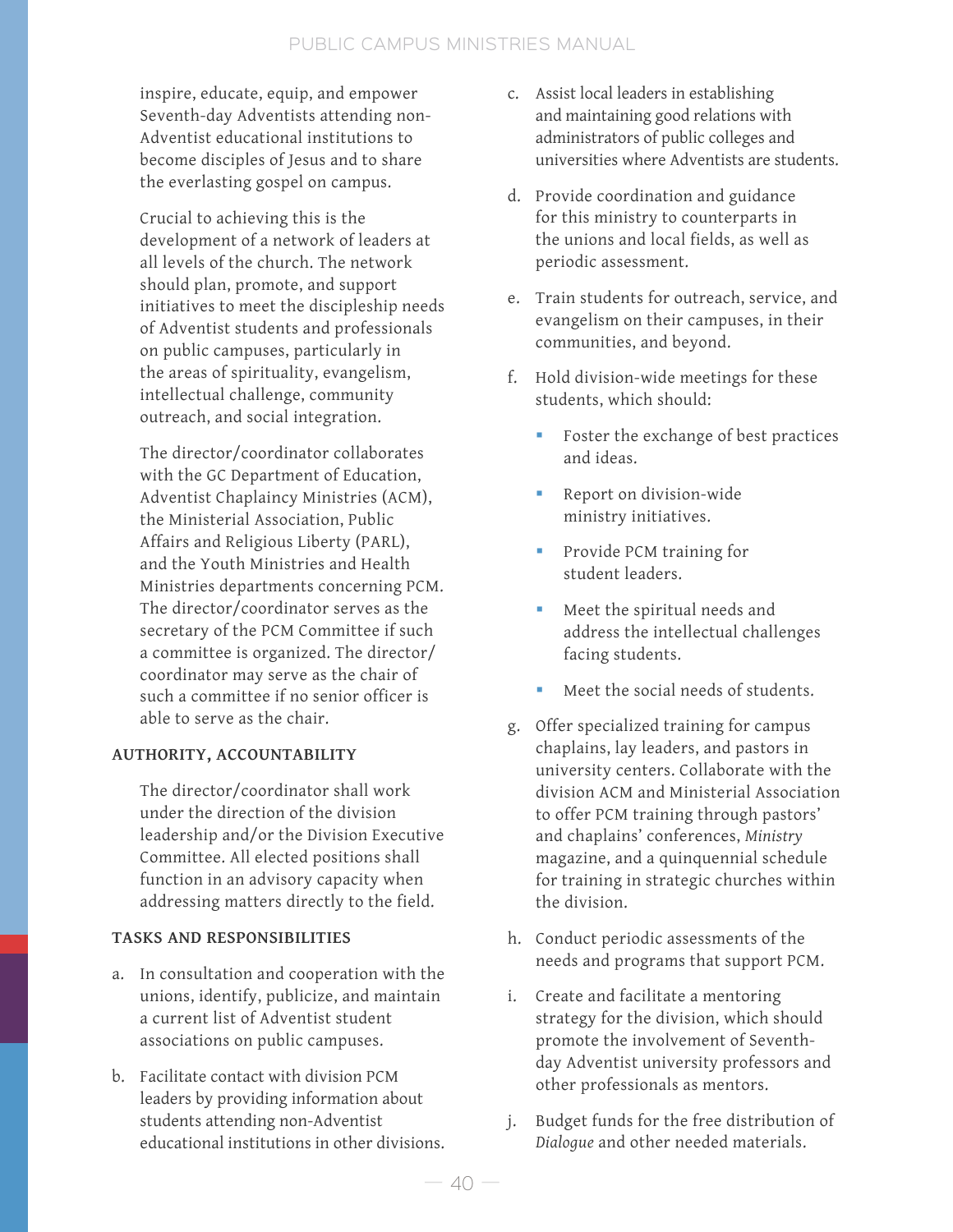- k. Be intentional in networking with former public campus graduates to elicit financial support for distribution of such material to current students.
- l. Prepare or oversee preparation of promotional and resource materials for PCM.
- m. Provide periodic reports for publication.
- n. Engage the services of PARL in preventing or solving Sabbath observance issues related to Adventist students on public campuses.
- o. In consultation with treasury, develop an annual budget to carry out this ministry.

#### **EDUCATION/EXPERIENCE/CREDENTIALS**

- a. Must be a spiritual leader who is committed to the message and values of the Seventh-day Adventist Church.
- b. Should hold the minimum of a Master of Divinity degree, though a doctoral degree is preferred.
- c. Is an endorsed campus chaplain or meets the qualifications for endorsement.
- d. Is ordained/commissioned.
- e. Has experience in administration of Public Campus Ministry.

#### **KNOWLEDGE AND SKILL**

- a. Must have extensive knowledge of the principles, policies, and beliefs of the division and the Seventh-day Adventist Church.
- b. Must have a knowledge of church structure and organization, including committee procedures, and of the academic culture on a public campus.
- c. Must be able to facilitate good communication among division and union departments, as well as other outside personnel who are involved with PCM.

d. Must be proficient in the use of social networking and other means of electronic communication.

#### **CONTACTS/ORGANIZATIONAL RELATIONSHIPS**

Must be able to work in cooperation with both GC and union counterparts.

## UNIONS

#### **1. ROLE AND FUNCTION**

- a. Assign to a qualified departmental director the main responsibility of leading out in this ministry. This must be done in consultation with counterpart(s) in the division and with support from other union departmental leaders and administrators.
- b. Conduct, in coordination with their counterparts at the conference or mission level, periodic surveys of Adventist students on non-Adventist college or university campuses to determine their needs and to develop materials and a financial plan to meet those needs.
- c. With support from the administration, implement a financial plan to foster activities and the development of materials needed for campus ministry in the union territory.
- d. In consultation with conferences/ missions, promote the organization of Adventist student associations, where possible, and maintain a master list of these associations and their members, as well as campus chaplains in the union.
- e. Forward orders for *Dialogue* to the division and supervise its free distribution, along with other relevant materials, within the union.
- f. Organize union-wide retreats for Adventist students on secular campuses, with carefully selected subjects and speakers.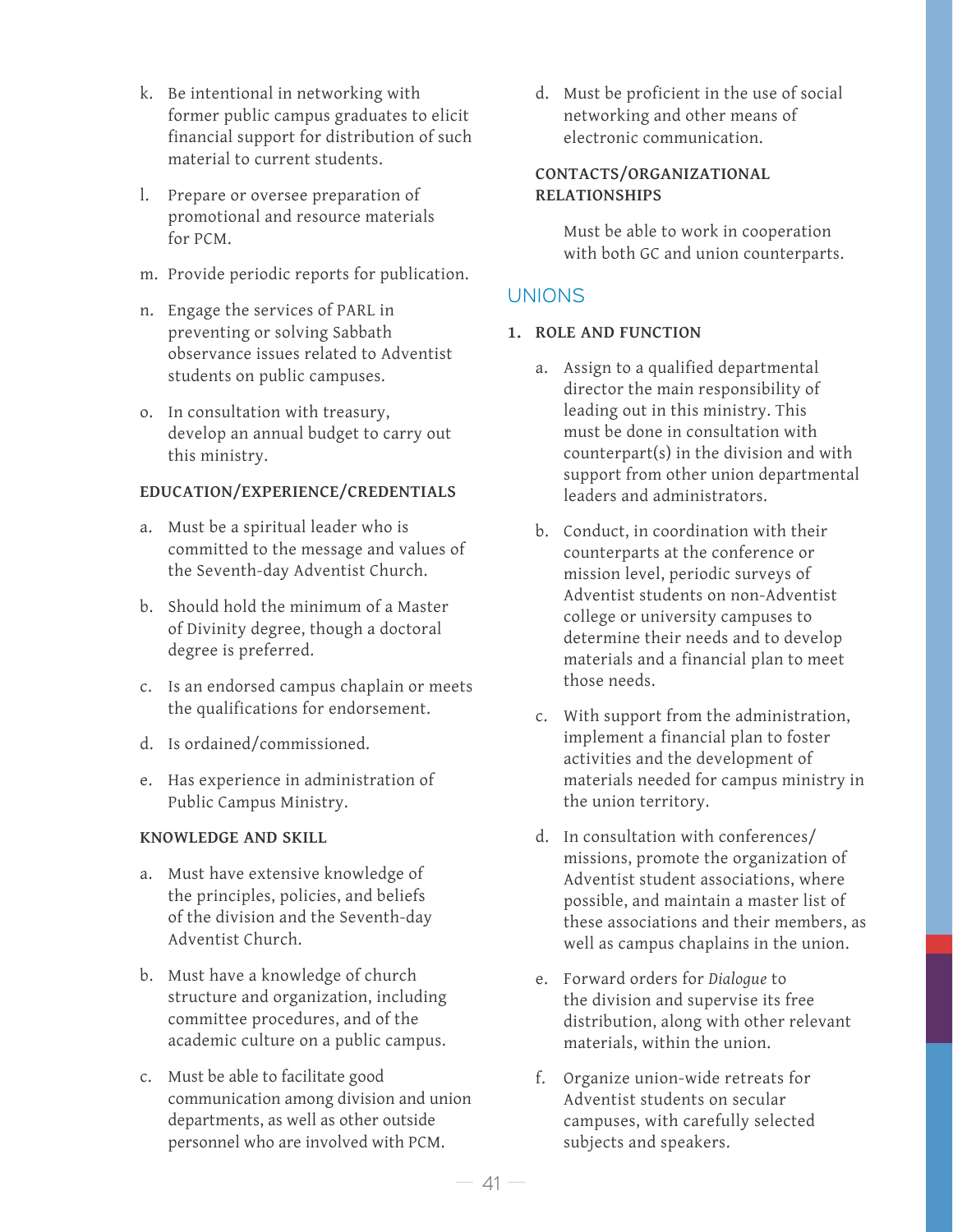- g. In coordination with division leaders, sponsor union-wide training workshops for campus chaplains and pastors in university centers.
- h. Upon request from conference and mission leaders, organize seminars that will equip students to become involved in outreach and witnessing activities on the campus and in the community.
- i. Assist conference and mission leaders in establishing and maintaining good relations with administrators of non-Adventist colleges and universities where Adventists are students.
- j. Upon request from conferences and missions, seek the involvement of PARL in solving Sabbath observance issues related to Adventist students on non-Adventist campuses.
- k. If linguistically appropriate, promote the use of *Collegiate Quarterly,* in the appropriate language, among Adventist students in colleges or universities.
- l. In coordination with conference/ mission leaders, select major university centers on which to establish facilities for Adventist Campus Ministries (ACM) for the purpose of fostering nurture and outreach. Where appropriate, appoint campus chaplains to carry out that ministry.
- m. Promote the involvement of Adventist students as student missionaries, volunteers, or interns, making them aware of service opportunities and processing their applications.
- n. Connect these students with Adventist colleges and universities as potential transfer students where possible, and as eventual faculty members.
- o. Provide guidance and coordination to the ministry of their counterparts in the conferences and missions in this area, as well as periodic assessment.

## UNION PCM DIRECTOR/ COORDINATOR

#### **1. RESPONSIBILITIES:**

a. To develop a collaborative PCM Committee composed of the following departmental representatives (directors/coordinators or their associates): Adventist Chaplaincy Ministries (ACM), Education, Health Ministries, and Youth Ministries, but not limited to these departments.

A senior executive officer (president, vice president, assistant to the president, secretary, or treasurer) is to serve as the chair of the PCM Committee, and the PCM director/coordinator is to serve as the secretary of the committee.

- b. To build a PCM team of mentors or PCM Mentors Group composed of academics and professionals who could share their expertise. They would provide mentorship or discipleship in apologetics, issues of origin, world religion, Adventist fundamental beliefs, healthy living, and spiritual development.
- 2. **JOB DESCRIPTION:** (This job description is a guideline and may be modified as required.)

#### **POSITION SUMMARY**

- a. The director/coordinator for Public Campus Ministries (PCM), in consultation and cooperation with the division and the union network of leaders at various church levels, is responsible for communicating and fostering the implementation of the PCM vision and strategic plan. This aims to inspire, educate, equip, and empower Seventh-day Adventists attending non-Adventist educational institutions to become disciples of Jesus and to share the everlasting gospel on campus.
- b. Crucial to achieving this is the development of a network of leaders at all levels of the church. The network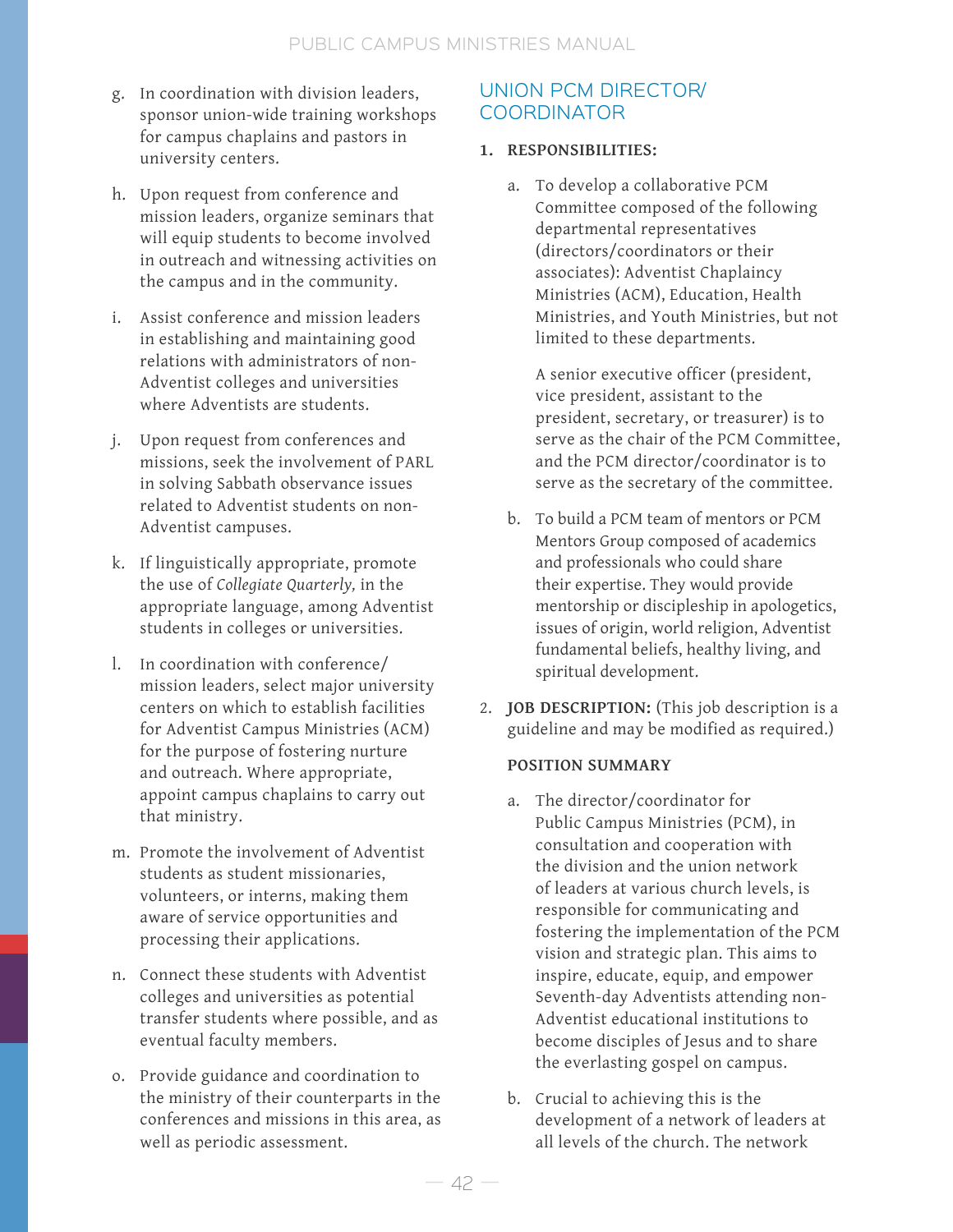should plan, promote, and support initiatives to meet the discipleship needs of Adventist students and professionals on public campuses, particularly in the areas of spirituality, evangelism, intellectual challenge, community outreach, and social integration.

c. The director/coordinator collaborates with the Department of Education, Adventist Chaplaincy Ministries (ACM), the Ministerial Association, Public Affairs and Religious Liberty (PARL), and the Youth Ministries and Health Ministries departments concerning PCM. The director/coordinator serves as the secretary of the PCM Committee if such a committee is organized. The director/ coordinator may serve as the chair of such a committee if no senior officer is able to serve as the chair.

#### **AUTHORITY, ACCOUNTABILITY**

a. The director/coordinator shall work under the direction of the union and/ or the Union Executive Committee. All elected positions shall function in an advisory capacity when addressing matters directly to the field.

#### **TASKS AND RESPONSIBILITIES**

- a. In consultation and cooperation with the conferences/missions, identify, publicize, and maintain a current list of Adventist student associations on public campuses.
- b. Facilitate contact with union PCM leaders by providing information about students attending non-Adventist educational institutions in other unions.
- c. Assist local leaders in establishing and maintaining good relations with administrators of public colleges and universities where Adventists are students.
- d. Provide coordination and guidance for this ministry to counterparts in the conferences/missions and local fields, as well as periodic assessment.
- e. Train students for outreach, service, and evangelism on their campuses, in their communities, and beyond.
- f. Hold union-wide meetings for these students, which should:
	- Foster the exchange of best practices and ideas.
	- Report on union-wide ministry initiatives.
	- **Provide PCM training for** student leaders.
	- Meet the spiritual needs and address the intellectual challenges facing students.
	- Meet the social needs of students.
- g. Offer specialized training for campus chaplains, lay leaders, and pastors in university centers.
- h. Collaborate with the division PCM/ACM and Ministerial Association to offer PCM training through pastors' and chaplains' conferences, *Ministry* magazine, and a quinquennial schedule for training in strategic churches within the union.
- i. Conduct periodic assessments of the needs and programs that support PCM.
- j. Create and facilitate a mentoring strategy for the union, which should promote the involvement of Seventhday Adventist university professors and other professionals as mentors.
- k. Budget funds for the free distribution of *Dialogue* and other needed materials.
- l. Be intentional in networking with former public campus graduates to elicit financial support for distribution of such material to current students.
- m. Prepare or oversee preparation of promotional and resource materials for PCM.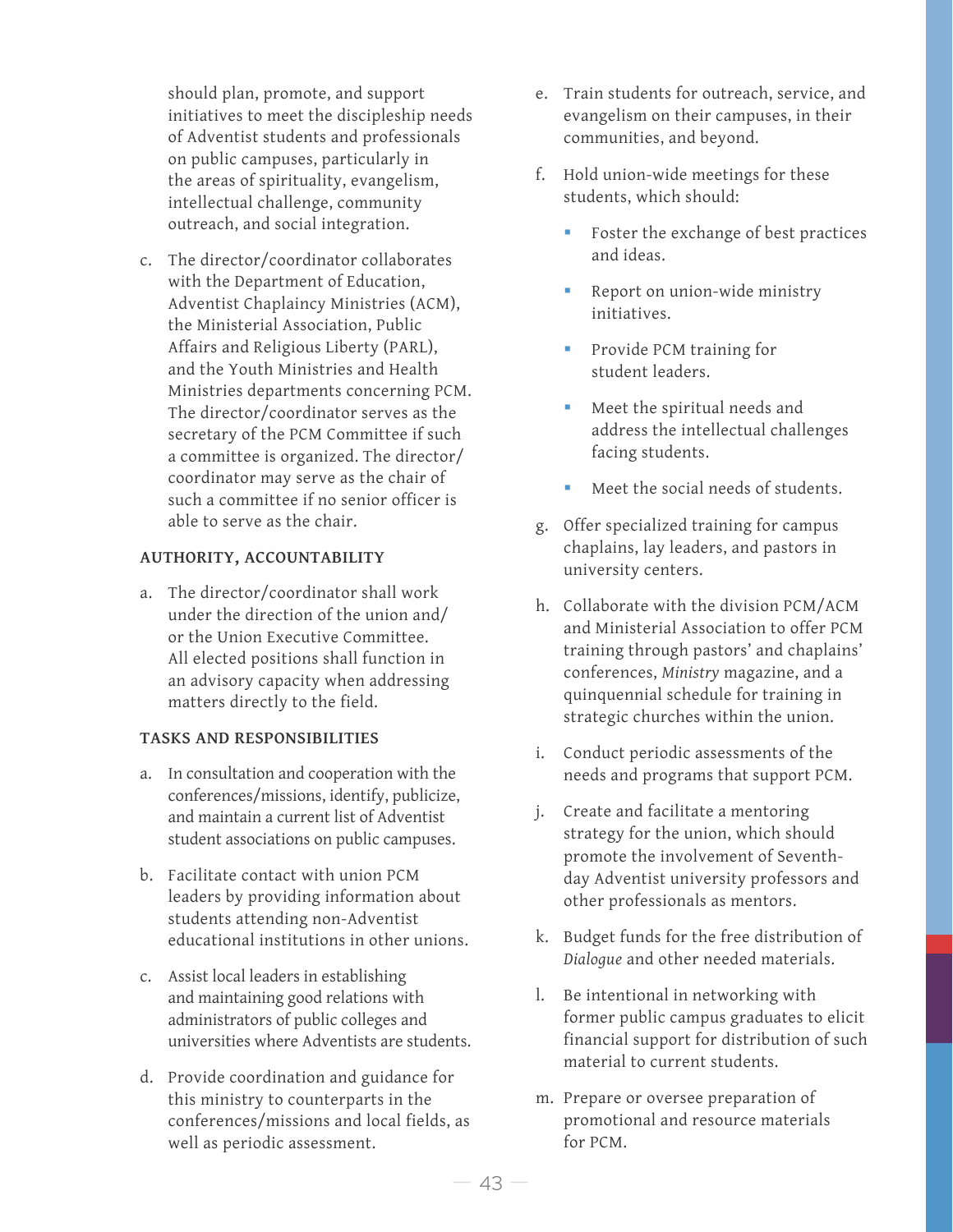- n. Provide periodic reports for publication.
- o. Engage the services of PARL in preventing or solving Sabbath observance issues related to Adventist students on public campuses.
- p. In consultation with treasury, develop an annual budget to carry out this ministry.

#### **4. EDUCATION/EXPERIENCE/CREDENTIALS**

- a. Must be a spiritual leader who is committed to the message and values of the Seventh-day Adventist Church.
- b. Holds the minimum of a Master of Divinity degree, though a doctoral degree is preferred.
- c. Is an endorsed campus chaplain or meets the qualifications for endorsement.
- d. Is ordained/commissioned.
- e. Has experience in administration of public campus ministry.

#### **5. KNOWLEDGE AND SKILL**

- a. Must have extensive knowledge of the principles, policies, and beliefs of the union and the Seventh-day Adventist Church.
- b. Must have knowledge of church structure and organization, including committee procedures, and of the academic culture on a public campus.
- c. Must be able to facilitate good communication among division and union departments, as well as other outside personnel who are involved with PCM.
- d. Must be proficient in the use of social networking and other means of electronic communication.

#### **6. CONTACTS/ORGANIZATIONAL RELATIONSHIPS**

Must be able to work in cooperation with both division and conference counterparts.

### CONFERENCES AND MISSIONS

#### **1. ROLE AND FUNCTION:**

- a. Assign to a qualified departmental director or administrator the responsibility of leading out in this ministry. This should be done in consultation with the union counterpart(s) and with support from other conference or mission departmental leaders and administrators.
- b. Conduct periodic surveys of Adventist students on non-Adventist college or university campuses to determine their needs and develop a plan to meet those needs.
- c. With support from the administration, implement a financial plan to support activities and the development of materials needed for this ministry in the conference or mission.
- d. Promote the organization of Adventist student associations where possible, and maintain a master list of these associations and their members, as well as campus chaplains in their territory.
- e. Forward orders for *Dialogue* to the union and supervise its free distribution, along with other relevant materials, within the conference or mission.
- f. In coordination with the union, organize student retreats and training workshops for campus chaplains and ministers in university centers.
- g. Work with church ministers and campus chaplains in providing seminars that will equip students to become involved in outreach and witnessing activities on campus and in the community.
- h. If linguistically appropriate, promote the use of *Collegiate Quarterly*, in the appropriate language, among Adventist students in colleges or universities.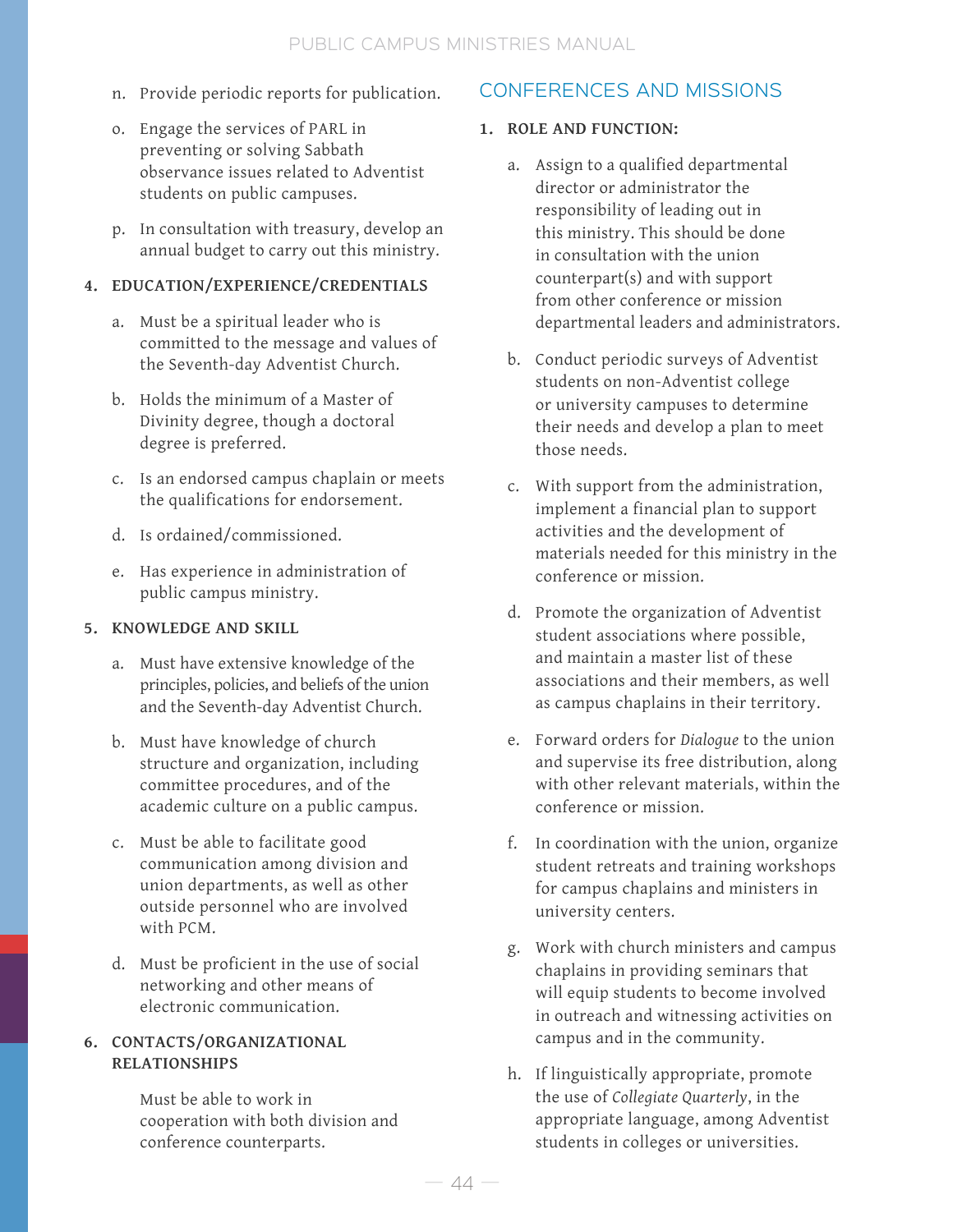- i. Wherever possible, appoint campus chaplains or qualified pastors to carry out this ministry at the local or regional level.
- j. Assist church leaders and chaplains in establishing and maintaining good relations with administrators of non-Adventist colleges and universities where Adventists are students.
- k. In consultation with union leaders, provide Adventist student centers and/or residences as close to the campuses as possible to strengthen nurture and outreach.
- l. Promote the involvement of Adventist students as student missionaries, volunteers, or interns, making them aware of service opportunities and processing their applications.
- m. Connect these students with Adventist colleges and universities as potential transfer students where possible, and as eventual faculty members.
- n. Provide guidance and coordination to the work of the local and district pastors in this ministry.

## CONFERENCE OR MISSION PCM DIRECTOR/COORDINATOR

#### **1. RESPONSIBILITIES:**

a. To develop a collaborative PCM Committee composed of the following departmental representatives (directors/coordinators or their associates): Adventist Chaplaincy Ministries (ACM), Education, Health Ministries, and Youth Ministries, but not limited to these departments.

A senior executive officer (president, vice president, assistant to the president, secretary, or treasurer) is to serve as the chair of the PCM Committee, and the PCM director/coordinator is to serve as the secretary of the committee.

- b. To build a PCM team of mentors or PCM Mentors Group composed of academics and professionals. These mentors will mentor or disciple in apologetics, issues of origin, world religion, Adventist fundamental beliefs, healthy living, and spiritual development.
- **2. JOB DESCRIPTION:** (This job description is a guideline and may be modified as required.)

#### **POSITION SUMMARY**

- a. The director/coordinator for Public Campus Ministries (PCM), in consultation and cooperation with the local church network of leaders at various church levels, is responsible for communicating and fostering the implementation of the PCM vision and strategic plan. This aims to inspire, educate, equip, and empower Seventhday Adventists attending non-Adventist educational institutions to become disciples of Jesus and to share the everlasting gospel on campus.
- b. Crucial to achieving this is the development of a network of leaders at all levels of the church. The network should plan, promote, and support initiatives to meet the discipleship needs of Adventist students and professionals on public campuses, particularly in the areas of spirituality, evangelism, intellectual challenge, community outreach, and social integration.
- c. The director/coordinator collaborates with the Department of Education, Adventist Chaplaincy Ministries (ACM), the Ministerial Association, Public Affairs and Religious Liberty (PARL), and the Youth Ministries and Health Ministries departments concerning PCM. The director/coordinator serves as the secretary of the PCM Committee if such a committee is organized. The director/ coordinator may serve as the chair of such a committee if no senior officer is able to serve as the chair.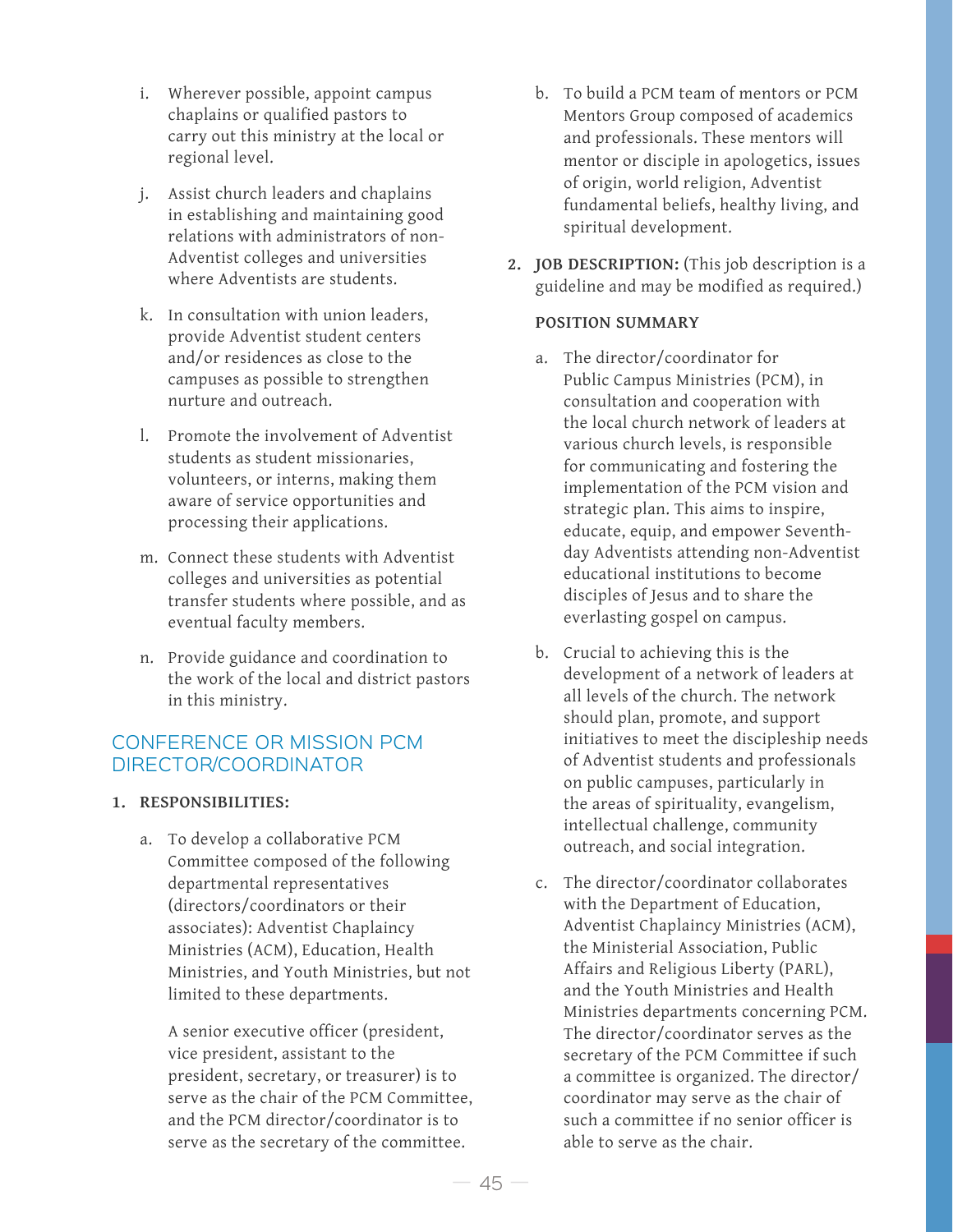### **AUTHORITY, ACCOUNTABILITY**

The director/coordinator shall work under the direction of the conference/ mission and/or the Conference Executive Committee. All elected positions shall function in an advisory capacity when addressing matters directly to the field.

#### **TASKS AND RESPONSIBILITIES**

- a. In consultation and cooperation with the unions, identify, publicize, and maintain a current list of Adventist student associations on public campuses.
- b. Facilitate contact with union PCM leaders by providing information about students attending non-Adventist educational institutions in other unions.
- c. Assist local leaders in establishing and maintaining good relations with administrators of public colleges and universities where Adventists are students.
- d. Provide coordination and guidance for this ministry to counterparts in the conferences/missions, as well as periodic assessment.
- e. Train students for outreach, service, and evangelism on their campuses, in their communities, and beyond.
- f. Hold conference-wide meetings for these students, which should:
	- Foster the exchange of best practices and ideas.
	- Report on conference-wide ministry initiatives.
	- **Provide PCM training for** student leaders.
	- Meet the spiritual needs and address the intellectual challenges facing students.
	- Meet the social needs of students.
- g. Offer specialized training for campus chaplains, lay leaders, and pastors in

university centers. Collaborate with the union PCM/ACM and Ministerial Association to offer PCM training through pastors' and chaplains' conferences, *Ministry* magazine, and a quinquennial schedule for training in strategic churches within the conference.

- h. Conduct periodic assessments of the needs and programs that support PCM.
- i. Create and facilitate a mentoring strategy for the conference, which should promote the involvement of Seventh-day Adventist university professors and other professionals as mentors.
- j. Budget funds for the free distribution of *Dialogue* and other needed materials.
- k. Be intentional in networking with former public campus graduates to elicit financial support for distribution of such material to current students.
- l. Prepare or oversee preparation of promotional and resource materials for PCM.
- m. Provide periodic reports for publication.
- n. Engage the services of PARL in preventing or solving Sabbath observance issues related to Adventist students on public campuses.
- o. In consultation with treasury, develop an annual budget to carry out this ministry.

#### **EDUCATION/EXPERIENCE/CREDENTIALS**

- a. Must be a spiritual leader who is committed to the message and values of the Seventh-day Adventist Church.
- b. Should hold the minimum of a Master of Divinity degree, though a doctoral degree is preferred.
- c. Is an endorsed campus chaplain or meets the qualifications for endorsement.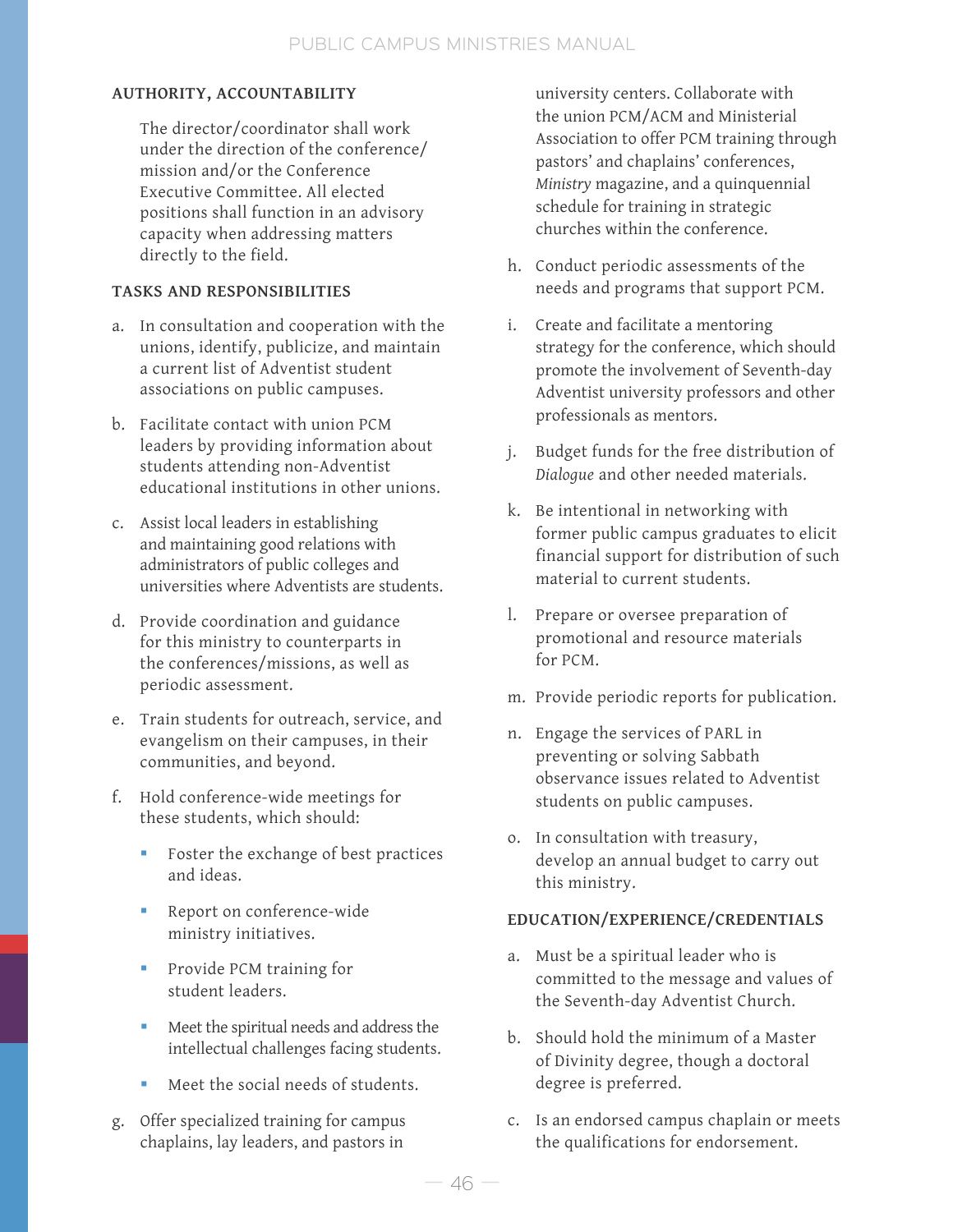- d. Is ordained/commissioned.
- e. Has experience in administration of public campus ministry.

#### **KNOWLEDGE AND SKILL**

- a. Must have extensive knowledge of the principles, policies, and beliefs of the conference and the Seventh-day Adventist Church.
- b. Must have a knowledge of church structure and organization, including committee procedures, and of the academic culture on a public campus.
- c. Must be able to facilitate good communication among union and conference departments, as well as other outside personnel who are involved with PCM.
- d. Must be proficient in the use of social networking and other means of electronic communication.

#### **CONTACTS/ORGANIZATIONAL RELATIONSHIPS**

Must be able to work in cooperation with both union and conference counterparts.

## CHURCHES AND DISTRICTS

- a. In university centers, and in consultation with the conference or mission, assign to a local pastor or qualified elder the responsibility of leading out in this ministry with support from the church board. If necessary, request training for this ministry from the conference, mission, or union.
- b. Locate and develop a list of Adventist students and teachers on non-Adventist campuses in the local church or within the district.
- c. In consultation with conference or mission leaders, organize a churchbased ministry to meet the spiritual,

intellectual, and social needs of these students, providing the necessary funds through the church budget.

- d. Order through the conference or mission leaders sufficient copies of *Dialogue* for free distribution to each Adventist student.
- e. Involve college or university students in the life and outreach of the church, assigning leadership responsibilities (Sabbath school, youth activities, music, evangelism, deacon, etc.) and providing appropriate mentoring.
- f. Explore the possibility that a qualified pastor or church leader may obtain recognition as a campus chaplain at a nearby college or university.
- g. Promote the involvement of Adventist students as student missionaries, volunteers, or interns, making them aware of service opportunities and assisting them in processing their applications.
- h. Help these students connect with Adventist colleges and universities as potential transfer students where possible, and as eventual faculty members.
- i. With assistance from the church clerk, keep track of students from the local congregation who move to a distant college or university campus to pursue their studies. Maintain contact with them through regular letters and bulletins, ensuring that they receive Adventist publications such as *Dialogue, Collegiate Quarterly, Adventist Review,* and other local or regional church papers.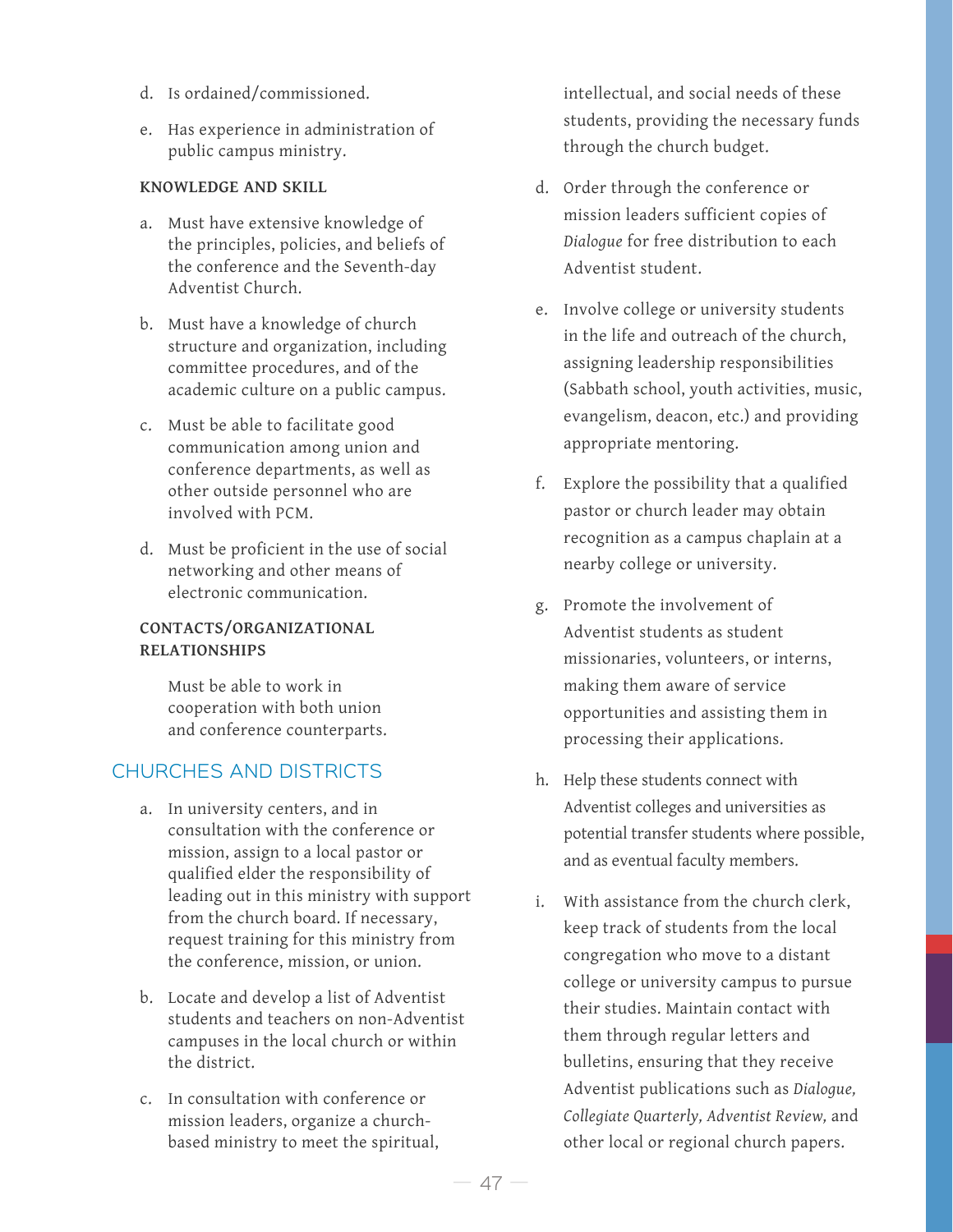## CHAPTER 10

## **GLOBAL PUBLIC CAMPUS MINISTRIES SPECIAL MISSION AND SERVICE PROJECTS**

### THE 12 TO 7,000 GLOBAL STUDENT MISSION MOVEMENT

The long-term mission of Seventh-day Adventist Public Campus Ministries (PCM) is to create a network of mentorship for mission service called the "12 to 7,000 Global Student Mission Movement." There are more than 600 Seventh-day Adventist conferences around the world. If each conference can mentor and disciple at least 12 students throughout the year, preparing them to be true followers of Jesus, we'll have more than 7,000 student ambassadors and missionaries for Christ on campus, in the church, and in the community. In this movement, there will also be 120 specialized PCM chaplains or leaders worldwide who will be educated and equipped to train 1,200 international mentors. The mission is to have these 1,200 international mentors minister to 7,000 student ambassadors and missionaries each year. They will also mobilize 120 mobile training centers to discuss essential and pertinent topics in the mentorship and discipleship of Adventist students in non-Adventist educational institutions.

## GLOBAL PCM (STUDENTS AND PROFESSIONALS) WEEKEND

#### **A Rationale**

"When the youth give their hearts to God, our responsibility for them does not cease. They must be interested in the Lord's work, and led to see that He expects them to do something to advance

His cause. It is not enough to show how much needs to be done, and to urge the youth to act a part. They must be taught how to labor for the Master. They must be trained, disciplined, drilled, in the best methods of winning souls to Christ. Teach them to try in a quiet, unpretending way to help their young companions. Let different branches of missionary effort be systematically laid out, in which they may take part, and let them be given instruction and help. Thus they will learn to work for God" (Ellen White, *Gospel Workers*, p. 210).

"The church succeeds when members seek out friends and tell their personal experience with Jesus—The atmosphere of the church is so frigid, its spirit is of such an order, that men and women cannot sustain or endure the example of primitive and heaven-born piety. The warmth of their first love is frozen up, and unless they are watered over by the baptism of the Holy Spirit, their candlestick will be removed out of its place, except they repent and do their first works. The first works of the church were seen when the believers sought out friends, relatives, and acquaintances, and with hearts overflowing with love, told the story of what Jesus was to them and what they were to Jesus" (Ellen White, *Pastoral Ministry*, 133).

#### **Introduction**

Global PCM Weekend is not just an event, but rather the beginning of a process. It marks the beginning of the year of PCM/Campus Mission and Service (Year of Student Evangelism).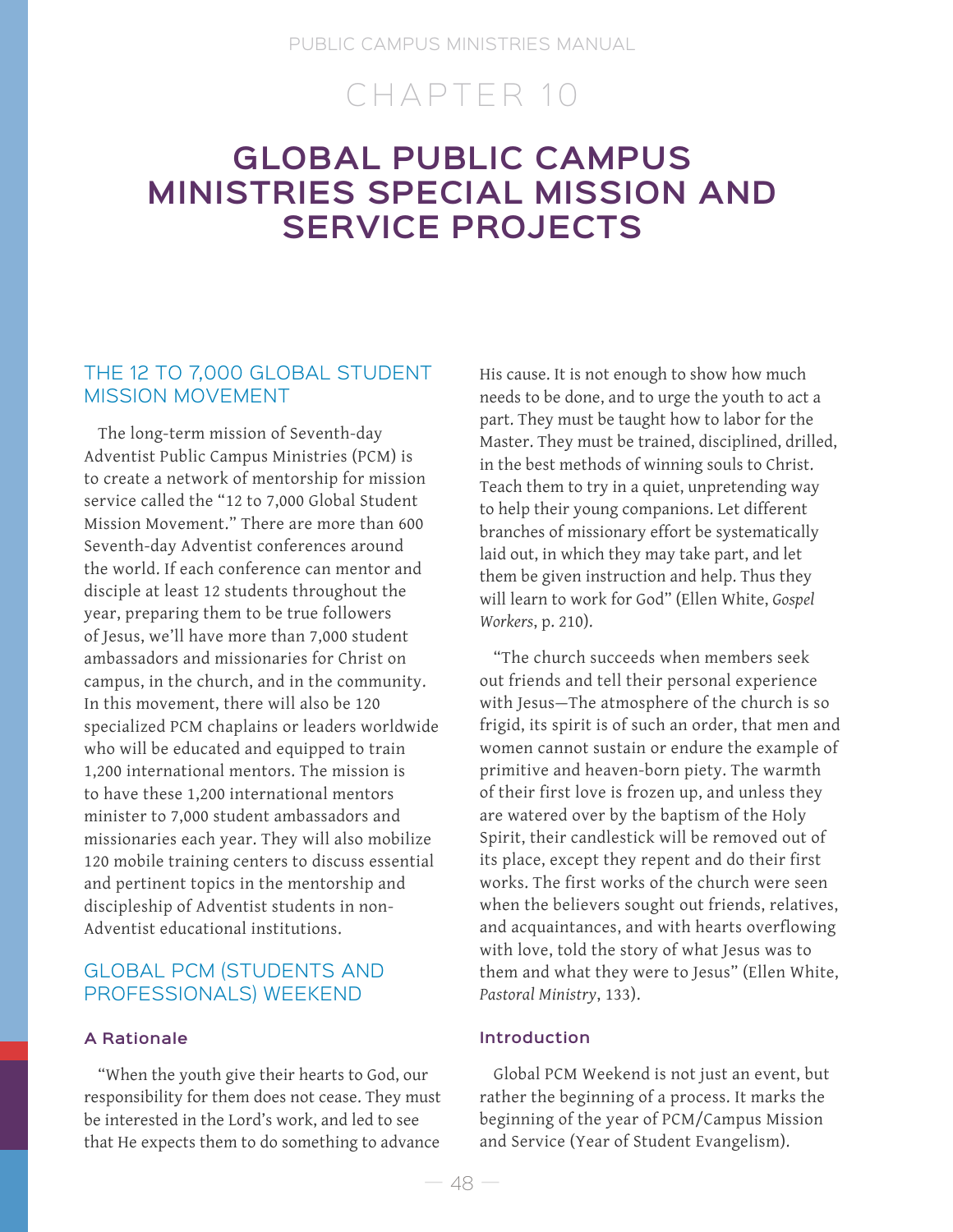#### **Aim**

The aim of the Global PCM Weekend (annually on the third weekend of October) is to connect and involve Seventh-day Adventist students, academics, and professionals in mission and service on campus, in the church, and in the community. The weekend focuses on these three E's:

- **Empathize** (Friday): Empathize on campus with the needs of fellow students and professors in their educational institution.
- **Engage** (Saturday): Engage in church by actively involving students and local church members during Sabbath worship and fellowship, welcoming and engaging new students into church life. In particular, engage those students who are away from their home and transitioning to a new church.
- **Empower** (Sunday): Empower in the community by challenging and urging students, academics, and professionals to proactively render their services for the needs of their community.

#### **Suggested Activities for Friday**

- 1. Organize a "Meet and Greet" or "Let's Be Friends" social event. This gives an opportunity for students to meet one another and fellowship. You can also introduce the PCM weekend and invite the attendees to the weekend's activities.
- 2. Have a "Thank-You Campaign." Find creative ways to show appreciation to professors and office staff on campus without interrupting classes or disrupting their work.
- 3. Organize service activities for fellow students by providing what others truly need.
	- a. Have a PCM booth set up where students can find useful information of oncampus resources (academic and social resources), as well as information on the local PCM chapter.
	- b. "Water for the Soul": Provide free bottles of water and an encouraging quote. Hand out or share healthy living

tips if requested or welcomed. Never force students to receive or listen against their will.

- c. "Music for the Soul": Perform a live concert or play soothing and uplifting music on campus.
- 4. Beautify the campus. This might involve planting flowers, pulling weeds, or doing some other task needed by the college or university
- 5. Conduct a "Clean Campus Campaign." Encourage students to pick up trash and make their campus more appealing.

#### **Suggested Activities for Saturday**

- 1. Introduce and welcome new students who are away from home.
- 2. Involve students in the worship service: special music, Sabbath School special feature, testimonies, Scripture reading, prayer, ushering, welcoming, preaching, teaching, etc.
- 3. Provide a special potluck to welcome new students.
- 4. Invite church members to adopt both new and current students so that they may have an adopted "home away from home."
- 5. Ask church members to be mentors and sponsors for students.
- 6. Invite students to church members' houses for Sabbath afternoon fellowship.
- 7. Have a joint service with other churches, focusing on ministry to students, academics, and professionals.
- 8. Create an intergenerational worship service experience in which people of all ages participate.
- 9. Pastors preach sermons especially prepared for students, academics, and professionals.
- 10. Have a special music or praise service, inviting the community, students, and teachers from their educational institutions.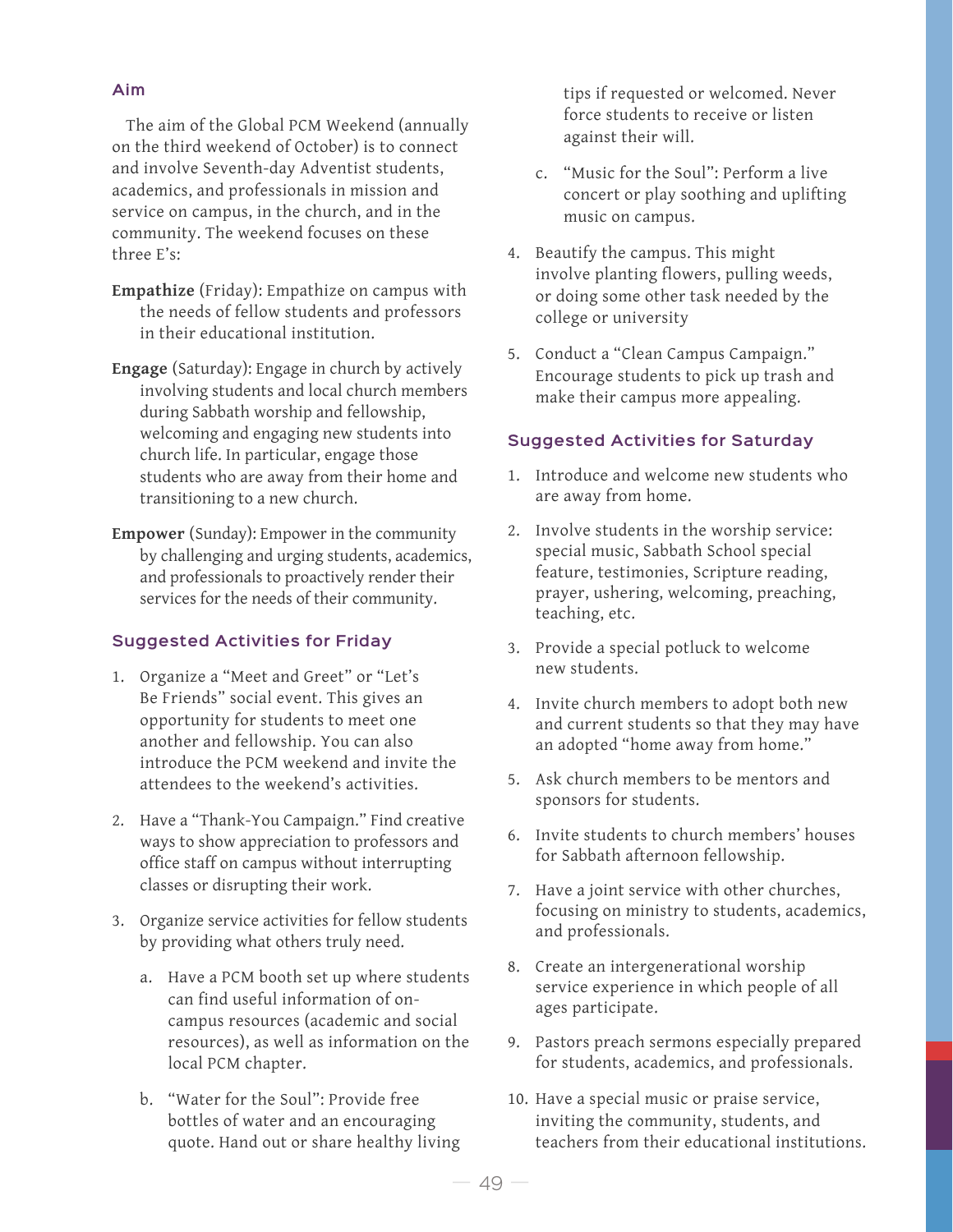### **Suggested Activities for Sunday**

Partner with others and organize an interfaith service project for the community. Here are some service activities to consider:

- 1. Hold a blood drive.
- 2. Visit nursing homes and orphanages.
- 3. Adopt a highway and clean up trash.
- 4. Paint a community wall.
- 5. In partnership with the local municipality, utilize Adventist volunteers to support volunteer projects the community has organized, such as soup kitchens, feeding the homeless, collecting nonperishable food or canned goods for the community food bank or local relief agencies, handing out clothes, etc.
- 6. Participate in compassion activities.
- 7. Host a "Silent Service Flash Mob." Have service-oriented flash mobs. By watching our silent service, others will be prompted to ask who we are, instead of being told.

#### **Global PCM Weekend T-shirt Suggestions**

- **iFollow**: Wear this word on the front of the Global PCM Weekend shirt and put "1 Corinthians 11:1" under "iFollow." Write out the entire verse on the back of the shirt: "Be ye followers of me, even as I also am of Christ." It will be a powerful nonverbal statement when Adventists wear this word and serve others.
- **iServe**: As "Service and Mission" is the main objective of PCM, Adventist students, academics, and professionals are encouraged to wear "iServe" when they are involved in community service projects or activities on Sunday.
- **iMentor**: Identify godly adults with experience and wisdom, recognize them, and introduce them as mentors for students. Encourage the students to build mentor-mentee relationships with these PCM mentors. The

two most important character traits of PCM mentors are reverence and humility. Those who are wearing the shirt with "iMentor" are volunteering to be mentors and sponsors for students and young professionals who are looking for guidance and counsel as they make important choices in their life.

## REPORTING AND LIVE BROADCASTING

- 1. Global PCM Weekend hashtag: This will be announced on social media.
- 2. Global PCM Weekend app: Upload pictures and videos during the event with the hashtag to be announced on social media.
- 3. Live broadcasting: Weekend events will be broadcast; watch social media for details.
- 4. Online broadcasting and podcasting: There will be an online hosting site where students will become field reporters during the event. Watch social media for details.
- 5. Pictures and videos: These can be uploaded to the GC PCM official Facebook page: "PCM - Seventh-day Adventist Public Campus Ministries."

## FUNDING

Funding for student-led campus mission projects and service activities might be available through the GC PCM Student Evangelism Fund or through the division or local church.

## PROMOTION

- 1. A promotional video produced by GC PCM will be distributed.
- 2. Division PCM directors/coordinators and union PCM directors/coordinators are encouraged to record their own promotional video inviting students, academics, and professionals to join.
- 3. Promotion should appear in *Dialogue* and other Adventist magazines in the form of an article or advertisement.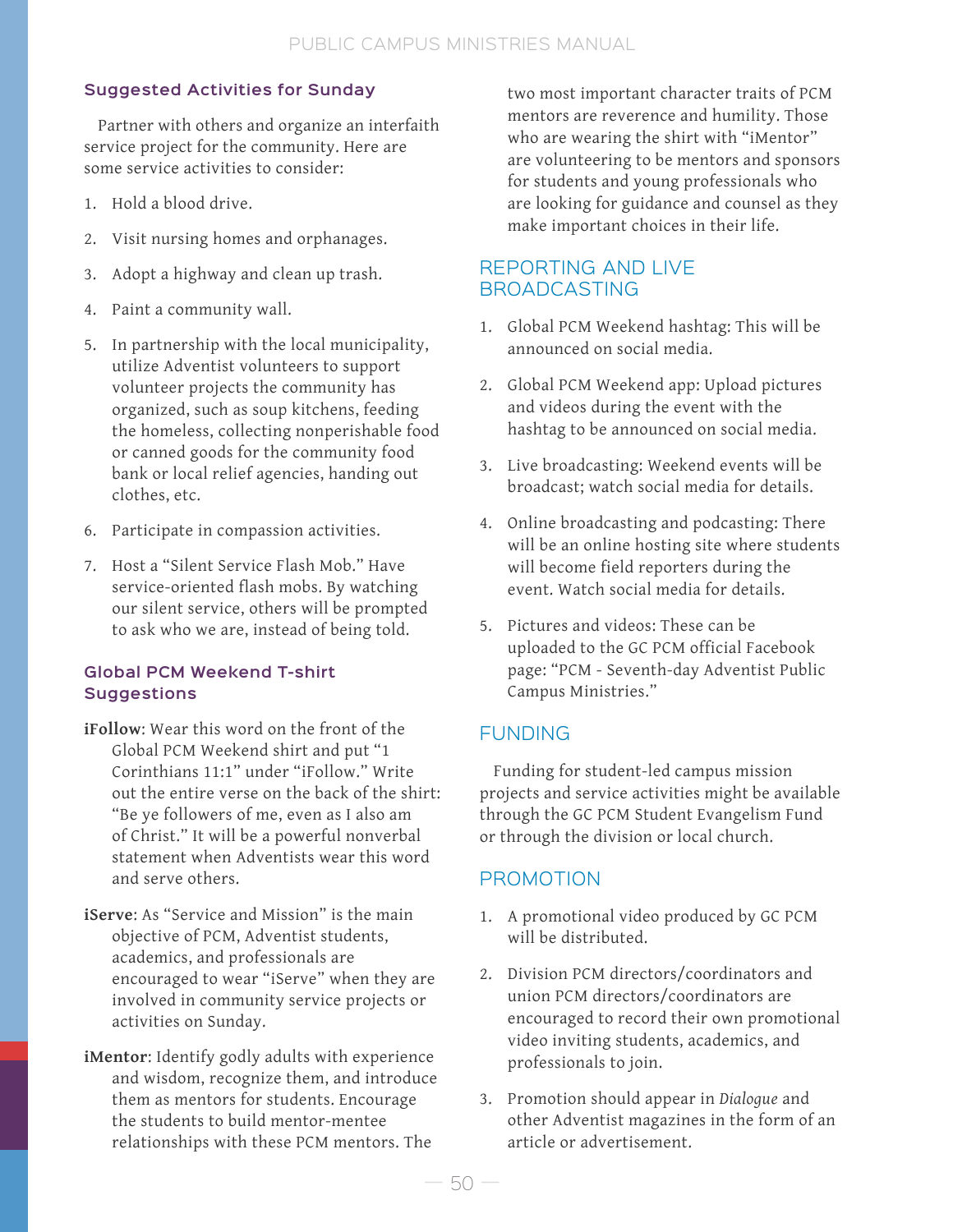- 4. The Facebook community page "Global PCM Weekend" has been set up for the purpose of promotion and participation.
- 5. The Global PCM Weekend social media team

will use Twitter and other social media services to promote and engage.

6. Promotion and reporting should be done through emails and a PCM newsletter.

#### **Endnotes**

- <sup>1</sup> en.wikipedia.org/wiki/Higher\_education\_in\_the\_United\_States
- <sup>2</sup> nces.ed.gov/fastfacts/display.asp?id=84
- <sup>3</sup> This chapter is an excerpt from the following doctoral dissertation, available online: Jiwan S. Moon, "Mentoring and Discipling the Early Adolescents of the Kitchener-Waterloo Seventh-day Adventist Church" (2014). Project Documents. Paper 87, digitalcommons.andrews.edu/dmin/87
- <sup>4</sup> Eugene H. Peterson, *Like Dew Your Youth: Growing Up With Your Teenager* (Grand Rapids, MI: Eerdmans, 1994), 108.
- <sup>5</sup> John Mallison, *Mentoring to Develop Disciples and Leaders* (Melbourne: Scripture Union, 1998), 28.
- <sup>6</sup> Jon Middendorf, *Worship-Centered Youth Ministry: A Compass for Guiding Youth Into God's Story* (Kansas City, MO: Beacon Hill Press of Kansas City, 2000), 53.
- Ibid.
- <sup>8</sup> Dick Innes, *I Hate Witnessing: A Handbook for Effective Christian Communication* (Ventura, CA: Regal Books, 1985).
- <sup>9</sup> David M. Csinos, "'Come, Follow Me': Apprenticeship in Jesus' Approach to Education," *Religious Education* 105 (2010): 46.
- Jim Burns and Mike DeVries, *The Youth Builder* (Ventura, CA: Gospel Light, 2001), 24.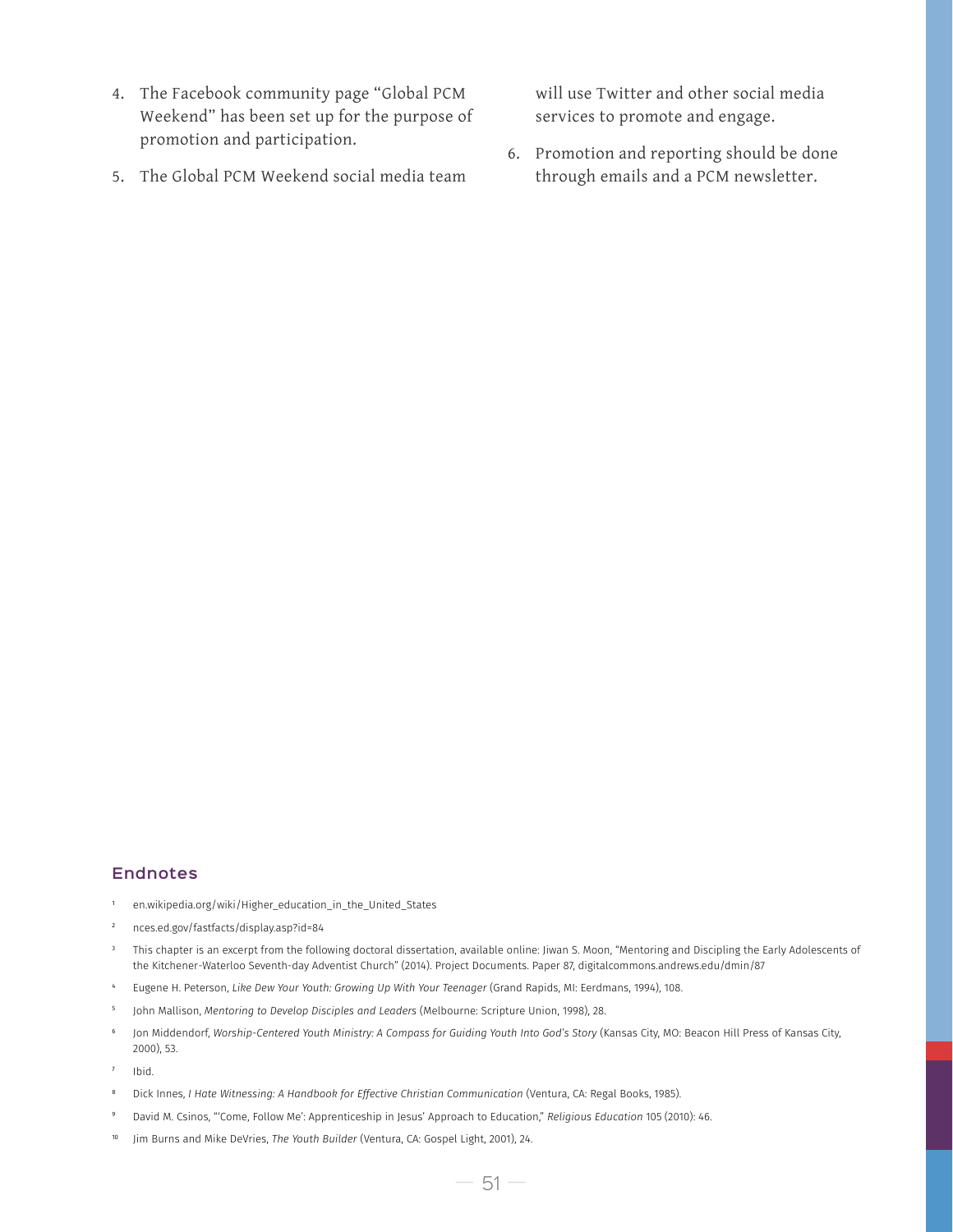# APPENDICES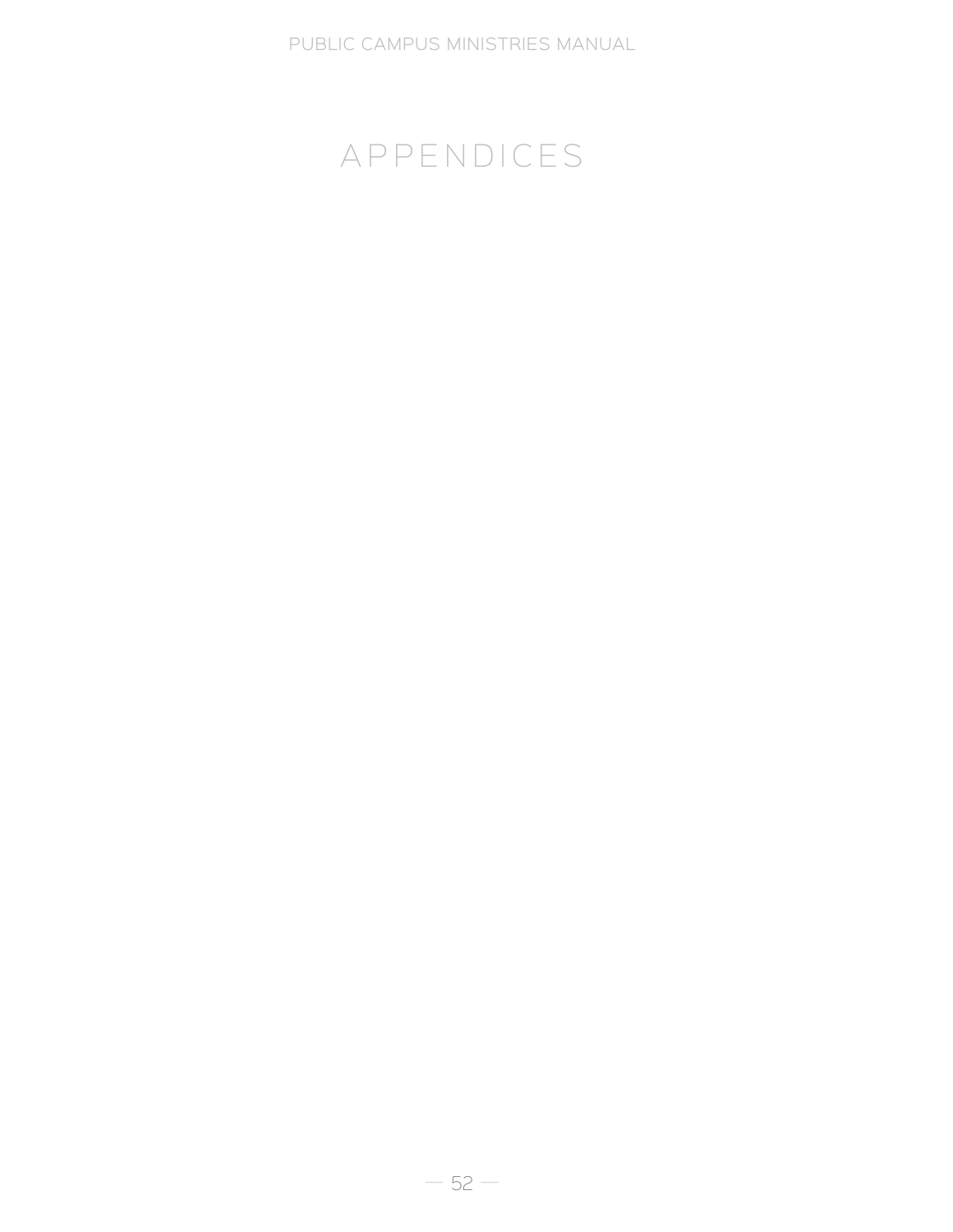## APPENDIX 1

## **LOCAL CHURCH PCM DIRECTOR/ COORDINATOR JOB DESCRIPTION**

The local church PCM director/coordinator/ leader works together with the campus PCM director/coordinator/leader to ensure that the students are welcomed, supported, and nurtured by the church. Their role is not to lead students directly, but instead to provide support and encouragement, to build support for PCM among church members and leaders, and to liaise between the church and campus to ensure a collaborative and unified ministry. Due to the unique nature of this ministry, it should be appropriately designed to target university students.

The church director/coordinator/leader is expected to attend training sessions presented by the conference/union/division. The church PCM leader and the campus PCM leader are members of the local church board. The local church/congregation:

#### **Vision**

■ Casts the vision of PCM and works to create a student-friendly congregation, leadership, and church service.

#### **Welcome/Integration of Students Into the Church Community**

■ Ensures that students are welcomed into their church community through a variety of different initiatives.

■ Collects and maintains contact details of all students and, where appropriate, ensures that a level of personal contact is sustained throughout their time at university and beyond. Records are to be kept indefinitely for purposes of alumni involvement in future mentoring and funding.

#### **Mentoring**

- Works with the conference/mission PCM director/coordinator/leader to develop a local mentoring program, including both professional and nonprofessional mentors.
- $\blacksquare$  Ensures that student leaders have a mentor.
- **Encourages relationships between older** university students or alumni and youth or new students within the church community in order to foster possible future mentoring relationships.

#### **Developing Mentoring Safeguards**

- Ensures that adequate safeguards are in place to protect potential mentors and students. This may include a police check, background check, and others as needed.
- Collects and maintains records of mentor training and certifications.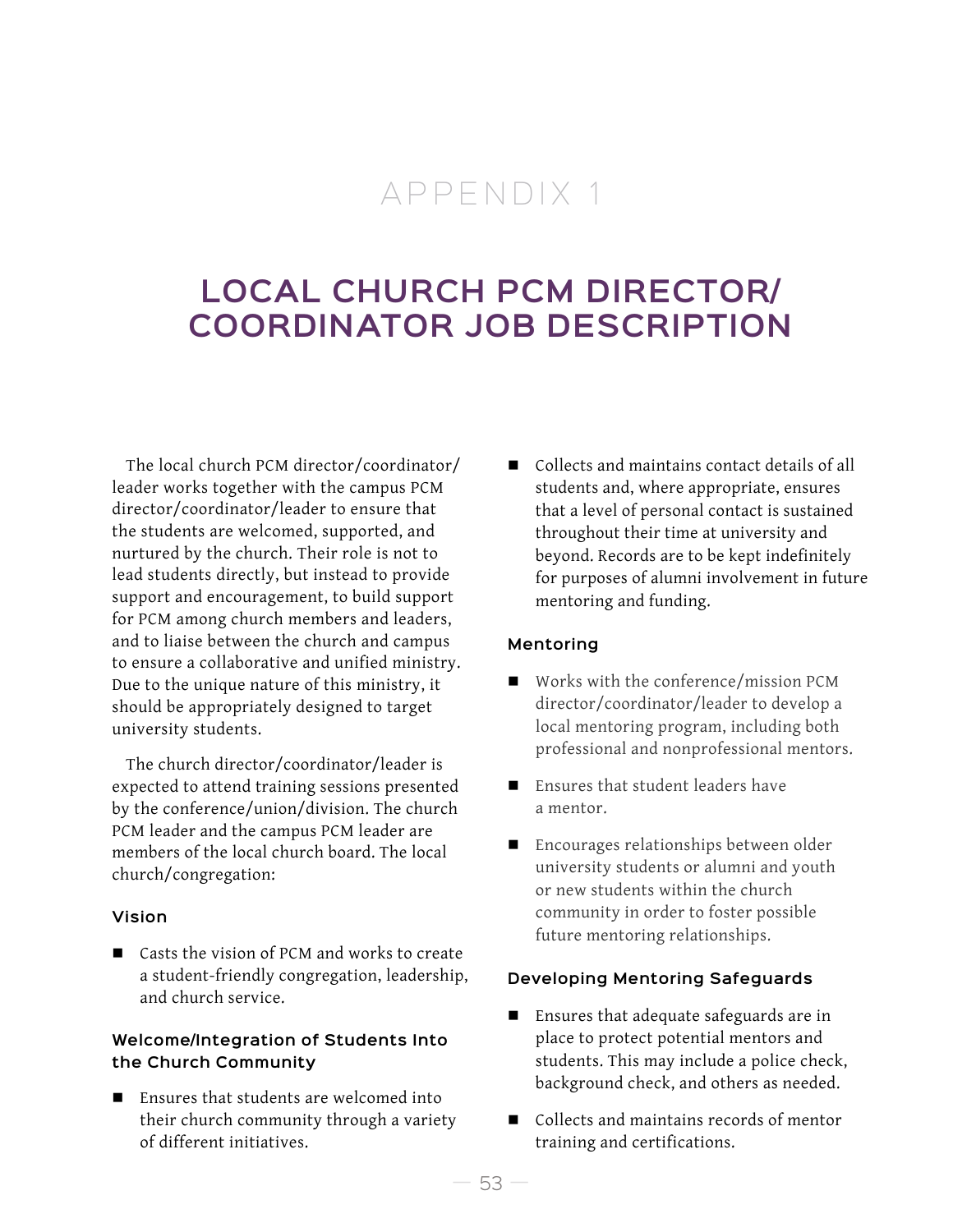Participates in grievance situations to ensure the integrity and reputation of the mentors and safety of the mentees.

#### **Facilitating Mentoring Relationships**

- Conducts gatherings to ensure opportunities for mentors/mentees to develop working relationships.
- $\blacksquare$  Has a special day/worship service both to encourage intergenerational mentoring relationships and to unite mentors and mentees. Continues to create opportunities to foster these relationships throughout the year.
- Holds a "church career fair" using different professions represented in the church and encourages mentoring relationships between those who are pursuing the same profession or area of study.
- $\blacksquare$  Holds a special worship service at the end of the school year in order to show appreciation to student mentors within the church community.

## **Promotion and Communication**

**Promotes conference, union, and division** PCM events and training and encourages students, mentors, and leaders to attend.

 Ensures that the church website/social media outlets are kept up-to-date with information for new students.

## **Budgeting**

**Provides a plan for the church budget,** allowing funds to operate the ministry so that it engages students and is representative of the church.

## **Integration of PCM/ Local Church Ministry**

- Works with the leadership of the PCM group to develop a coordinated, integrated, collaborative ministry for the year.
- Formulates an outreach or a mission project every semester, or every year, and involves all of the university students.
- **Provides space and time for students to** conduct evangelistic, Bible study, and social meetings. Assists campus leaders and students to organize and conduct events on campus, at the church, and in the community.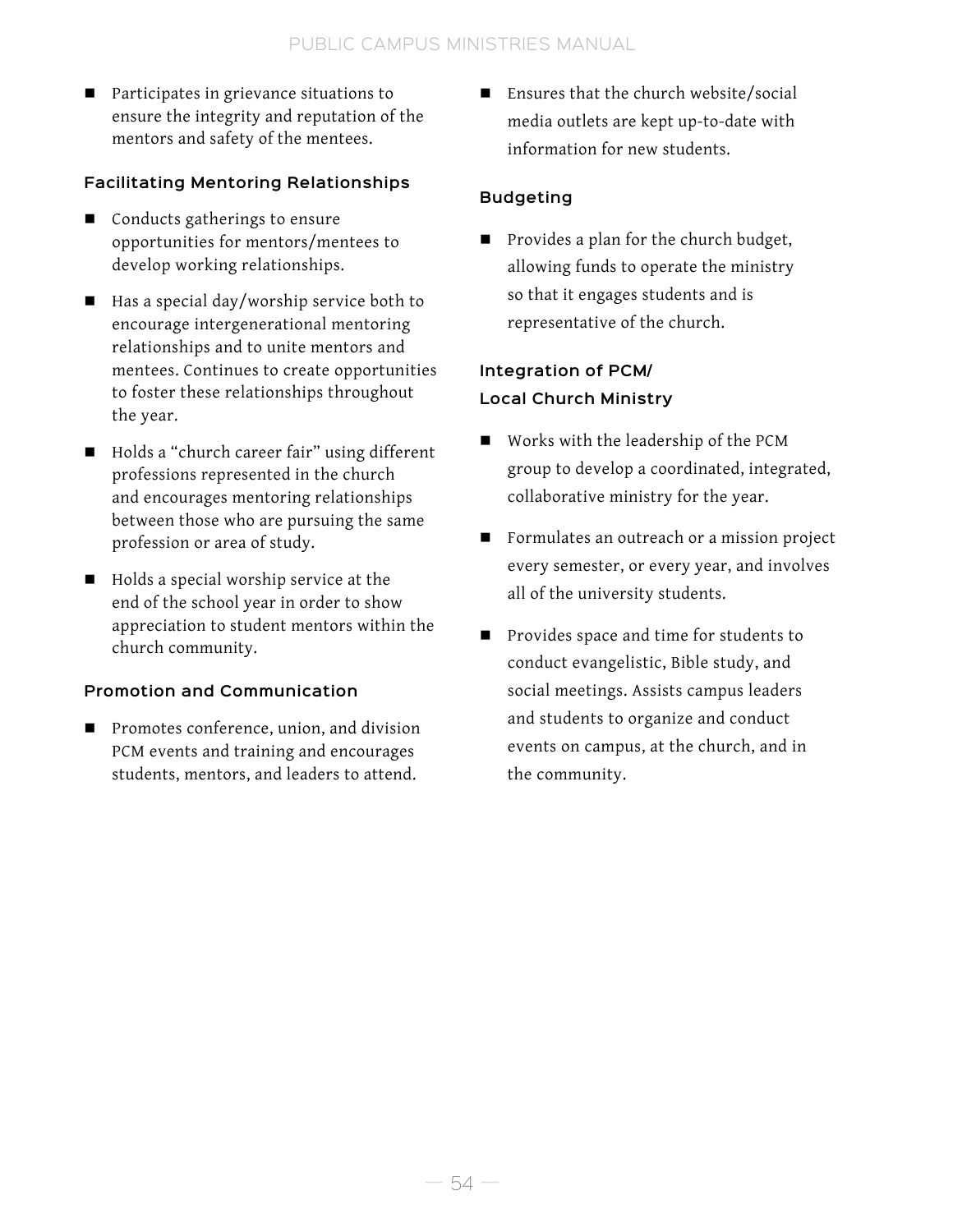# APPENDIX 2

## **PUBLIC CAMPUS MINISTRIES (PCM) COMPETENCY CERTIFICATION 1, 2, AND 3**

#### **PCM COMPETENCY CERTIFICATION 1**

#### **This certification process is designed for:**

- Local church PCM directors, leaders, and coordinators
- Student PCM leaders
- Volunteer PCM mentors and sponsors
- Adventist educators
- Lay leaders, pastors, and chaplains

#### **Certification training includes:**

■ Fundamentals of Seventh-day Adventist campus/university ministry

- Philosophy of Public Campus Ministries
- Understanding of college/university students, adolescents, and Millennials
- Basic apologetics and Adventist identity
- Creation account
- $\blacksquare$  How to start a campus ministry / starter's kit / comprehensive manual / practical application
- How to give a Bible study

#### **PCM COMPETENCY CERTIFICATION 2**

#### **This certification process is designed for:**

- Church-employed (division, union, conference, and mission) PCM directors, PCM professionals, and practitioners
- Church pastors and officers
- Those who completed PCM Competency Certification 1 and have been actively involved in campus ministry; also, for those who are serving as division/union/ conference/mission recognized mentors and/or sponsors

#### **Certification training includes:**

- Further in-depth training of PCM Competency Certification 1
- PCM operational structure and system
- Mentoring college/university students, adolescents, and young professionals
- Developing resilience in college/university students, adolescents, and young professionals with social issues
- Disaster relief and crisis intervention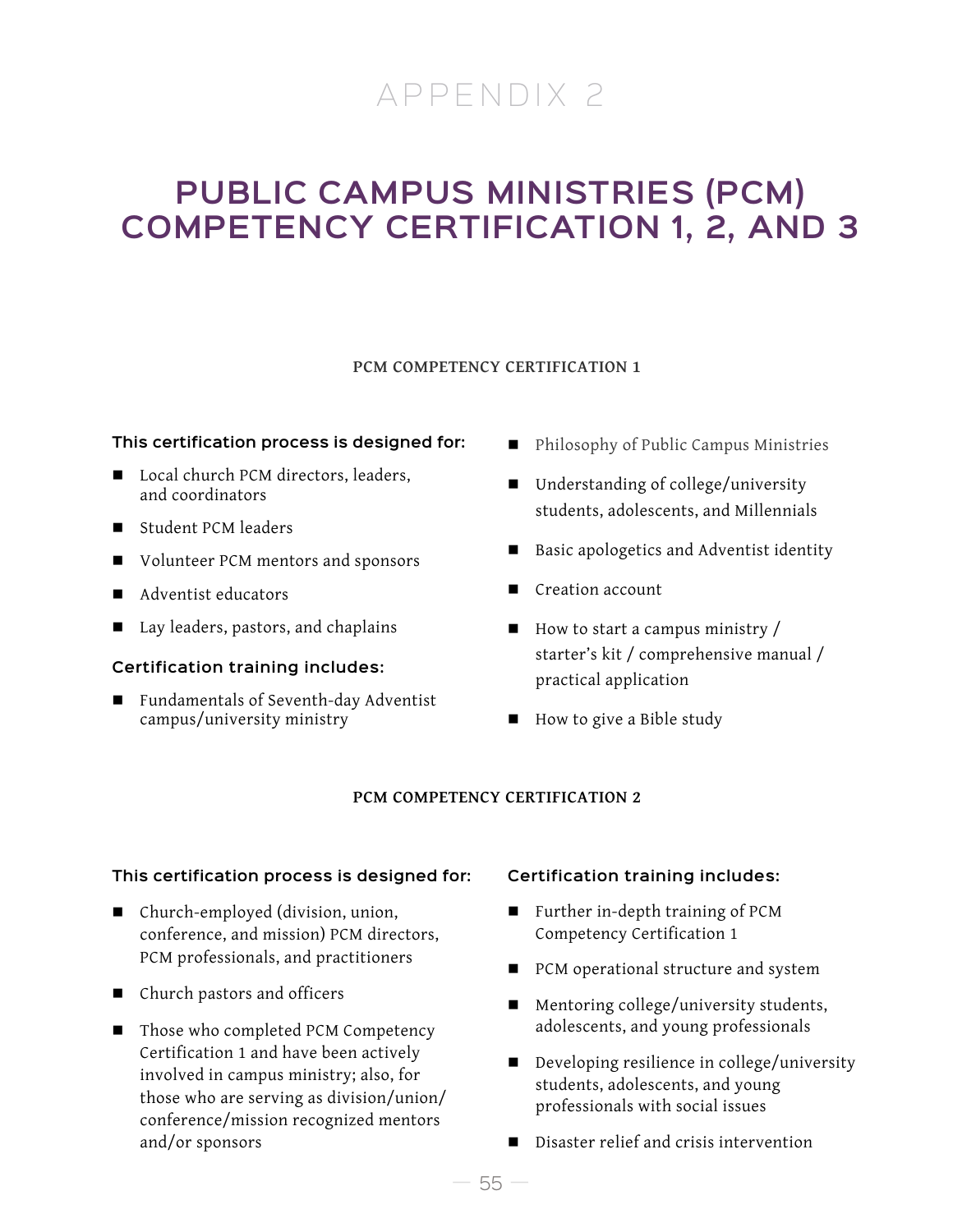### PUBLIC CAMPUS MINISTRIES MANUAL

- How to approach public officials and university administrators
- Self-awareness training
- **Faith development in students and** young professionals
- Personal spiritual/devotional development (one-day training)
- Developing a sense of local and global vision
- Developing cultural intelligence/crosscultural training

#### **PCM COMPETENCY CERTIFICATION 3**

#### **This certification process is designed for:**

- Endorsed campus chaplains
- Endorsed chaplains seeking specialization in campus ministry
- **PCM** instructors

#### **Certification training includes:**

- PCM education levels 1, 2, and 3: field study, internship
- Up-to-date specialized campus ministry training
- PCM instructor training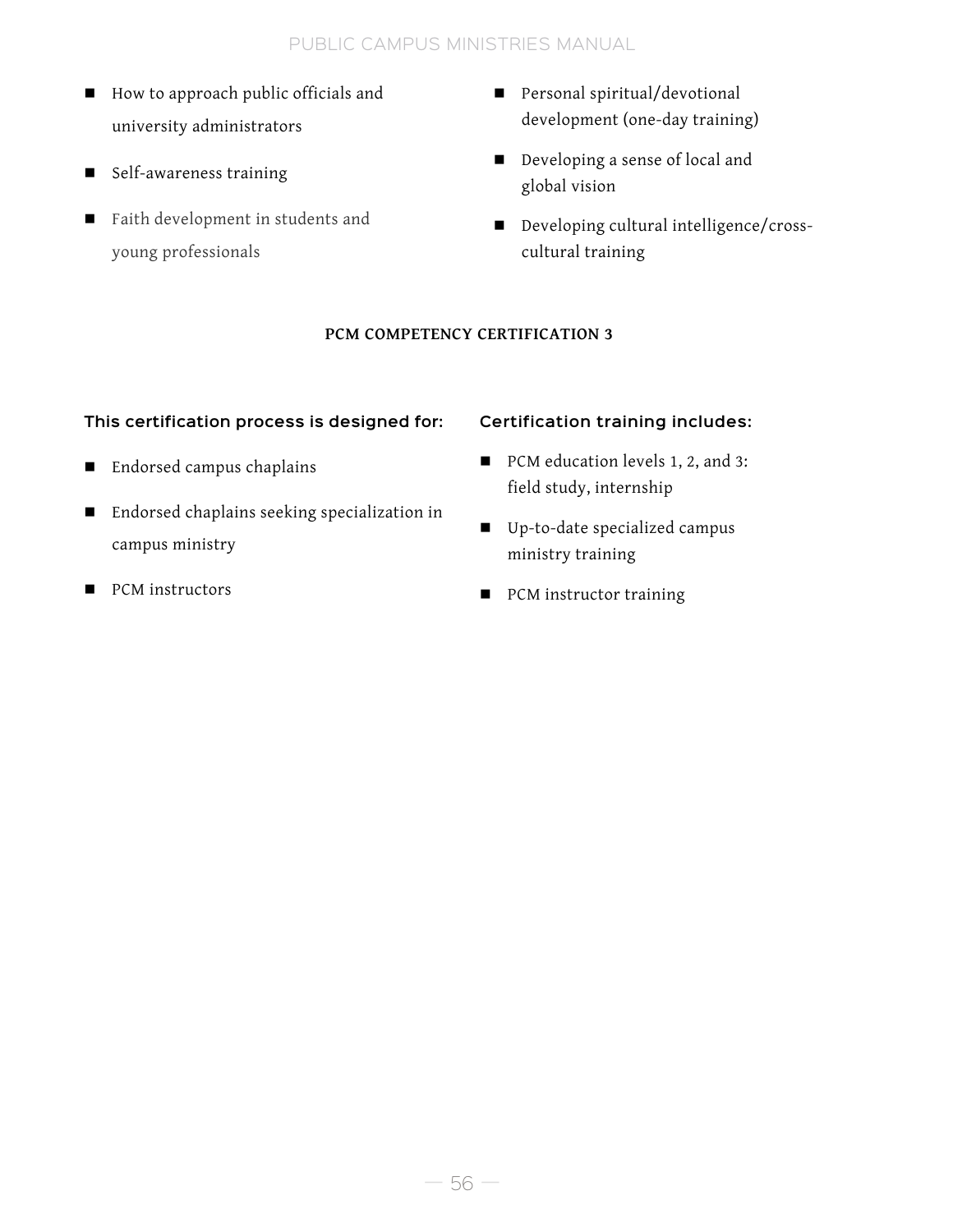## APPENDIX 3

# **SAMPLE PCM CONSTITUTION**

#### **FOR A PUBLIC CAMPUS MINISTRY FELLOWSHIP**

**OR A STUDENT ASSOCIATION FELLOWSHIP**



The name of this organization shall be the [Name of School or Region] Public Campus Ministries (PCM), or [Name of School or Region] PCM Fellowship (PCMF), or [Name of School or Region] Adventist Student Association (ASA).

## ARTICLE II PURPOSE

**Section I.** The objectives of the [Name] Public Campus Ministries (PCM) or [Name] PCM Fellowship (PCMF) or [Name] Adventist Student Association (ASA) are:

- a. To provide the opportunity to become acquainted with and enjoy the fellowship of students, faculty, and staff who hold membership and have interest in the Seventh-day Adventist Church.
- b. To promote spiritual and intellectual growth, both personal and corporate.
- c. To encourage and involve members in personal service and evangelistic outreach for others.
- d. To keep members informed of recent trends and concerns of the Seventh-day Adventist Church.



**Section I.** Membership will be open to all Adventist college or university students, academics, and professionals who are considered as mentors by students.

**Section II.** All full- or part-time faculty of a college or university who are members of the Seventhday Adventist Church are eligible for election into this organization.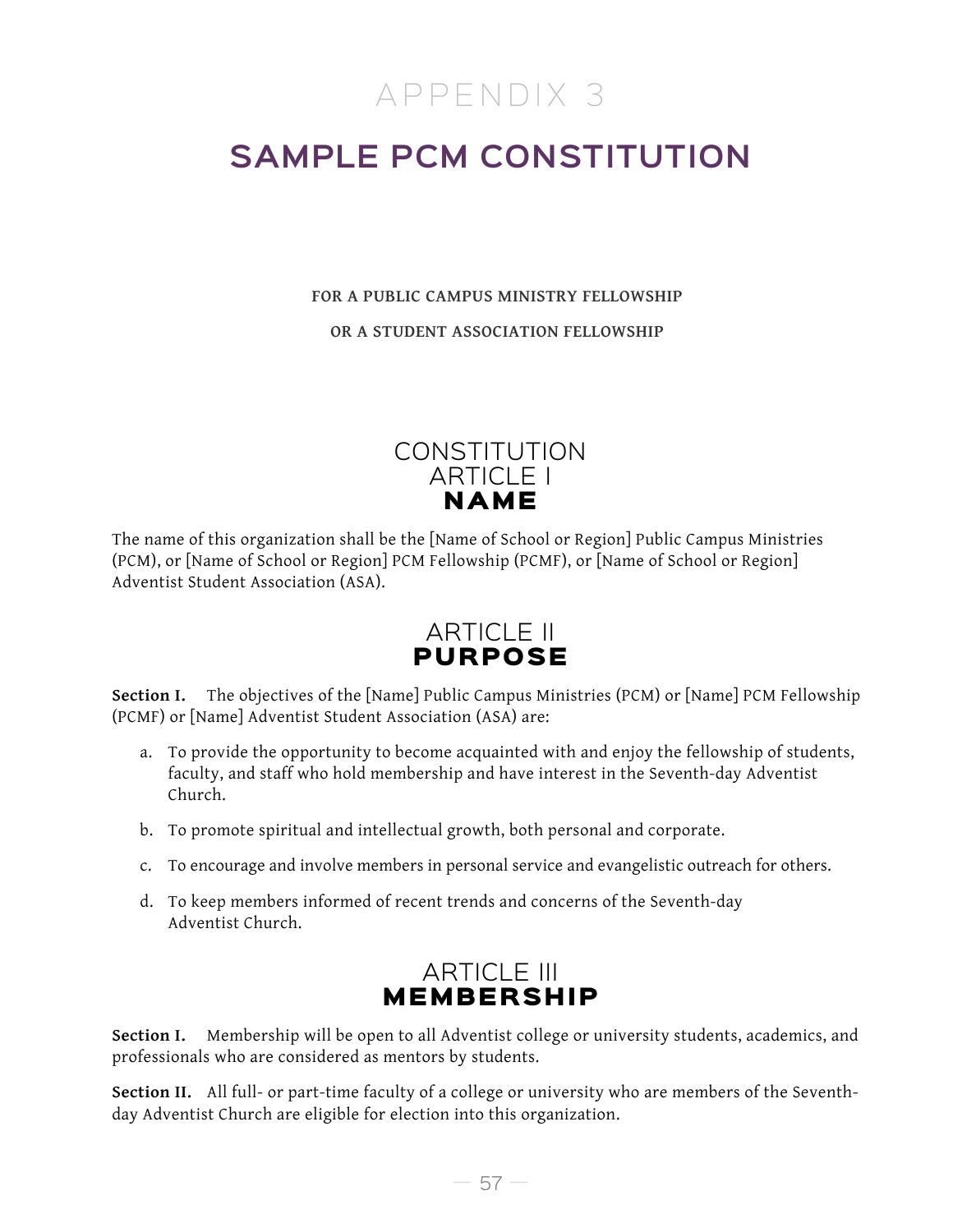**Section III.** There shall be no discrimination in membership privileges based on creed, race, or sex in this organization.



The laws of this organization shall consist of the local constitution and bylaws, and the interim actions and regulations of said college/university fellowship (or association).

## ARTICLE V OFFICERS

Section I. The officers of this organization shall be president, general vice president, vice president of religious affairs, vice president of social affairs, secretary, and treasurer.

Section II. The executive board will consist of president, general vice president, vice president of religious affairs, vice president of social affairs, secretary, treasurer, and the sponsor(s)/mentor(s).

## ARTICLE VI ELECTION AND APPOINTMENT OF OFFICERS AND LENGTH OF TERM

Section I. Ideally, election of officers shall occur during the end of each academic year. Terms of office will last until the following election.

Section II. A nominating committee should be created to suggest names of potential officers and present these to the general assembly for voting.

**Section III.** The election of officers shall be conducted by secret ballot.

## ARTICLE VII MEETINGS

**Section I.** The [Name] Public Campus Ministries (PCM) or [Name] PCM Fellowship (PCMF) or [Name] Adventist Student Association (ASA) shall meet a minimum of once each month, except during vacation months. Meeting date and time will be determined by the membership.

**Section II.** The executive board will meet when determined by the president and sponsor(s)/ mentor(s).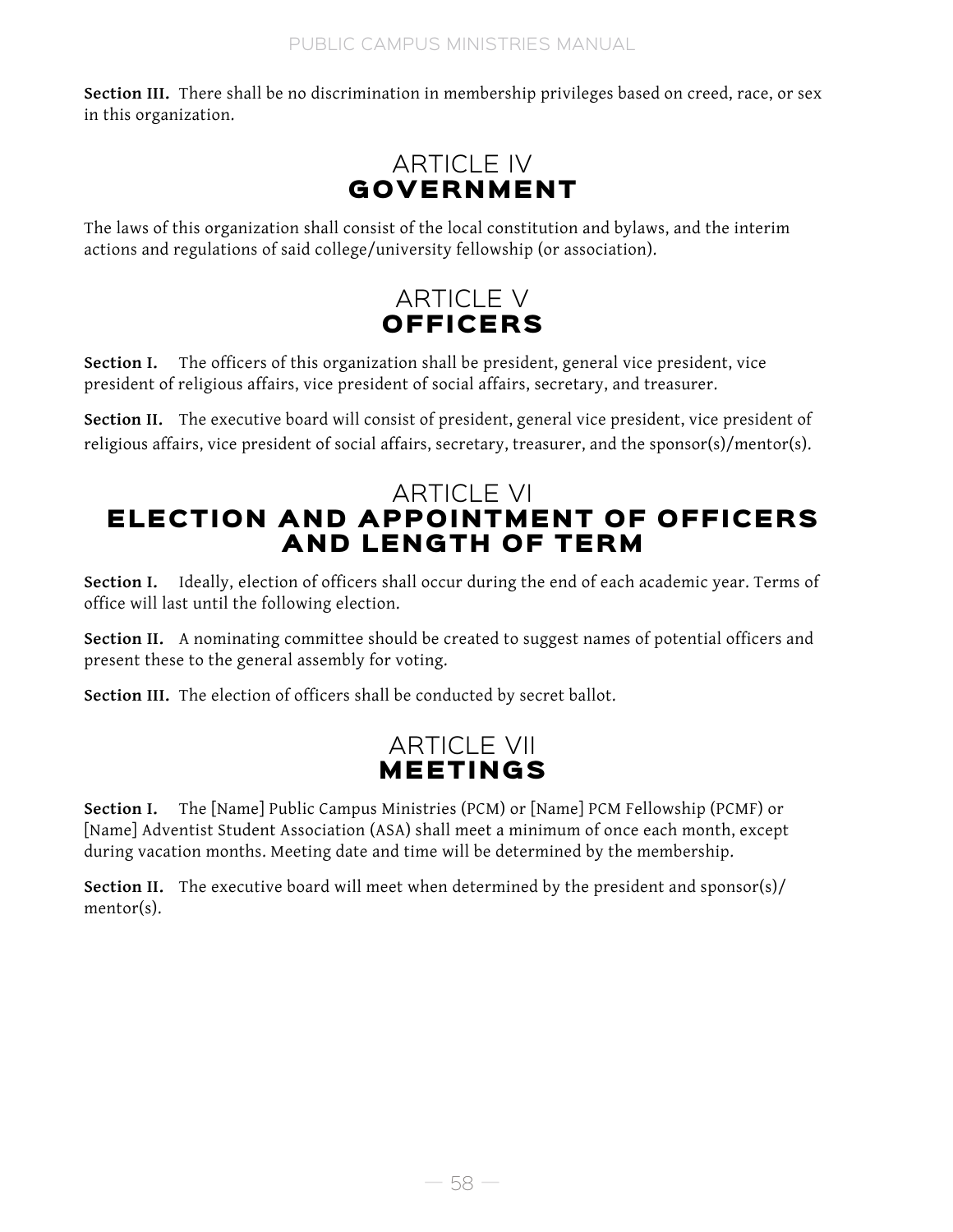#### **BYLAWS**

## ARTICLE I MEMBERSHIP

**Section I.** Membership in the [Name] Public Campus Ministries (PCM) or [Name] PCM Fellowship or [Name] Adventist Student Association (ASA) will be active after fulfillment of the below stated requirements.

**Section II.** Qualifications of the membership should be registered Adventist college or university students, academics and alumni, professionals or mentors, or full- or part-time staff who are members of the Seventh-day Adventist Church. Also, those who are not members of the Seventh-day Adventist Church but who express similar interests and goals (as determined by the executive board) will be admitted to regular membership.

**Section III.** The active member is one who has met the financial requirements of the organization and has not missed three consecutive meetings.

**Section IV.** Members will revert to inactive status after four months of nonpayment of dues, if interest and goals change (as determined by the executive board), or upon missing three consecutive meetings.

Section V. Any member absent from campus for official university business (or any situation as determined by the executive board) may be considered as having inactive membership status.



**Section I.** In order for a member to be nominated for an office in the [Name] Public Campus Ministries (PCM) or [Name] PCM Fellowship (PCMF) or [Name] Adventist Student Association (ASA), he/she must be an active member of the Seventh-day Adventist Church and the [Name] Public Campus Ministries (PCM) or [Name] PCM Fellowship (PCMF) or [Name] Adventist Student Association (ASA).

**Section II.** Nominations will take place with active members present, and election will be by a simple majority of the quorum.

**Section III.** Any officer other than the president may resign when such resignation is submitted in writing to the president. The president may resign when such resignation is submitted in writing to the sponsor(s) or mentor(s).

**Section IV.** When a vacancy occurs, an office shall be replaced by a simple majority vote of a quorum.



**Section I.** These bylaws may be amended by a simple majority of a quorum.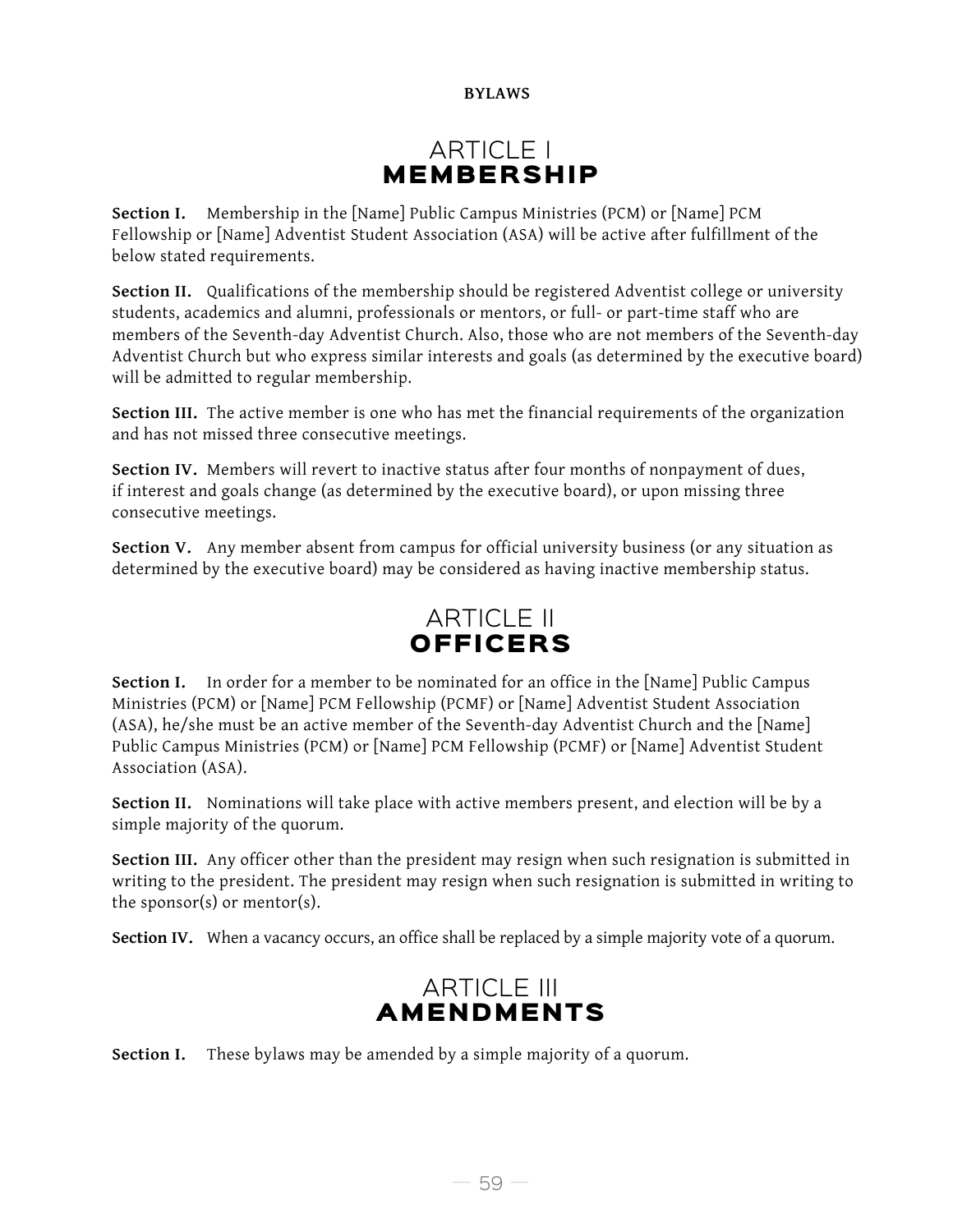## ARTICLE IV SPONSOR

**Section I.** The sponsor(s) or mentor(s) shall be a full- or part-time college or university faculty member, pastor, chaplain, teacher, or lay leader. They shall be appointed or elected by the local union or conference of Seventh-day Adventists.

## ARTICLE V IMPEACHMENT

Section I. Any officer who does not perform their duties as outlined by the constitution may be impeached by a majority of the quorum at two consecutive meetings.

## ARTICLE VI MEETINGS

**Section I.** The [Name] Public Campus Ministries (PCM) or [Name] PCM Fellowship (PCMF) or [Name] Adventist Student Association (ASA) will meet a minimum of once each month, except during vacation months. Meeting date and time will be determined by the membership.

**Section II.** All revenue shall be dispensed as prescribed by either the executive board or the membership at a monthly meeting.

## ARTICLE VII **QUORUM**

**Section I.** A quorum shall be mandatory for constitution amendment and the election of officers.

**Section II.** A quorum shall consist of two thirds of the active membership.

**Section III.** The executive board quorum shall be a simple majority of the board membership.

## ARTICLE VIII AMENDMENTS

**Section I.** This constitution may be amended by a simple majority of the quorum.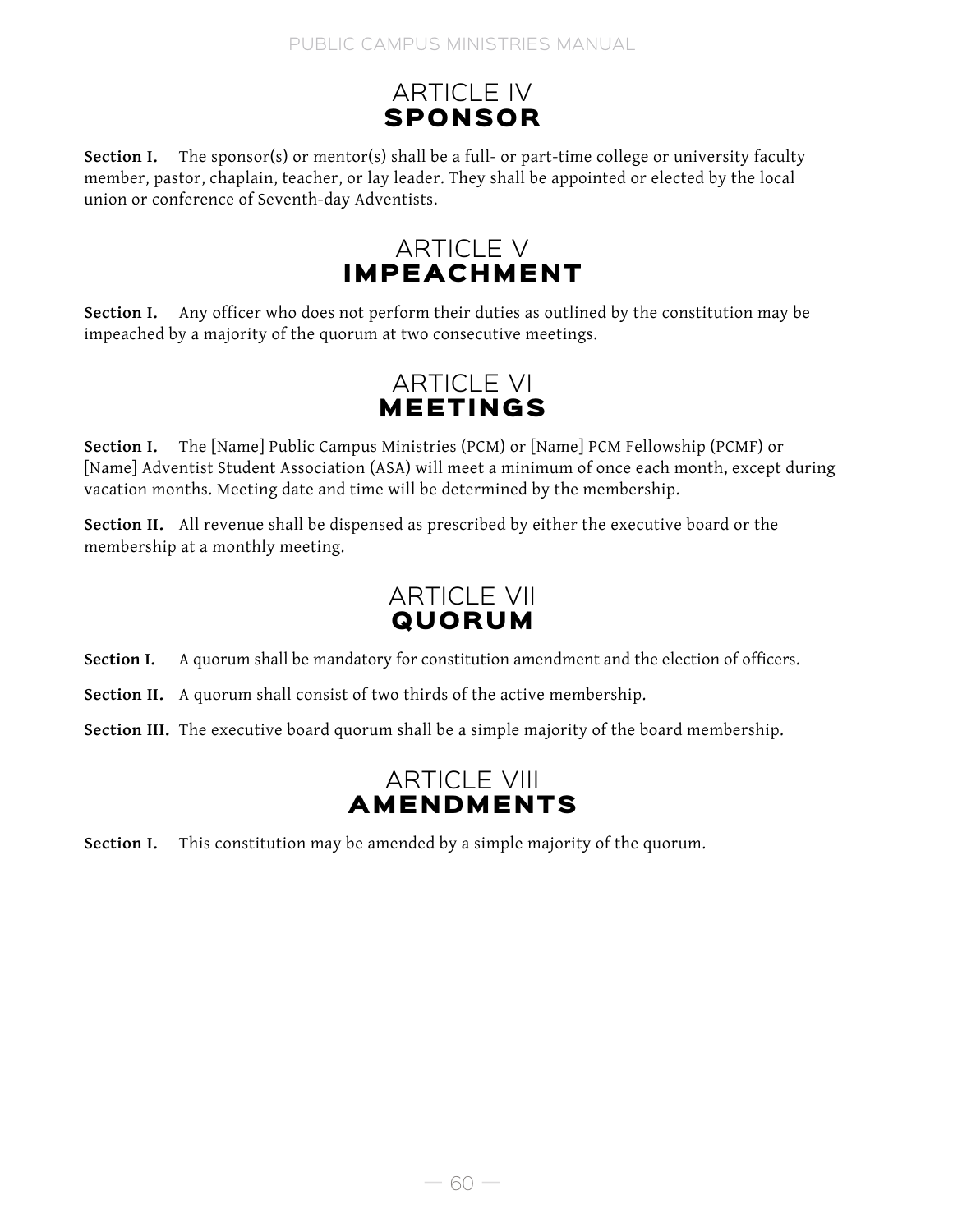# APPENDIX 4

## **SAMPLE PUBLIC CAMPUS MINISTRIES (PCM) ANNUAL CALENDAR**

| <b>SEASON</b>                                     | <b>MAIN GOALS</b>                                                                                                                                                                                                                                              | <b>IDEAS</b>                                                                                                                                                                                                                                                                                                               |
|---------------------------------------------------|----------------------------------------------------------------------------------------------------------------------------------------------------------------------------------------------------------------------------------------------------------------|----------------------------------------------------------------------------------------------------------------------------------------------------------------------------------------------------------------------------------------------------------------------------------------------------------------------------|
| <b>FIRST</b><br><b>QUARTER</b>                    | Start/resume chapter.<br>$\blacksquare$<br>Review mission, vision, goals,<br>plans (sign covenant).<br>Establish community.<br>Solidify leaders.<br>п<br>Create a rhythm.<br>ш<br>Develop a yearly plan and<br>×<br>send it to the conference<br>PCM director. | · Participate in "welcome week" or<br>"club fest" type of events (many<br>schools have a welcome week that<br>showcases all the clubs on campus).<br>• Plan your first meeting well.<br>Consider a leadership retreat.<br>• Focus on community (getting to<br>know one another) and discipleship<br>(growing spiritually). |
| <b>SECOND</b><br><b>QUARTER</b>                   | Continue focus on community<br>and discipleship.<br>Focus on campus outreach.                                                                                                                                                                                  | Schedule a "welcome back" event<br>after the Christmas break or<br>other holidays.<br>• Promote a retreat.<br>" Teach on relationships (perhaps for<br>Valentine's Day).<br>· Plan an outreach event.                                                                                                                      |
| <b>THIRD</b><br><b>QUARTER</b>                    | Continue community,<br>discipleship, and mission focus.<br>· Elect future leaders.<br>Conduct leadership training.                                                                                                                                             | Attend a PCM church-sponsored<br>leadership training event.<br>· End the year well (plan an event or<br>celebration).                                                                                                                                                                                                      |
| <b>FOURTH</b><br><b>QUARTER</b><br>(School Break) | Assess and evaluate.<br>• Plan for the following<br>school year.<br>"Refuel" (weekend retreat for<br>leaders, etc.).                                                                                                                                           | • Plan a summer mission trip.                                                                                                                                                                                                                                                                                              |